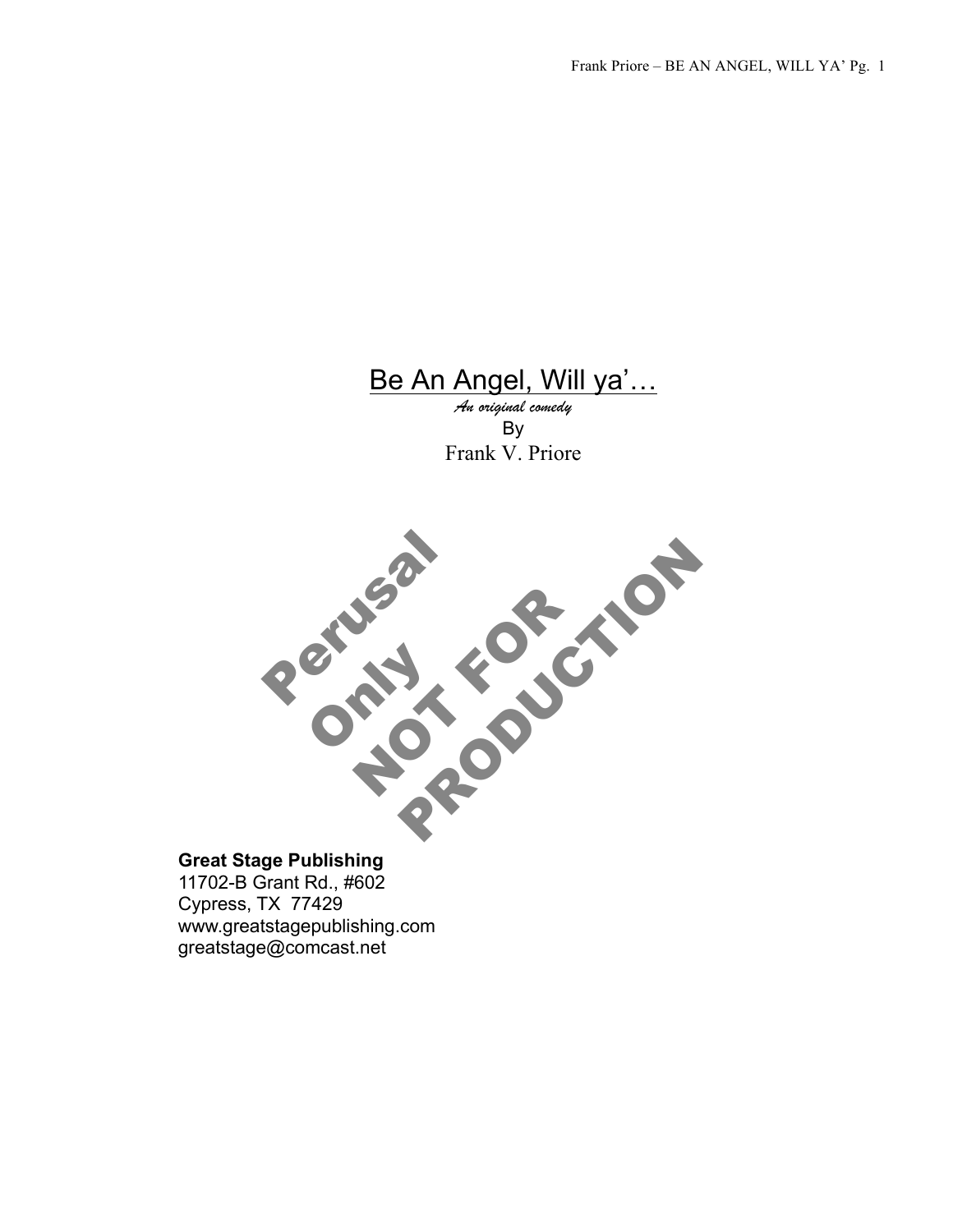#### **ALL RIGHTS RESERVED**

BE AN ANGEL, WILL YA'... is subject to a royalty and is fully protected under the copyright laws of the United States of America and other participating countries. All rights including professional, amateur, public reading, and any other forms of production are strictly reserved.

All rights are controlled by Great Stage Publishing and licensing agreements must be made in advance of production.

Rights to make copies of this publication for purposes of production are granted under signed license agreements. Producer agrees to only make copies needed for actors, director(s), stage manager(s), technicians, costumer(s) and others directly associated with the production. No transfer or "loaning" is allowed.

Whenever the play is produced the following notice must appear in all programs, printing and advertising of the play: "Produced by special arrangement with Great Stage Publishing"

Authorship credit must be given on all programs, printing and advertising for the play. Author(s) name(s) shall be no less than  $50\%$  of size of largest type on the page.

Explored Express permission of the author. Cont. No changes are allowed without express permission of the author. Contact Great Stage Publishing with all requests.

ges are allowed without explishing with all requests.<br>Dishing with all requests.<br>Dishing Rd. #602<br>429 602<br>lishing.com NOT FOR SOLD Great Stage Publishing 11702-B Grant Rd. #602 Cypress, TX 77429 www.greatstagepublishing.com!! greatstage@comcast.net!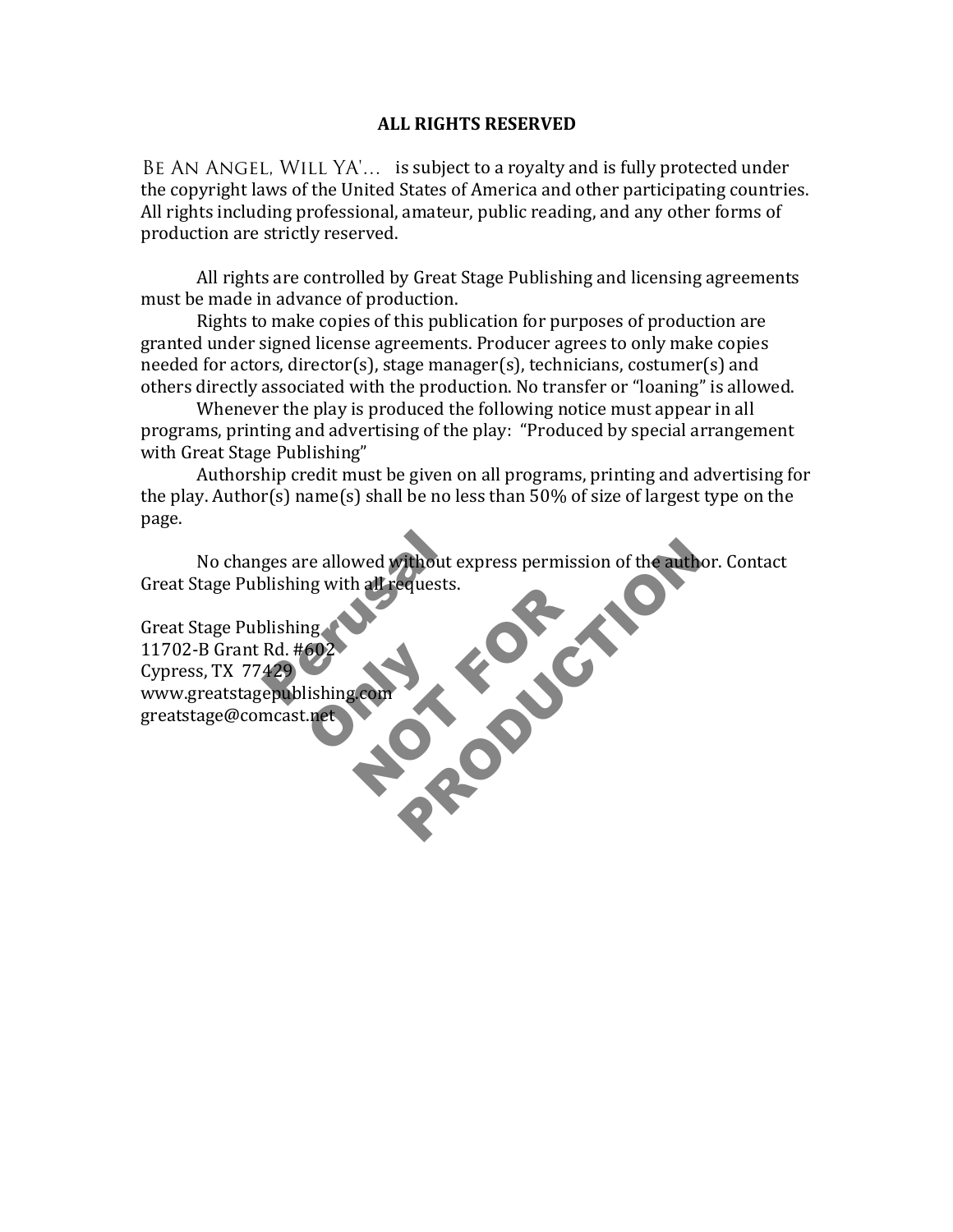## ACT I

## Scene 1

**Please Note:** This scene may be played on a four foot by eight foot platform level with the stage and centered in front of it, or if the stage has an apron of approximately three foot forward of the act curtain (such as most school auditorium stages have), it may be played on this apron.

Before Curtain Rise: *PEGGY, an angel, pokes her head out through the curtain opening, looks around, and then calls back behind her. She is dressed in an angelic robe, but has no wings or halo. The platform in front of the stage (or the stage apron – see note above) is bare except for a tiny [index card sized] sign on a low stand at the extreme DR edge of the platform. The sign is facing the stage; the audience cannot read what is written on it.*

PEGGY: Are you sure this is the place we're supposed to report to?

(*A booming voice is heard offstage)*

- (VOICE): I'M SURE!
- PEGGY: Alright, alright. (*aside*) Why do archangels always have to shout? Sheesh! Give someone a little authority and right away, they pull rank on you.
- M SURE!<br>
Nright, alright (aside) Why comeone a little authority and<br>
HEARD THAT<br>
PEGGY gives a "raspberry" RD THAT<br>FY gives a "raspberry<br>RD THAT, TOO! ht (*aside*) Why do archangels alw<br>the authority and right away, they<br>HAT<br>HAT, TOO!<br>HAT, TOO! (VOICE): I HEARD THAT.

(*PEGGY gives a "raspberry" in the direction of the curtain)*

- (VOICE): I HEARD THAT, TOO!
- Transfer Wildelland School School School School School School School School School School School School School School School School School School School School School School School School School School School School School PEGGY: Great. Now, I'm in even more trouble. I really should keep my mouth shut at times like this. (Laughs) But razzing archangels is so much fun! *(She gives another "raspberry" and laughs again.)* (*Pushes curtain back, calls out*) Barb, Clara. C'mon girls. We're here.

 (*She holds back the curtain, and BARB and CLARA, two more angels, attired similarly to PEGGY[without wings or halos] ENTER*)

- BARB: (*Sarcastic*) Wonderful, Peggy. Where's "here?"
- CLARA: *This* is where The Boss wants us to wait?
- BARB: It's just an empty room. I didn't know Heaven had empty rooms.
- CLARA: I didn't know Heaven had *rooms.* We angels have always existed in wide open spaces – green fields, lush gardens, mountain streams, waterfalls…
- PEGGY: Wait…Clara, Barb. There's something else…listen.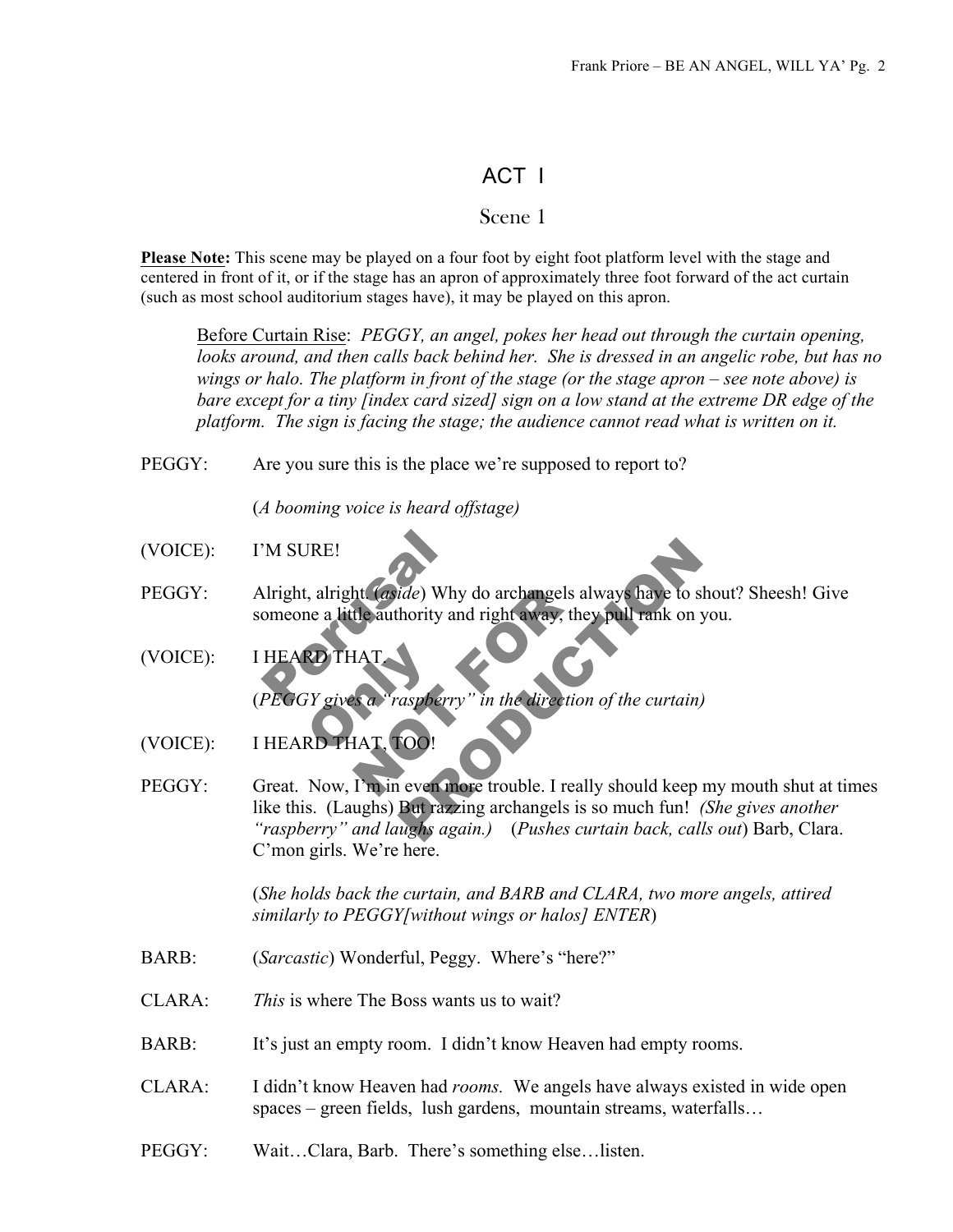- BARB: I don't hear anything.
- CLARA: Neither do I. Not a sound.
- PEGGY: Exactly. There's no Heavenly choir singing in the background. Do you ever remember a time when you couldn't hear the choir?
- BARB: You're right. We must be in some remote part of Heaven.
- CLARA: Oh! Uh, oh.
- PEGGY: What's the matter, Clara?
- CLARA: I just had a scary thought. Suppose we're not in Heaven at all?
- BARB: That's silly. Where else would angels be, if not in Heaven?
- PEGGY: I don't even want to think about the answer to that, Barb.
- CLARA: *Could* we be in…you know…
- BARB: It *is* a little warm in here, now that you mention it.
- Could we be in...you know...<br>t is a little warm in here, now<br>and we can't even fan oursely<br>oor, along with our halos. Fong with our halos.<br>
think we're in more<br>
mg the small sign) He arm in here, now that you mention<br>even fan ourselves with our wing<br>ith our halos. I feel naked without<br>we're in more than a little trouble<br>small sign) Hey, Jook – a sign. (S Du know...<br>
There, now that you mention it<br>
fan ourselves with our wings. They made us check<br>
thalos. I feel naked without my halo.<br>
in more than a little trouble.<br>
Sign) Hey Look – a sign. (She moves to it, reads<br>
elf, th CLARA: And we can't even fan ourselves with our wings. They made us check them at the door, along with our halos. I feel naked without my halo.
- PEGGY: Girls, I think we're in more than a little trouble.
- BARB: (*Spotting the small sign*) Hey, look a sign. (*She moves to it, reads it*.)
- CLARA: What does it say
- BARB: *(Reads sign to herself, then)* Well, the good news is that we're still in Heaven, but just barely. (*Reads out loud from sign)* "Warning: Heaven city limits. Do not go beyond this point. It's a long way down, and it's quite hot!"

(*PEGGY and CLARA move to the edge also. They all look down.)*

CLARA: *(After a beat or two)* Could it be? Yes! Yes, it is! Look, I can see Lucifer! Wow! Hey, Lucifer! *(Mockingly, holds both fists in a "thumbs up" position)* Nice pitchfork! (*Calls down)* How are things going down there? Hot enough for you? (*The three laugh)*

> ( *JUDY ENTERS from behind the curtain. She is also an angel, but is in brighter robes and has her wings and a halo attached*. *She also has the letters "AA" attached to the top left corner of the front of her robe. She carries a large book.)*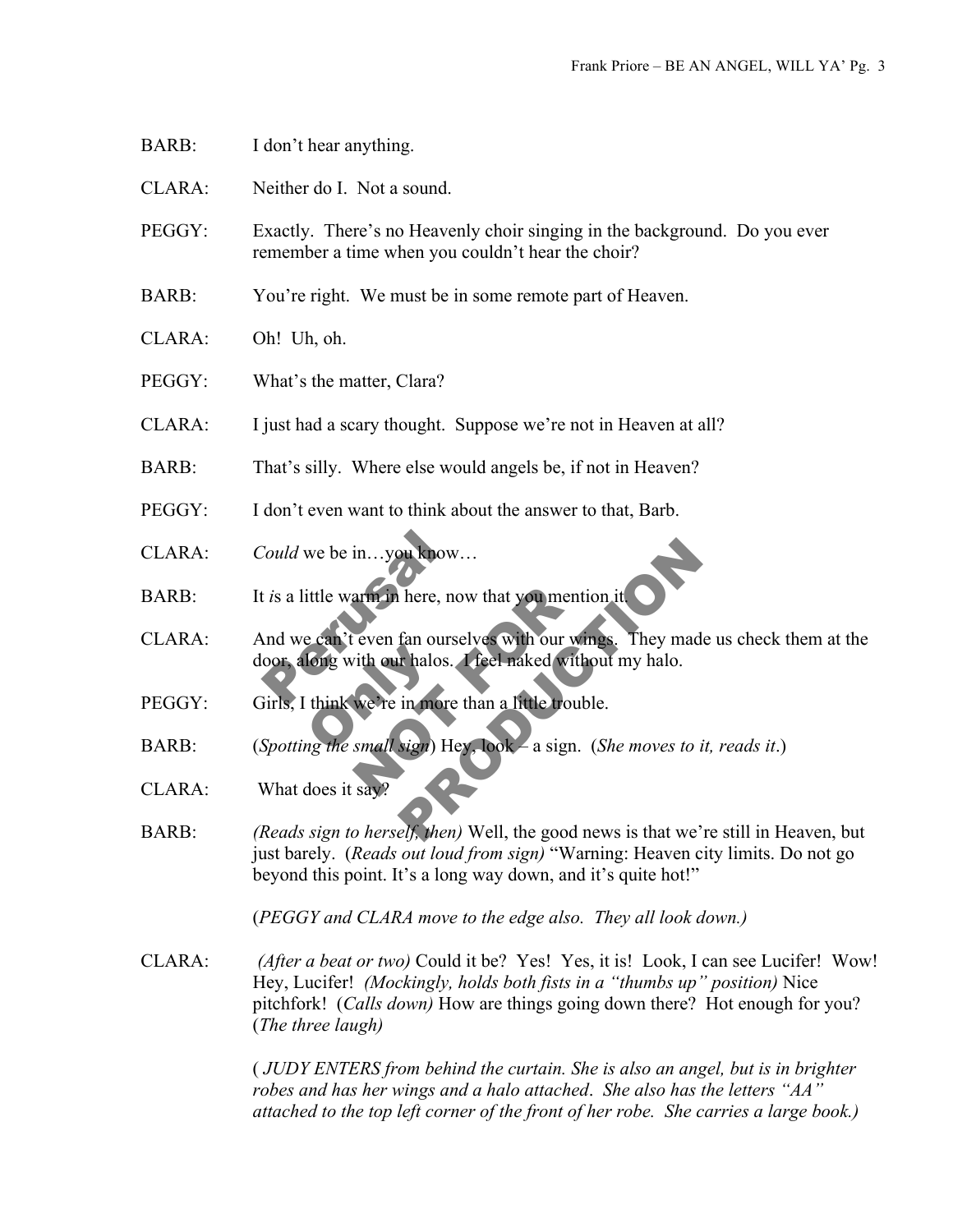JUDY: Get away from that edge, you idiots! You're going to fall over it, if you don't. And believe me, you definitely do not want to do that!

(*They turn, move back, spot JUDY)*

- BARB: Judy, what are you doing here?
- JUDY: I was sent to judge the three of you.
- CLARA: Oh, really, now! Says who?

*(In answer, JUDY just points upwards)*

- CLARA: Oh. (*After a beat)* But, why you? We were expecting one of those snooty archangels.
- JUDY: I *am* an archangel. I've just been promoted. See… *(She points to the "AA" on her robe.)*
- PEGGY: Well, then I have a message for you.
- Vell, then I have a message ro<br>
Yes? (PEGGY gives another<br>
o respect for your betters. Tl<br>
aven't figured it out yet, that<br>
You've been stuck at "angel"<br>
undred? Don't you want to the<br>
ticks her finger up in the air  $d$ ? Don't you want the dividend the contract of the contract of the contract of the contract of the contract of  $\frac{d}{dt}$  van what I ya r your betters. That's why you're<br>ed it out yet, that's also why you're<br>stuck at "angel" for what, now...<br>n't you want to make it to Cherul<br>ger up in the air in a scholarly may<br>while, aspire to higher things!"<br>yam what I y Es another "raspberry.") That's your problem, Pe<br>betters. That's why you're in trouble so often. A<br>ut yet, that's also why you have never been prom-<br>at "angel" for what, now... 200 billion years? Or<br>in want to make it to C JUDY: Yes? *(PEGGY gives another "raspberry.")*That's your problem, Peggy. You have no respect for your betters. That's why you're in trouble so often. And in case you haven't figured it out yet, that's also why you have never been promoted, not once! You've been stuck at "angel" for what, now…200 billion years? Or is it three hundred? Don't you want to make it to Cherubim or Seraphim some day? (*She sticks her finger up in the air in a scholarly manner, as she recites a quotation)*  "And thou, my mind, aspire to higher things!" -Sir Philip Sidney.
- PEGGY: *(Annoyed)* "I yam what I yam, and that's all that I yam!" Popeye the Sailor.
- JUDY: *(Sighing)* You never change, do you? After all this time, still a wisenheimer.
- BARB: At least she's not a hypocrite. You've always been just an angel, yourself. All of a sudden you get a promotion, and right away you become "Judge Judy?"
- JUDY: (*Annoyed*) I accept any assignment The Boss gives me. But since I have the title (*snippy)* and you don't*,* let's get down to business, shall we? (*She opens the book, flips through a few pages, then tsk, tsks as she looks down at the book)* My, my… you girls have really got yourselves into some deep doo-doo, I see. But, I must say, I'm not surprised.
- CLARA: (*To PEGGY and BARB, sotto voce)* She'd be surprised, all right, if I pulled that halo down around her ears!
- JUDY: So….What do you three have to say for yourselves?
- PEGGY: What can I say... we were bored, right girls?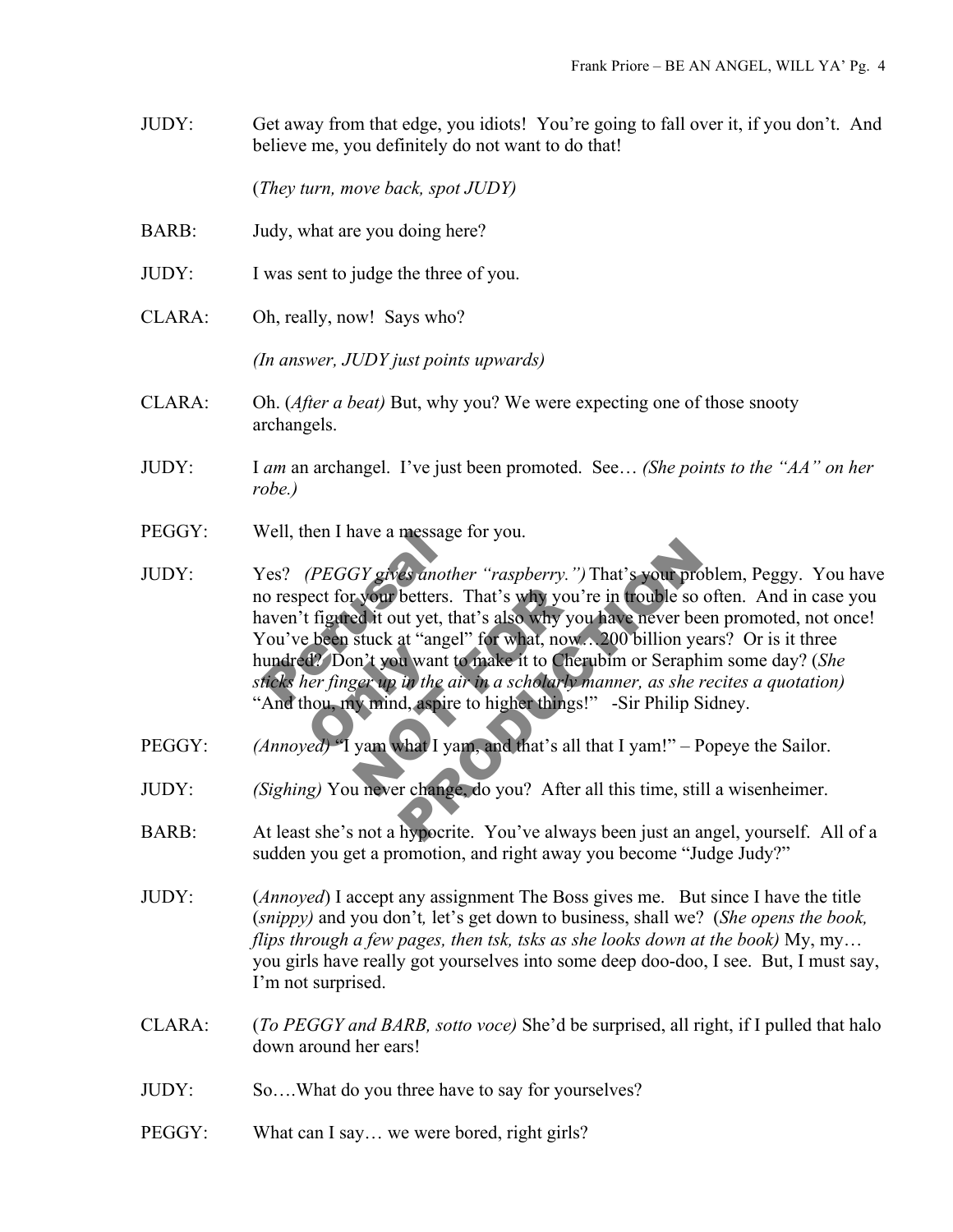- CLARA: Precisely.
- BARB: To the max.
- JUDY: Bored. I see. And that justifies …*( Looks at book again moves a finger along something written in it)….*attempting to steal Gabriel's trumpet?
- PEGGY: We wanted to start a Rock n' Roll band. And the only other instruments up here are those stupid harps.
- CLARA: Did you ever try playing "Rama Lama Ding Dong" on a harp. It's just not the same!
- JUDY: (*Questioning*) Rama Lama, *what*…?
- CLARA: Ding Dong. It's a Rock n' Roll classic.
- JUDY: Ding dong is right. The three of you are a *bunch* of ding dongs! Gabriel has put in a formal complaint with The Boss. It goes without saying, he does not look kindly upon attempts to steal his trumpet.
- pon attempts to steal his trum<br>
Ve didn't intend to actually si<br>
oing to give it back.<br>
Yeah, we just wanted to lay do ake ty Yak, Charlie Brown, Si<br>
Jo Ydon't know, and I don't PEGGY: We didn't intend to actually *steal* it. We just wanted to sort of *borrow* it. We were going to give it back.
- BARB: Yeah, we just wanted to lay down a few hot tracks from The Coasters. You know,
- *Yakety Yak, Charlie Brown, Smokey Joe's Café*<br>
No, *Y don't know, and I don't think I want to. Ca*<br>
happened if The Boss decided to call for the last c<br>
around looking for his trumpet? The Boss would it back.<br>
I wanted to lay down a few hot tracharlie Brown, Smokey Joe's Cafe<br>
Now, and I don't think I want to.<br>
The Boss decided to call for the lang for his trumpet? The Boss wo<br>
the would have accepted "Yakety" Factually steal it. We just wanted to sort of borrok.<br>
Red to lay down a few hot tracks from The Coaster<br>
Prown, Smokey Joe's Café...<br>
And I don't think I want to. Can you imagine what<br>
So decided to call for the last day, JUDY: No, I don't know, and I don't think I want to. Can you imagine what would have happened if The Boss decided to call for the last day, and Gabriel had to go running around looking for his trumpet? The Boss would not have been amused, to say the least. I don't he would have accepted "Yakety Yak" as an excuse.
- CLARA: So, what's the big deal. I mean, we weren't even able to lift the darn thing. It must weigh a ton.
- JUDY: Beside the point. You three have got to learn your place here in Heaven. Gabriel is *not* one of your peers. He's…He's…He's Gabriel, for goodness sakes. And just for your information, he has The Boss's ear. I find you guilty of conduct unbecoming an angel. You have been sent here in anticipation of just such a verdict.
- PEGGY: Yeah, we've been trying to figure out what this place is. Do you know?
- JUDY: Yes. It is a portal. I am banishing you from Heaven for the length of your sentence.
- BARB: And how long is that ?
- JUDY: Not too long; only a few centuries. Until you learn a little respect for your betters, and learn not to go doing foolish things like making a grab for Gabriel's trumpet.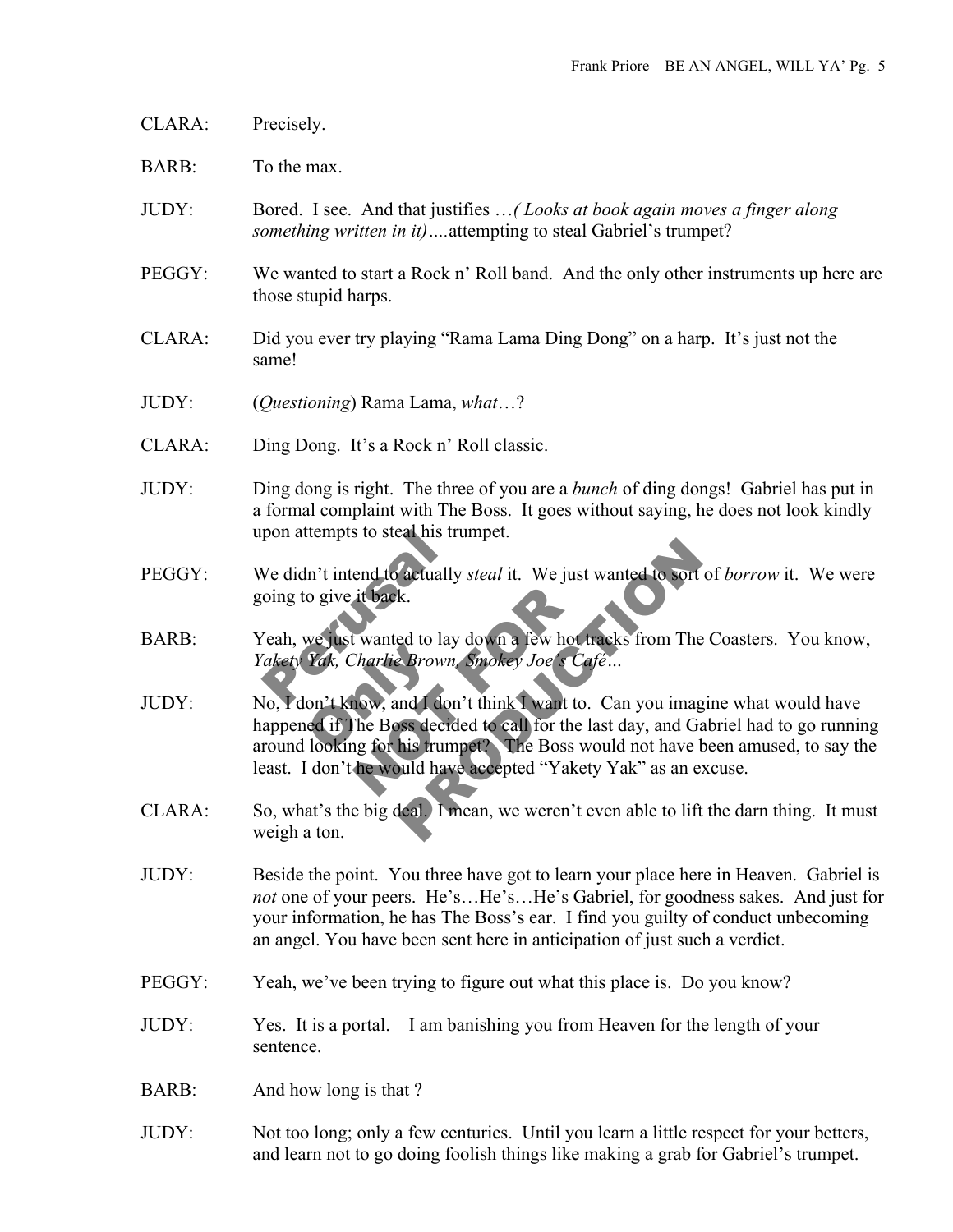- CLARA: Where are we being banished to? (*After a beat)* Oh, don't tell me we're being sent to … you know… (*She points down over the edge of the platform).*
- JUDY: Hades? No, but, you're close. Earth.
- BARB: Do you mean we're going to live with humans?
- JUDY: Actually, you're going to live *as* humans.
- PEGGY: Well, of all the rotten ...
- JUDY: Don't blame me. This is *your* doing. You wanted to play (*with a sneer)* rock n' roll music. Angels don't do that; humans do. *And* …there's, *ahem*...several other things humans have to do that angels do not. *(Enjoying this)* Eat, sleep, bathe, and, er…. *(giggles)…*we-e-ll, I just leave you to find that out on your own.
- CLARA: What a bummer! If I was able to barf, I would.
- JUDY: Oh, don't worry; you will. Now, if *that* doesn't make you long for the good life you have in Heaven, nothing will!
- on, don't worry; you will. No<br>ave in Heaven, nothing will!<br>To CLARA & BARB) Look of<br>NOTE: Individual production<br>eart-throb or current popular<br>Who? Ref. BARB) Look on the bright side.<br>
vidual productions may substitute<br>
r current popular teenage band. Thing will!<br>
B) Look on the bright side. Maybe we can meet.<br>
productions may substitute the name of any curr<br>
nt popular teenage band.<br>
Peso last millenium!<br>
Peso last millenium!<br>
Peso last millenium!<br>
Respectively below t PEGGY*: (To CLARA & BARB)* Look on the bright side. Maybe we can meet Justin Bieber! (**NOTE:** Individual productions may substitute the name of any current teenage heart-throb or current popular teenage band.)
- CLARA & BARB: Who?
- Who?<br>You girls are so last PEGGY: *(Sighs)* You girls are so last millenium!
- BARB: So, when are we
- JUDY: Right now. (*Reaches behind the curtain, hands the book to a waiting offstage stagehand, and pulls out three filled backpacks one at a time (handed to her by the offstage stagehand), giving one to each of them.)* Here.
- PEGGY: What are these?
- JUDY: Survival packs. They contain things you're going to need on Earth, like clothes, and money, and ...oh, yes: suntan lotion. (*Giggles again*). Oh, and there's one more thing. You are absolutely forbidden to get involved in any human affairs or use your angelic powers while on Earth.
- CLARA: Well, that's no fun.
- JUDY: You're not supposed to have fun. This is punishment. And don't try to sneak in a little angelic hocus pocus on the side. You are being watched.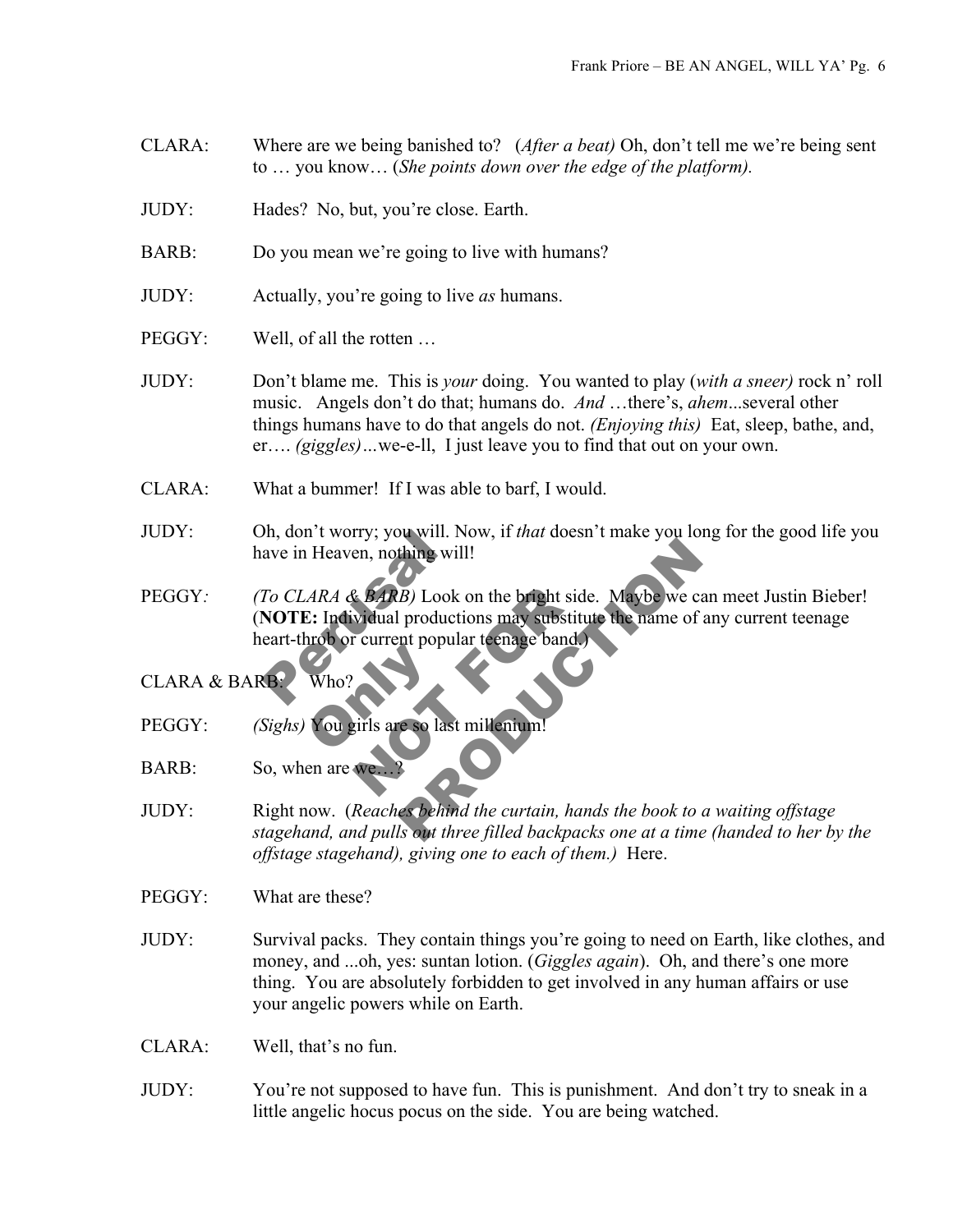- BARB: Suppose we accidentally use our power? You know, like if someone sneezes, and I say: "God bless you." Whenever angels confer a blessing, something nice happens to the person being blessed.
- JUDY: Practice saying: "Gesundheit" instead.
- CLARA: But, suppose we do slip?
- JUDY: I'd be careful not to if I were you. As I said, you are being watched. Remember, you are trying to earn back your wings. Getting demerits is definitely not the way to do that. Okay, time to get down to business.*(She pushes up the sleeves of her robe and rubs her hands together, as if she was preparing to do some physical work.)*  Now let's see…. It's been a long time since I transported angels to Earth. Let me think *(Rubs her chin as she tries to recall)*…There's a little verse that does the trick, as I recall. Let me see if I can remember it…Oh, yes *(She recites)*

" Heavenly Hosts, Listen well, Take these angels straight to…Earth."

That should do it.

- BARB: It doesn't rhyme.
- The Should do It.<br>
Extra doesn't rhyme.<br>
Could make it rhyme. (enjoying with "well."<br>
Quickly) Forget it... please. it rhyme. (enjoying this) Now, let<br>"well."<br>get it. please.<br>hears to be a bit puzzled.) Hmmn<br>atter, Judy? Trying to remember me. (enjoying this) Now, let's see... Where can I s<br>
<br>
Please.<br> **to be a bit puzzled.** Hmmm.<br>
Judy? Trying to remember something you forgot<br>
pur halo, Peggy. (With a smirk) That is, of course<br>
one of your business, but for JUDY: I could make it rhyme. *(enjoying this)* Now, let's see…Where can I send you that rhymes with "well."
- ly) Forget it. please. BARB: *(Quickly)* Forget it…please.

JUDY: *(Suddenly appears to be a bit puzzled.)* Hmmm.

PEGGY: What's the matter, Judy? Trying to remember something you forgot to gloat about?

- JUDY: Oh, go stick it in your halo, Peggy. *(With a smirk)* That is, of course, if you every get it back… It's none of your business, but for your information, I was merely trying to remember something about that little verse. I seems to recall there being another line to it, but I just can't remember what it was. No matter. I'm sure it worked just fine as is. *(She holds the curtain back for them to pass through* Now, come along. This way. Earth awaits you.
- BARB: *(As they EXIT)* I wonder what pizza is going to taste like.
- JUDY: I'm told it's best with extra cheese. Have fun, girls. (*She closes the curtain, remaining on the platform. She folds her arms and laughs. Suddenly from behind the curtain, a loud "raspberry is heard." She is startled by this, and she puts her hands on her hips and shakes her head in annoyance)*

*(BLACKOUT)*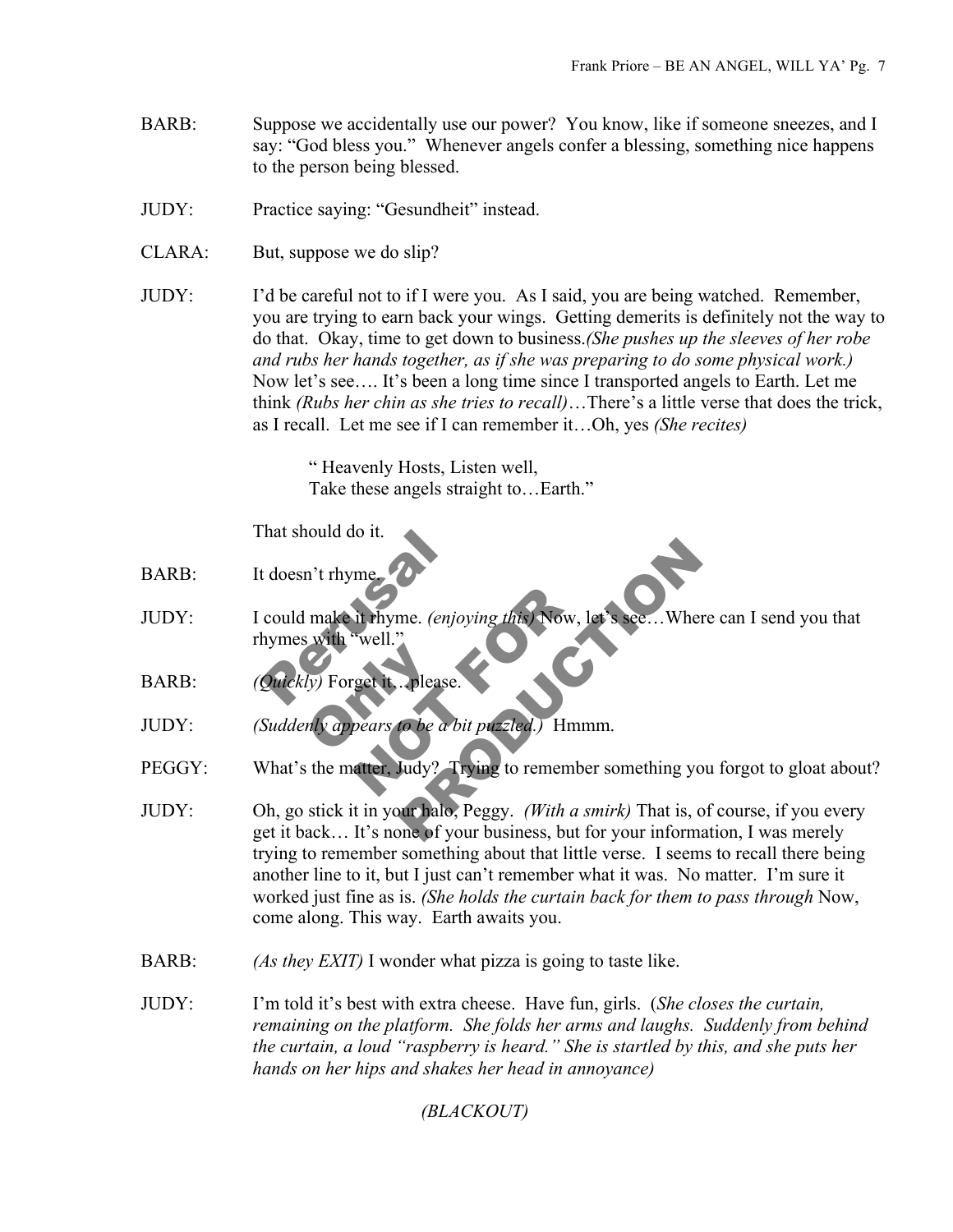## ACT I Scene 2

| <b>SETTING:</b>  | The lobby of a country Inn. It also serves as the family room for the family that runs<br>the inn, Grandma CONSTANCE, Grandpa EDWARD and their granddaughter<br>SAMANTHA. There is the front desk of the Inn centered along the backstage wall.<br>There is a stool behind it. On the wall behind the desk, there are several pigeon<br>holes, a set of hooks with room keys on them, and on a small shelf, a radio. On the<br>wall is a large sign that says: "The Friendly Inn" and in small print below that:<br>"Hospitality – No extra charge!" On the desk, there is an open registration book<br>and a pen, as well as a small bell – the type one might use to summon a bellboy at a<br>hotel to come to the front desk. There is an entrance Up Left. It is a hallway, which<br>leads to the front door [offstage]. There are stairs along the Right wall which lead<br>to the family's bedrooms, as well as the Inn's rooms [all offstage], and another<br>entrance Up Right against the back wall which leads to the family's dinning room<br>and kitchen [offstage]. A cuckoo clock is on one wall. There is a couch, a few feet<br>away from the Left wall, with a coffee table in front of it. There is an easy chair<br>with a small table beside it on the upstage side of the chair located Down Right.<br>The table has a small lamp on it. There is a large potted plant behind the table.<br>Flats used to create the Left wall are overlapped [see set diagram] so as to provide<br>a "hidden" entrance. It will only be used at the end of Act Three, Scene 1, and it<br>should be wide enough for an actor to enter through easily. See set diagram.) |
|------------------|------------------------------------------------------------------------------------------------------------------------------------------------------------------------------------------------------------------------------------------------------------------------------------------------------------------------------------------------------------------------------------------------------------------------------------------------------------------------------------------------------------------------------------------------------------------------------------------------------------------------------------------------------------------------------------------------------------------------------------------------------------------------------------------------------------------------------------------------------------------------------------------------------------------------------------------------------------------------------------------------------------------------------------------------------------------------------------------------------------------------------------------------------------------------------------------------------------------------------------------------------------------------------------------------------------------------------------------------------------------------------------------------------------------------------------------------------------------------------------------------------------------------------------------------------------------------------------------------------------------------------------------------------------------------------|
| <b>AT RISE:</b>  | A door is heard slamming shut, and SAMANTHA and BILLY ENTER from the hall.<br>They are teens, and both are carrying backpacks with their schoolbooks inside.<br>SAMANTHA moves to the couch, sits on the right side of it and plops down her<br>backpack alongside her on the floor. She indicates that BILLY should do likewise.                                                                                                                                                                                                                                                                                                                                                                                                                                                                                                                                                                                                                                                                                                                                                                                                                                                                                                                                                                                                                                                                                                                                                                                                                                                                                                                                            |
| <b>BILLY:</b>    | (As he sits on the left side of couch and drops his backpack alongside him on<br>the floor) Are you sure this is ok with your folks, Samantha?                                                                                                                                                                                                                                                                                                                                                                                                                                                                                                                                                                                                                                                                                                                                                                                                                                                                                                                                                                                                                                                                                                                                                                                                                                                                                                                                                                                                                                                                                                                               |
| SAMANTHA:        | (The following dialog takes place while each takes out a few books, a<br>notebook and a pencil or pen out of their backpacks. They spread them out<br>on the coffee table and start doing their homework.) Sure, Billy. I have<br>friends come over to do homework with me all the time. And my folks" are<br>actually my grandparents.                                                                                                                                                                                                                                                                                                                                                                                                                                                                                                                                                                                                                                                                                                                                                                                                                                                                                                                                                                                                                                                                                                                                                                                                                                                                                                                                      |
| <b>BILLY:</b>    | Oh?                                                                                                                                                                                                                                                                                                                                                                                                                                                                                                                                                                                                                                                                                                                                                                                                                                                                                                                                                                                                                                                                                                                                                                                                                                                                                                                                                                                                                                                                                                                                                                                                                                                                          |
| <b>SAMANTHA:</b> | It's a long story. That's what they always tell me, anyway, whenever I ask.<br>I've never actually seen my parents. My grandma and grandpa are the only<br>parents I've ever known.                                                                                                                                                                                                                                                                                                                                                                                                                                                                                                                                                                                                                                                                                                                                                                                                                                                                                                                                                                                                                                                                                                                                                                                                                                                                                                                                                                                                                                                                                          |
| <b>BILLY:</b>    | Oh. Bummer. <i>(Looking around the room)</i> You do live in an interesting<br>house. It's huge.                                                                                                                                                                                                                                                                                                                                                                                                                                                                                                                                                                                                                                                                                                                                                                                                                                                                                                                                                                                                                                                                                                                                                                                                                                                                                                                                                                                                                                                                                                                                                                              |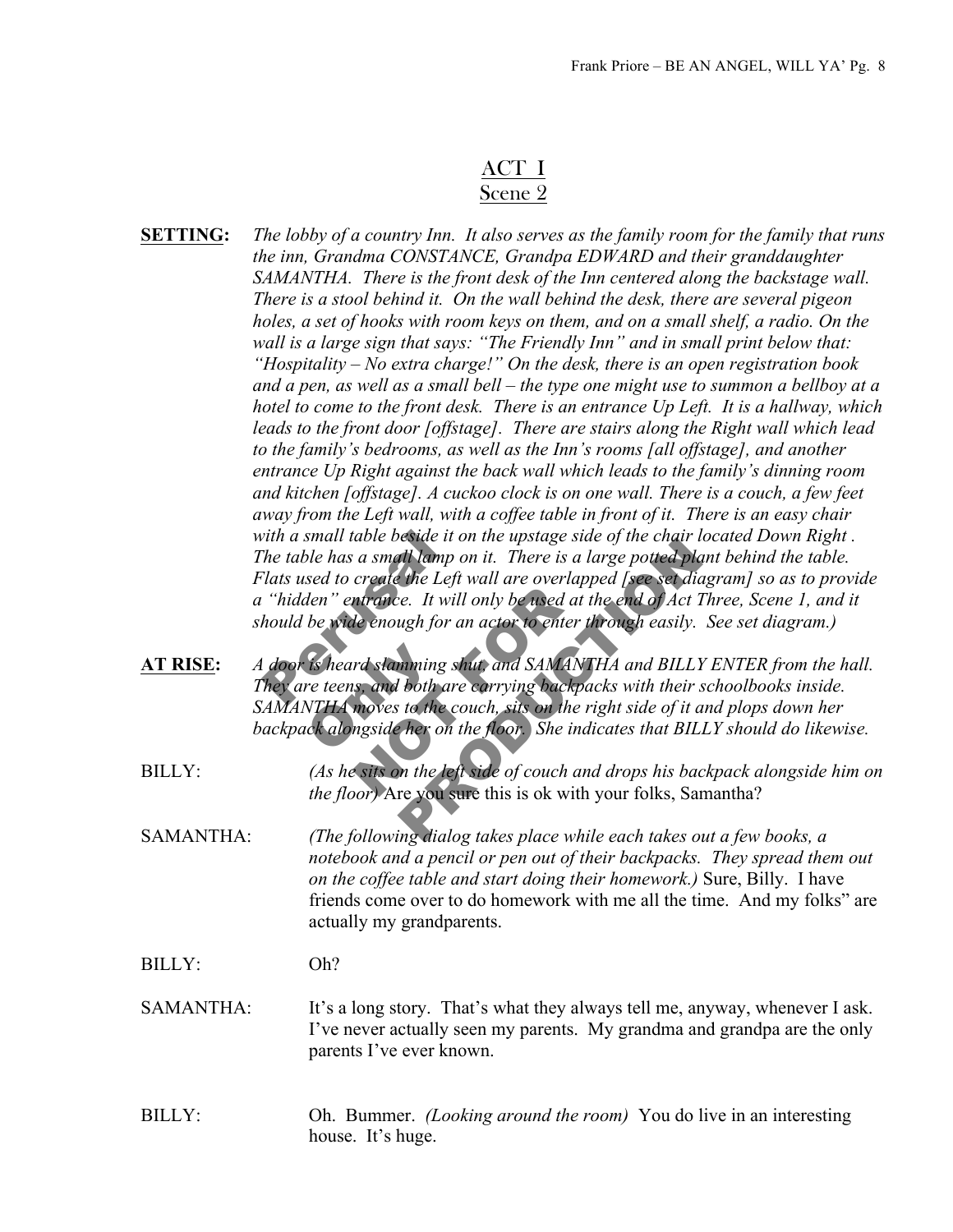SAMANTHA: It's more than just our *house,* Billy. We run an Inn here.

 $BILLY:$  Oh You mean like some kind of B & B?

SAMANTHA: No. It's just a plain B. We don't feed them. Oh, and there's something else you should know about my grandmother… she's a genius; she knows everything.

BILLY: About what?

SAMANTHA: About anything. She's a walking encyclopedia.

BILLY: A walking what?

SAMANTHA: Encyclopedia. They're those book-type thingees people used to use to find out stuff BI. That's Before the Internet.

BILLY: Oh. I see. In prehistoric times.

Example acts every bit as if she were an aristocrat.<br>
Here she is now. (To CONSTANCE) Hi, Grandr<br>
Here she is now. (To CONSTANCE) Hi, Grandr<br>
Here she is now. (To CONSTANCE) Hi, Grandr<br>
Here she is now. (To CONSTANCE) Hi, *(A door is heard slamming shut again, and CONSTANCE ENTERS. She walks, speaks and acts every bit as if she were an aristocrat. She carries a small package.)*

(*A door is heard siamn*)<br>walks, speaks and acts<br>small package.)<br>(*To BILLY*) Here she is<br>friend Billy.<br>(*Turns her head slowly*) ILLY) Here she is now. (To CON<br>Billy.<br>s her head slowly and deliberately<br>MONSTANCE) Wow! You knew the do know everything. SAMANTHA: *(To BILLY)* Here she is now. *(To CONSTANCE)* Hi, Grandma. This is my friend Billy.

Turns her head slow<br>William<br>To CONSTANCE) CONSTANCE: *(Turns her head slowly and deliberately toward BILLY)* How do you do, William.

BILLY: *(To CONSTANCE)* Wow! You knew that my real name is William. You really do know everything.

CONSTANCE: Hardly. "Billy" is the common nickname for "William."*(After a beat)* So, my granddaughter told you I know everything, did she? *(To SAMANTHA, who has grimaced and is shrinking down on the couch at this.)* You really have to stop doing that, Samantha. It's embarrassing….even if it *is* true.

SAMANTHA: Sorry.

BILLY: That's really cool. Say, how much is *(He takes a quick glance at his homework paper.)* 13 times 224?

- CONSTANCE: *(Without missing a beat)* 4, 268.
- BILLY: Great! *(He writes this down on his homework paper.)* And how about…*(Another quick glance at his paper.)* 27 times 16?
- CONSTANCE: 632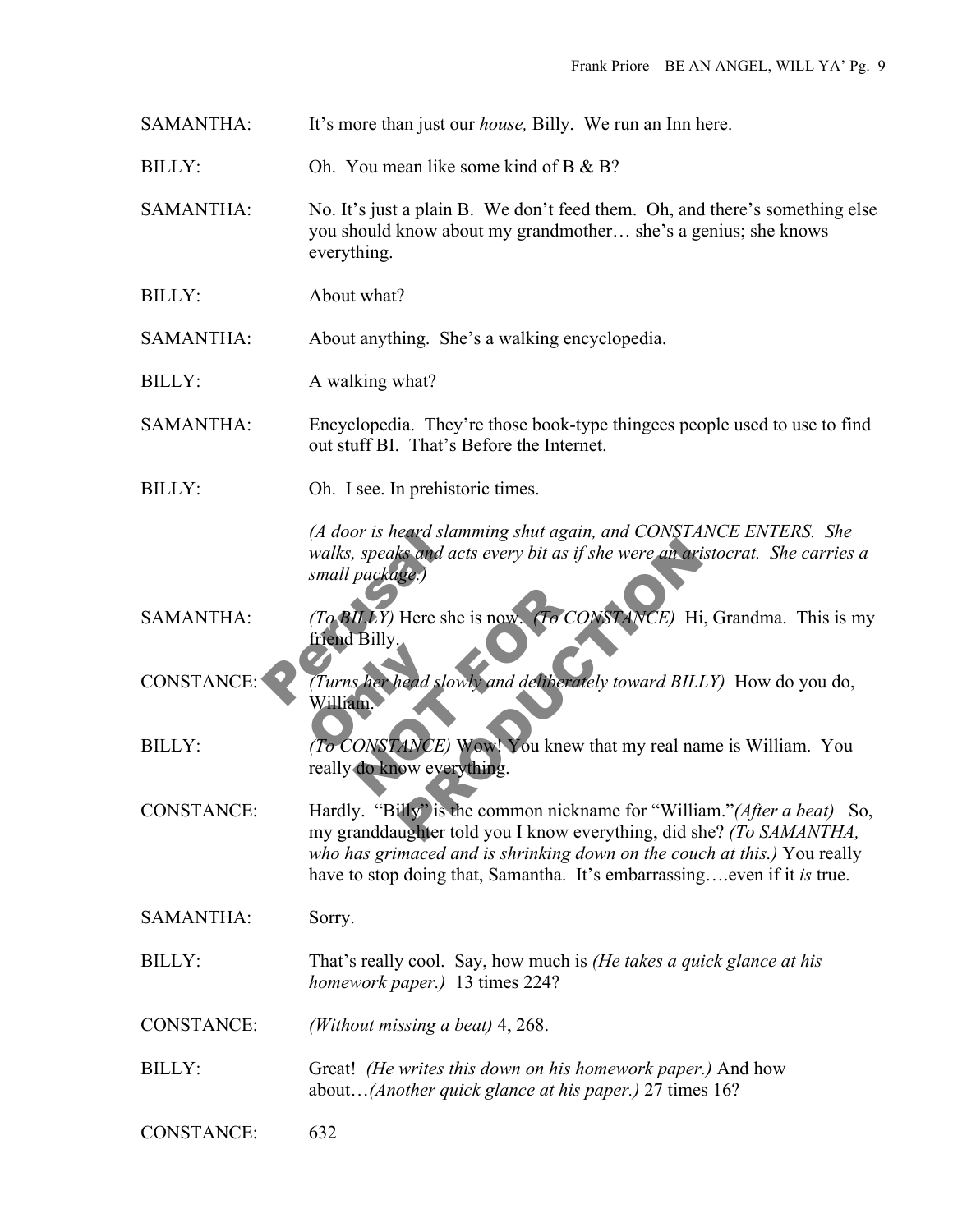BILLY: *(He writes this down on his homework paper.)* And the square root of 400?

CONSTANCE: Seven.

BILLY: *(He starts to write this down, but stops and frowns)* I don't think that's right.

CONSTANCE: It isn't. Neither are the other answers I gave you. Do your own homework, young man. *(Turning to SAMANTHA, who is now shrunk down so far on the couch, she is practically on the floor.)* I will speak with you later, Samantha.

SAMANTHA: *(As CONSTANCE moves towards stairs.) (Sotto voce)* I'm sure you will.

CONSTANCE: *(Turns back toward the couch)* Oh, and Samantha…*(Not seeing her because she has shrunk down so much on the couch)* .Sam-an-tha? *(She reaches the back of the couch and peers over)* Are you down there, Samantha?

SAMANTHA:: *(Sitting up straight)* Yes, Grandma.

CONSTANCE: Ah, there you are. *(Handing package to her)* This arrived for your grandfather. I found it in the mailbox. Would you give it to him, dear?

SAMANTHA: Sure.

Sure.<br>
Sure.<br>
(Suddenly pulling pack<br>
He's coming now.<br>
(Amazed again) Wowl enly pulling package back.) Never<br>coming now.<br>Entry Nowl How did you known to the Take a deep breath, you We are a deep breath, we had a little state of the state of the state of the state of the state of the state of the state of the state of the state of the state of the state of the state of the state of the state of the st CONSTANCE: *(Suddenly pulling package back.)* Never mind. I'll give it to him myself. He's coming now.

(Amazed again) Wo<br>No trick to that Tal BILLY: *(Amazed again)* Wow! How did you know that?

CONSTANCE: No trick to that. Take a deep breath, young William.

*(He does, then quickly lets it out gasping)*

BILLY: Ugh! What's that smell?

CONSTANCE: Essence of stercus tauri vulgare.

BILLY: Huh?

SAMANTHA: That's Latin for "bull dung." My grandfather has a pet bull. It's his sort of hobby.

BILLY: Get out...a bull? You mean a real live bull?

CONSTANCE: Oh yes. He even has a name for it. Maximilian, he calls ...*(distastefully)* the thing. I attribute this aberration to a deprived childhood. His mother never let him have a pet goldfish.

 $BILLY$  But a bull? Isn't that a bit of overkill?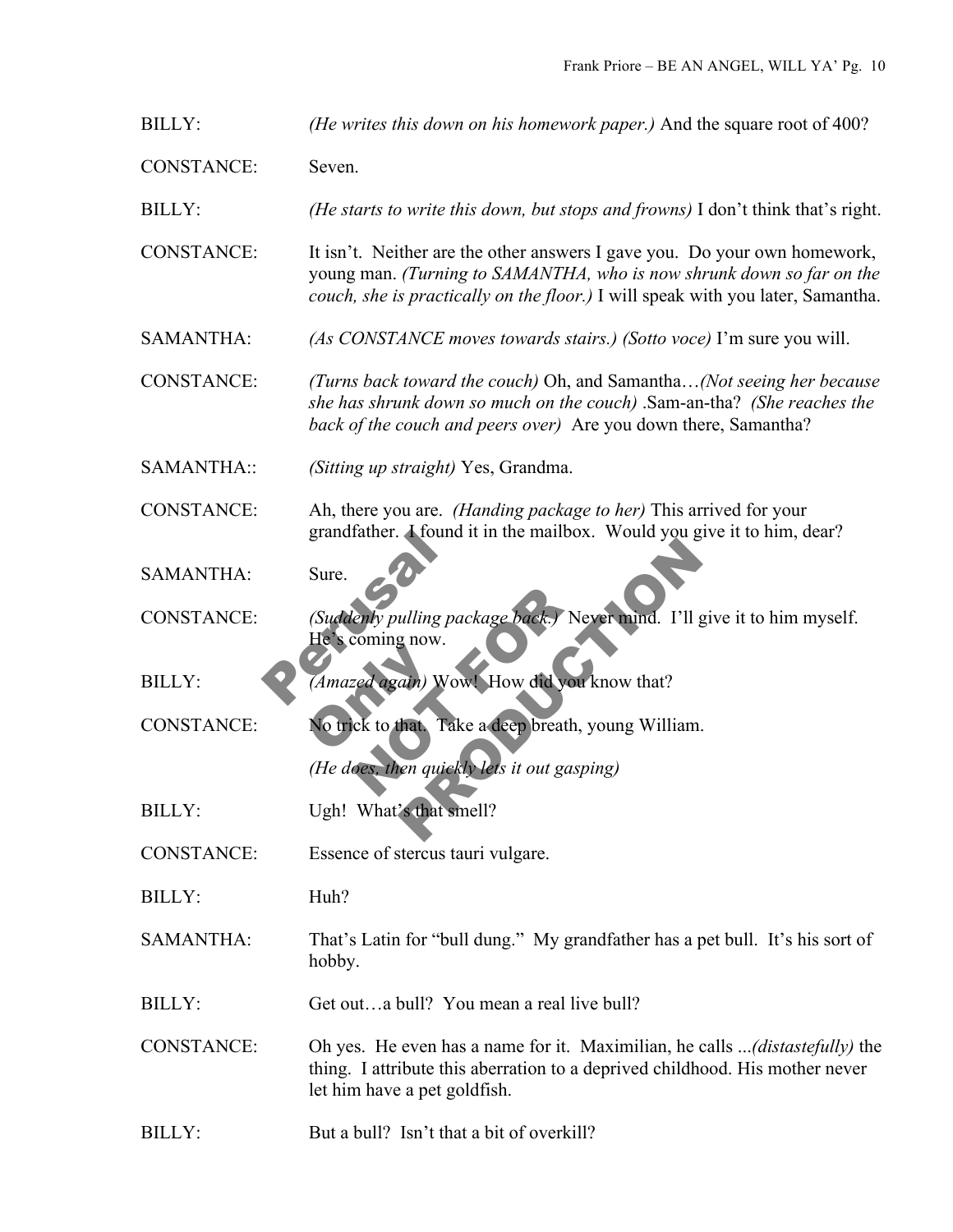| <b>CONSTANCE:</b> | My husband is like that. He always wants the biggest and the best of<br>everything. Fortunately for him, this carried over to his taste in women.<br>( <i>Smiles</i> ) He got the best – me.                                                                                                                                                                                                                         |
|-------------------|----------------------------------------------------------------------------------------------------------------------------------------------------------------------------------------------------------------------------------------------------------------------------------------------------------------------------------------------------------------------------------------------------------------------|
|                   | (EDWARD ENTERS from front hall. He is about the same age as<br>CONSTANCE. He is wearing an old gray suit jacket that has seen better<br>days, and has an open button-down shirt, which is missing the top button,<br>and the slacks he is wearing have definitely seen better days. He is also<br>wearing work boots that appear to have mud caked on them. He seems to be<br>in a fog, which is his natural state.) |
| <b>EDWARD:</b>    | (To CONSTANCE) I left the door open, Connie. We need to air out the<br>place.                                                                                                                                                                                                                                                                                                                                        |
| <b>SAMANTHA:</b>  | <i>(Sotto voce)</i> I'll say.                                                                                                                                                                                                                                                                                                                                                                                        |
| <b>CONSTANCE:</b> | (Sternly) Edward, how many times have I told you to remove those boots<br>when you come from that pig-pen you keep out there.                                                                                                                                                                                                                                                                                        |
| <b>EDWARD:</b>    | It's not a pig-pen. It's a bull-pen!                                                                                                                                                                                                                                                                                                                                                                                 |
| <b>CONSTANCE:</b> | What-ever. You are to leave your muddy boots in the room that is so aptly<br>named the <i>mud</i> room! Do you understand me, Edward?                                                                                                                                                                                                                                                                                |
| <b>EDWARD:</b>    | (He opens his mouth to speak, and for a second, he looks like he is going to<br>respond harshly to her, then he thinks better of it.) Yes, yes. Certainly,<br>Connie. I go take them off now. (He heads for the hallway, then stops and<br>turns to CONSTANCE as she speaks.)                                                                                                                                        |
| <b>CONSTANCE:</b> | And change out of that smelly old jacket. I need you to watch the front desk<br>for a while. I have had a busy day down at the bank trying to convince that<br>stodgy old bank manager that being two months late on the mortgage for this<br>place is not the end of the world. I need to lie down and rest.                                                                                                        |
| <b>EDWARD:</b>    | It's your own fault, you know, Constance.                                                                                                                                                                                                                                                                                                                                                                            |
| <b>CONSTANCE:</b> | Ex-cuse me?                                                                                                                                                                                                                                                                                                                                                                                                          |
| <b>EDWARD:</b>    | Certainly! You never should have started making payments to that bank.<br>You give them some money once, and then they expect something every<br>month!                                                                                                                                                                                                                                                              |
| <b>CONSTANCE:</b> | (Sighing) That's how mortgages work, Edward.                                                                                                                                                                                                                                                                                                                                                                         |
| <b>EDWARD:</b>    | Ridiculous! These bank managers are all dotty, if you ask me!                                                                                                                                                                                                                                                                                                                                                        |
|                   | (HE EXITS through front hall.)                                                                                                                                                                                                                                                                                                                                                                                       |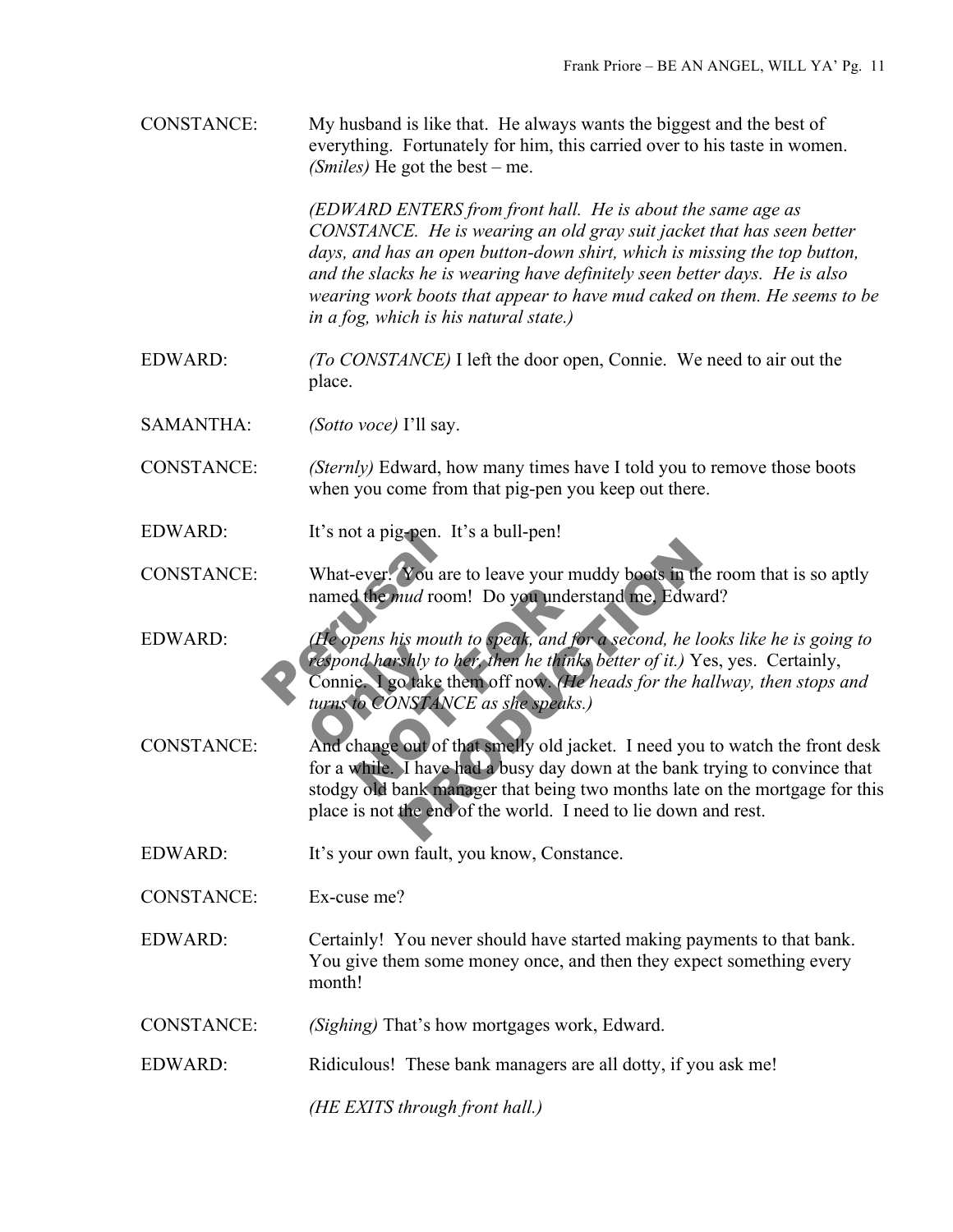CONSTANCE: *(To SAMANTHA)* It seems like you're going to have to give your grandfather the package after all. *(Hands it to her and starts to EXIT toward stairs, then turns back.)* And do make sure he's changed into something decent. He exchanges one ratty old jacket for another and thinks I won't notice. *(She turns and EXITS up the stairs. After a few beats, EDWARD sticks his head into the room from the front hall.)*

- EDWARD: Is she gone?
- SAMANTHA: Yes, Grandpa.

EDWARD: Well, thank Heaven for that. *(HE ENTERS, but stops short. He has not changed any part of his outfit.)* Now, why I the world was I coming back here?

SAMANTHA: To watch the desk like Grandma said.

them. (*He pulls out a*<sub>3</sub><br>go. I knew Heft my W<br>behind the desk and op<br>a front pocket of the ja<br>down and intently star<br>(*To SAMANTHA*) His EDWARD: *(As he moves behind front desk)* Oh, yes, yes. Absolutely. The front desk... Wonderful thing, these front desks. Lots of little compartments underneath them. *(He pulls out a fairly large book from behind the desk.)* Ah, here we go. I knew I left my Waltrudus somewhere or other. *(He sits on the stool behind the desk and opens the book as he takes his reading glasses out from a front pocket of the jacket and puts them on. Finding his place, he settles down and intently starts reading it.)*

BILLY:<br>
SAMANTHA: *(To SAMANTHA)* His what?<br> **Waltrudus.** Wally Waltrudu<br>
Bullkeeper's Bible.'' It's sure Grandpa studies it every spa If pocket of the jacket and puts the<br>
and intently starts reading it.)<br>
AMANTHA) His what?<br>
Udus. Wally Waltrudus. He's the<br>
eeper's Bible.'' It's supposed to b<br>
Ipa studies it every spare moment<br>
ARD.) And nowadays, most Fleft my Waltrudus somewhere or other. (He sits<br>lesk and opens the book as he takes his reading g<br>set of the jacket and puts them on. Finding his platently starts reading it.)<br>tently starts reading it.)<br>Wally Waltrudus. He SAMANTHA: Waltrudus. Wally Waltrudus. He's the author of that book: "The Bullkeeper's Bible." It's supposed to be definitive book on the subject. Grandpa studies it every spare moment he has. *(She takes a quick look at EDWARD.)* And nowadays, most of his moments are spare. Unless Grandma catches up with him, that is. She's always got some chore or other for him to do. *(She realizes that she has the package in her hand.)(To EDWARD)* Oh, Grandpa…

EDWARD: *(Startled, he looks up from the book.)* Huh? What? Who's there?

- SAMANTHA: *(As she RISES and moves around the couch to the front desk.)* It's me, Samantha.
- EDWARD: Oh, yes, yes. Samantha. How *are* you my dear? Nice to see you.

SAMANTHA: *(Used to this from him)* I'm fine, Grandpa. *(As she hands him the package.)* This package came for you in the mail.

EDWARD: Really. *(As he puts the book down on the desk and takes the package)* Now, who in the world would be sending me a package? *(He opens the package.) There is a whistle inside of it.)(Recalling)* Oh, my goodness yes. My bull whistle. It finally arrived.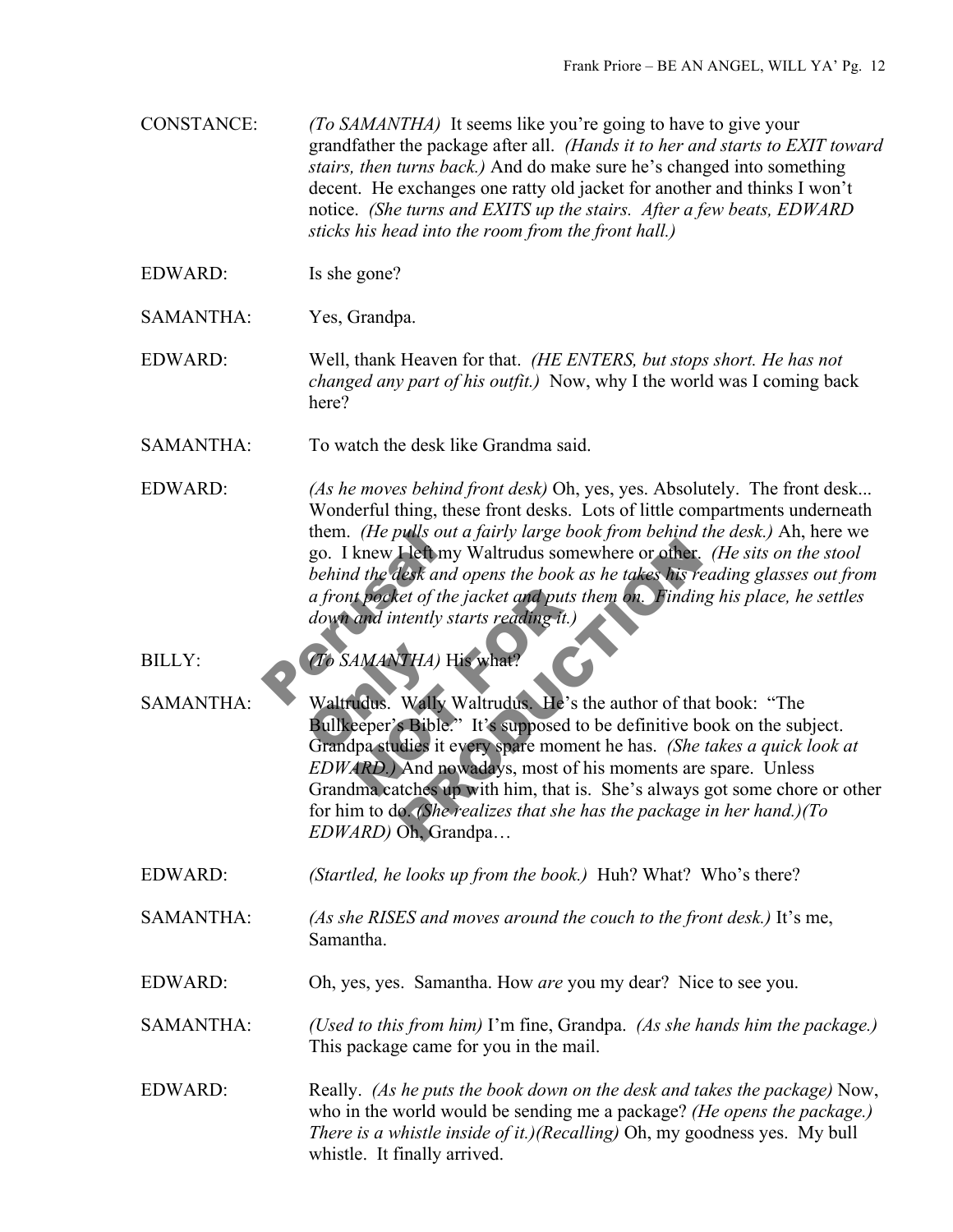SAMANTHA: A bull whistle, Grandpa?

EDWARD: Yes. For calling your bull. Gets their attention every time. Of course it's a high frequency that only bulls can hear. *(He blows on the whistle. No audible sound is heard, but shortly after, a loud "Mooo" can be heard offstage. After a few beats the sounds of girls speaking can be heard coming from the front hall entrance.)* Now, who the devil can that be? *(Putting the whistle down into one of the compartments under the desk, he glances at his wrist watch)* Company at this late hour?

SAMANTHA: It's only about four o'clock. And if I had to guess, I would say that that is some arriving guests. *(As she points to the sign above the front desk)* This *is* an Inn, you know.

EDWARD: *(Turns his head and looks at the sign.)* Well, bless my soul. So it is.

rock-band decals on the<br>backpacks they were g<br>wearing several plastic<br>carries her backpack.)<br>Well, girls. It looks like They were given. BARB is dressed in a bright yell<br>they were given. BARB is dressed in a bright yell<br>teral plastic bracelets, sunglasses and a large stre<br>backpack.)<br>The books like we have arrived.<br>The would have gotten here *(CLARA, BARB and PEGGY ENTER. They no longer are wearing their angelic robes. PEGGY and CLARA are wearing tee shirts with well-known rock-band decals on their front, jeans and sneakers, and are carrying the backpacks they were given. BARB is dressed in a bright yellow dress, and is wearing several plastic bracelets, sunglasses and a large straw hat. She also carries her backpack.)*

CLARA: Well, girls. It looks like we have arrived

It's about time. We<br>hour. We hour Scher backpack.)<br>
Sirls. It looks like we have arrive<br>
Nout time. We must have been was<br>
ARB) We would have gotten here<br>
shop we passed by BARB: It's about time. We must have been walking around this stupid town for an hour.

- PEGGY: *(To BARB)* We would have gotten here a lot sooner if you hadn't stopped in every shop we passed by.
- BARB: I wanted to get some souvenirs.
- PEGGY: Barb, you get souvenirs from places you want to remember visiting. We're not here on some kind of vacation, you know. I don't know about you, but the sooner *I* get home, the better.
- CLARA: And why did you buy that flashy dress? We're supposed to blend in inconspicuously.
- BARB: *(Sarcastic, pointing to their tee shirts)* And those shirts are supposed to be "inconspicuous?"
- CLARA: I think they're appropriate. We *are* trying to start a rock n' roll band, remember?
- PEGGY: And they're a lot better than the logos on the tee shirts *Judy* supplied for us.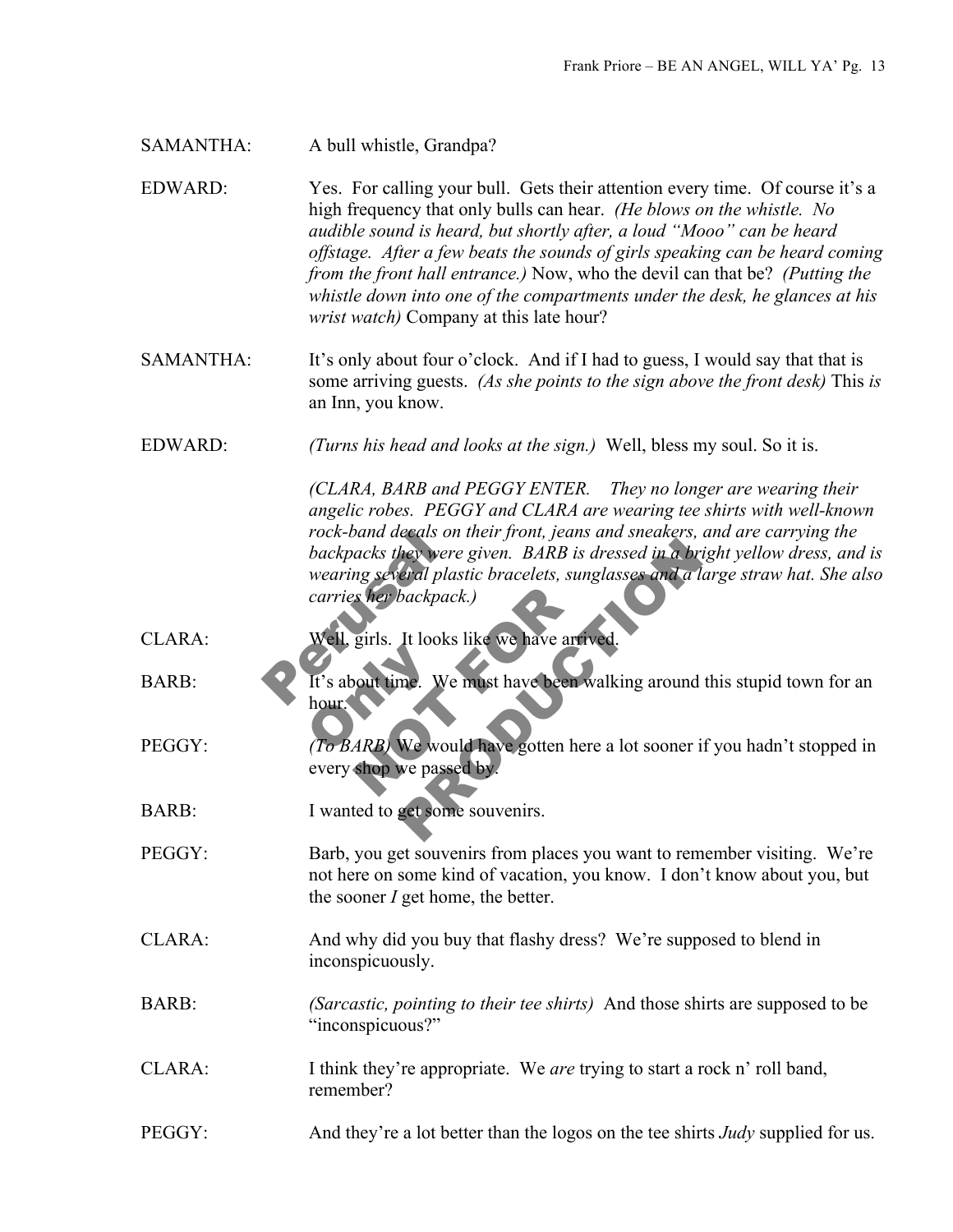- CLARA: You can say that again! Who are Lawrence Welk and Guy Lombardo anyway?
- PEGGY: Search me. *(To BARB)* But I still think you went overboard with that dress, Barb.
- BARB: Well, ex-cuse me! I'm just trying to make the best of a lousy situation. It's bad enough we were put down in this little hick town; do we have to look the part, too?
- PEGGY: It's not a hick town; it's a "rural community." Remember that. And, yes, we have to look the part. That's the whole idea.
- BARB: Well, I don't like it.
- PEGGY: You think I do?
	- *(SAMANTHA moves to them.)*
- SAMANTHA: Excuse me, ladies. Can I help you?
- PEGGY: Yes. We'd like to rent a room.
- BARB: Just one? You mean, we don't even get our own rooms?
- Excuse me, ladies. Car<br>
Yes. We'd like to rent<br>
Just one? You mean, v<br>
Be quiet. Barb. Judy g<br>
until we can find some Be quiet, Barb. Judy<br>until we can find son<br>Jobs? You mean, lik<br>stupid idea was it to ne? You mean, we don't even ge<br>iet. Barb. Judy gave us a very lin<br>we can find some kind of jobs.<br>You mean, like *work*? I'm likin<br>lidea was it to steal Gabriel's trur<br>ther, to BARB, Yours. The to rent a room.<br>
Sources the tore of the set of the town rooms?<br>
The same state of the set of the set of the set of the set of the set of the set of the set of the set of the set of the set of the set of the set of the CLARA: Be quiet, Barb. Judy gave us a very limited amount of money. It has to last until we can find some kind of jobs.
- BARB: Jobs? You mean, like *work*? I'm liking this place less and less. Who's stupid idea was it to steal Gabriel's trumpet, anyway?
- PEGGY & CLARA: *(Together, to BARB)* Yours.
- BARB: Oh.
- SAMANTHA: We have a room on the third floor that should do nicely. It's extra large.
- BARB: Oh, great. We have to climb stairs, too.
- PEGGY: *(To BARB)* Put a lid on it, will you? *(To SAMANTHA)* That'll be fine.
- SAMANTHA: Come on over here. *(She moves to the front desk and indicates that the girls follow her. They do.) (To EDWARD)* Grandpa, these three ladies would like to register.
- EDWARD: *(Looking up from his book)* Register? Is it time to vote already?
- SAMANTHA: They're registering for a *room*, Grandpa. Could you take care of that, please? They are going to be in 3A.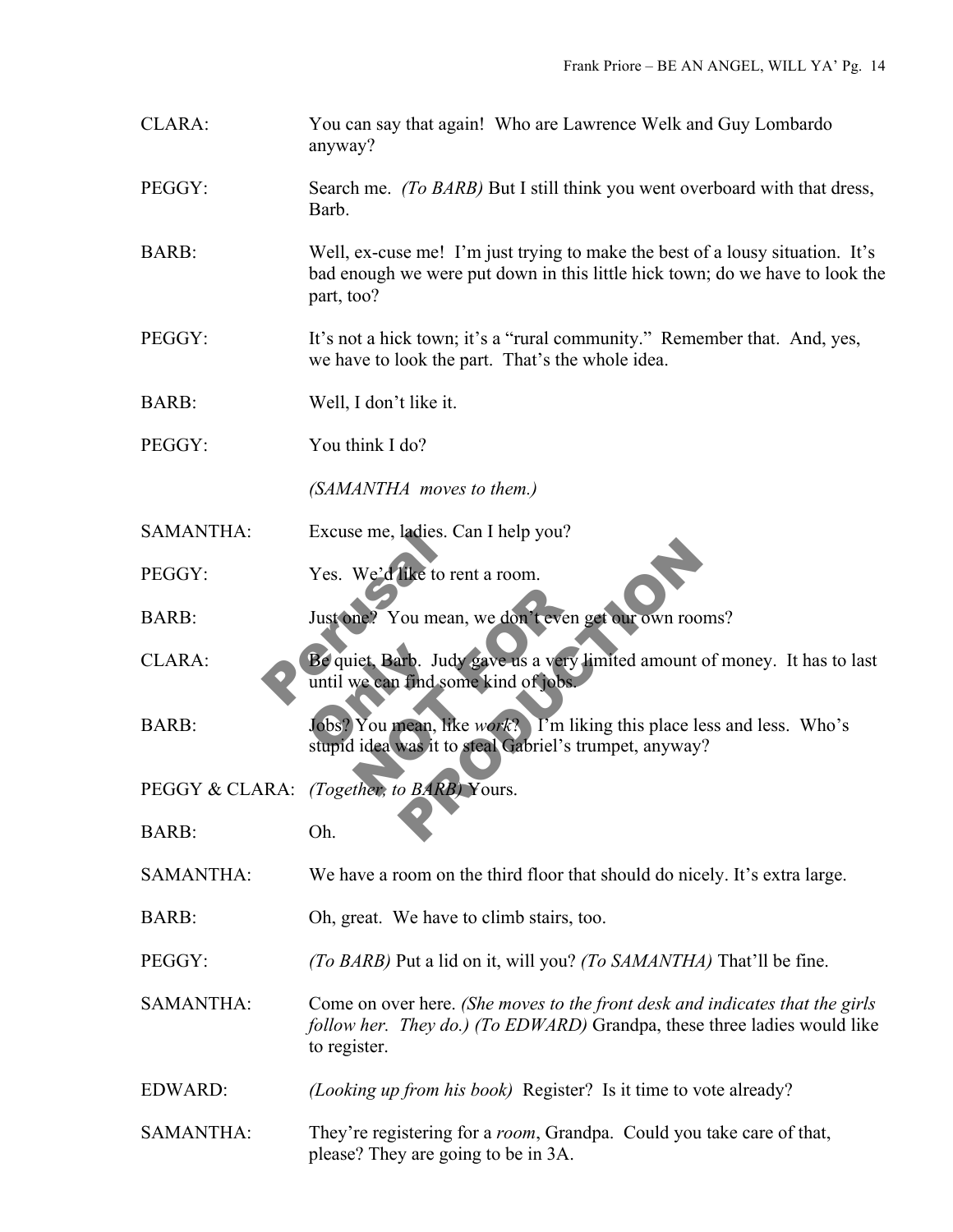| <b>EDWARD:</b> | (Annoyed at the interruption to his reading) Oh, very well, I suppose.<br>(Using his finger as a bookmark, he closes the book, but still holds on to it<br>with one hand, as he rises and steps forward to the desk.)                                                                                                                                           |
|----------------|-----------------------------------------------------------------------------------------------------------------------------------------------------------------------------------------------------------------------------------------------------------------------------------------------------------------------------------------------------------------|
| SAMANTHA:      | (To the girls, as she heads for the stairs) Two flights up. It'll be the first<br>room on your right. I'll just go up and make sure it's ready. (To BILLY, still<br>on the couch.) I'll be down, shortly, Billy.                                                                                                                                                |
| <b>BILLY:</b>  | No prob.                                                                                                                                                                                                                                                                                                                                                        |
|                | (SAMANTHA EXITS up the stairs.)                                                                                                                                                                                                                                                                                                                                 |
| PEGGY:         | (Picks up pen on the desk.) (To EDWARD) Is it all right if I sign for all three<br>of us?                                                                                                                                                                                                                                                                       |
| <b>EDWARD:</b> | (Who is sneaking a peek at his book. He looks $up$ )(To PEGGY, absent-<br>mindedly). There's three of you? (Seeing BARB and CLARA, as if for the<br><i>first time.</i> ) Oh, so there is. <i>(To PEGGY)</i> Just sign once. It's all right.<br>Saves ink, you know.                                                                                             |
|                | (As PEGGY signs the book, BILLY, who has been "checking out" the girls<br>since they entered, rises, quickly takes a comb out of his pocket and runs it<br>through his hair, straightens his clothes and swaggers over to them as they<br>are filling out the registration book, and stands next to them with his thumbs<br>fucked into his belt on the sides.) |
| <b>BILLY:</b>  | (Obviously deepening his voice) Hello, ladies. My name is Billy.                                                                                                                                                                                                                                                                                                |
| PEGGY:         | (Turning to him. Putting him in his place.) Yeah?And?                                                                                                                                                                                                                                                                                                           |
| <b>BILLY:</b>  | (Deflated and embarrassed) And, erand I think I'll just go back and finish<br>my homework.                                                                                                                                                                                                                                                                      |
| PEGGY:         | Good ideakid.                                                                                                                                                                                                                                                                                                                                                   |
|                | (BILLY hastens back to the couch, puts his nose into one of his homework<br>books)                                                                                                                                                                                                                                                                              |
| <b>BARB</b>    | <i>(To PEGGY)</i> Why'd you do that? He was kind of cuteI mean, in a human<br>way.                                                                                                                                                                                                                                                                              |
| PEGGY:         | No getting involved in human affairs, remember?                                                                                                                                                                                                                                                                                                                 |
| <b>BARB:</b>   | (Flustered) I didn't want to have an <i>affair</i> with him. I just                                                                                                                                                                                                                                                                                             |
|                | PEGGY & CLARA: (Quickly, together, to CLARA) Put a lid on it!                                                                                                                                                                                                                                                                                                   |
| EDWARD:        | (As PEGGY goes back to signing the register.) How are you girls on bulls?                                                                                                                                                                                                                                                                                       |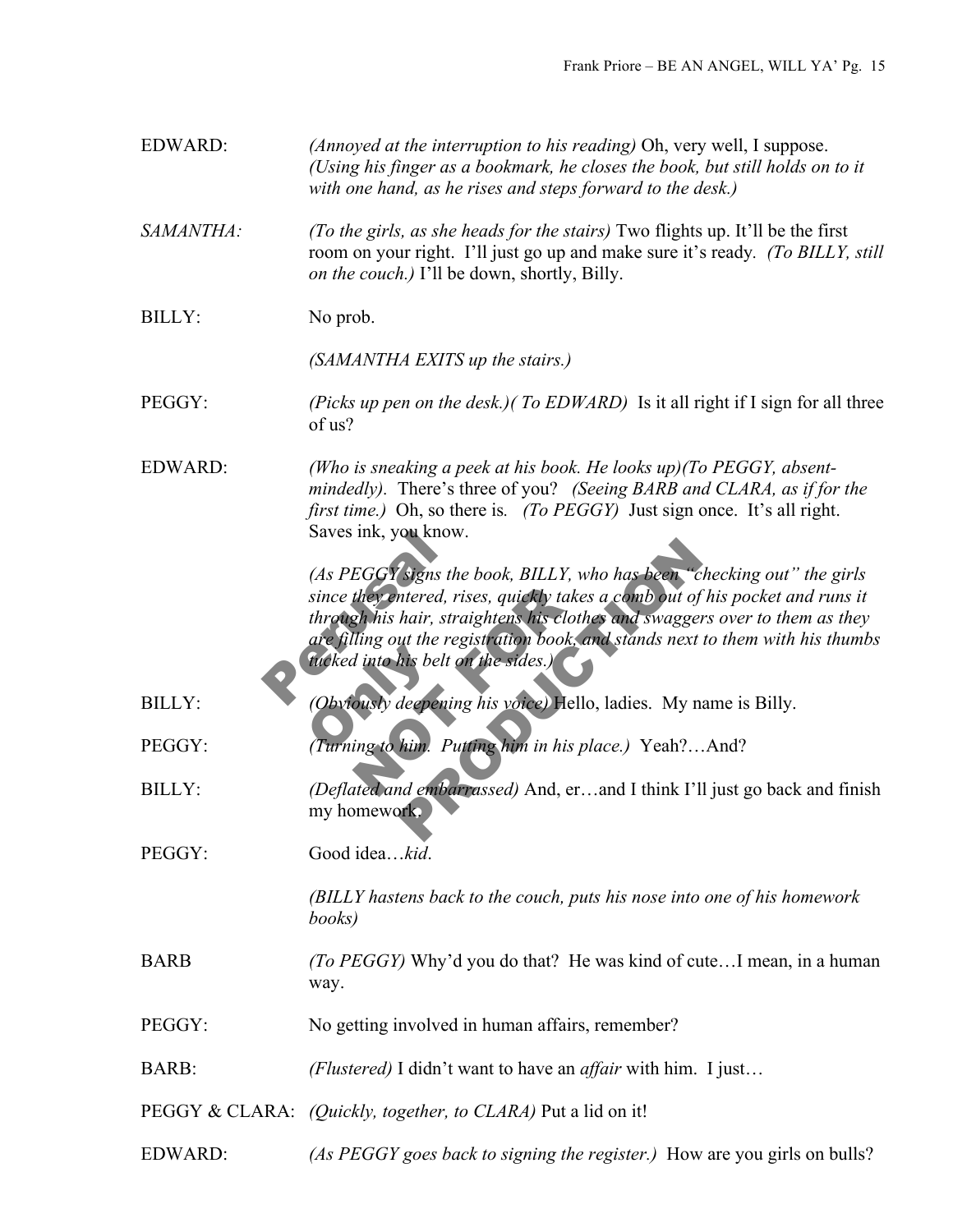PEGGY: *(Looking up)* Excuse me?

EDWARD: Bulls. You know, bulls.

PEGGY: Just a minute. *(CLARA has already pulled a book, entitled* : "The Angel's Field Guide To Earth*" from her backpack and is leafing through it quickly.) (To CLARA)* Quickly. What does "bull." mean?

CLARA: *(Looking in book)* Uh… *(Finding it in the book)* Bull means…. *(Looks startled) No.* That can't be right. Oh, wait. There's another definition….*(Reading from book)* "Bull*:* a male bovine; *especially* an adult uncastrated male bovine"

- BARB: Oo! That sounds interesting.
- PEGGY: Got it. *(Turns back to EDWARD)* Male bovines, eh?
- BARB: *Uncastrated* male bovines.
- PEGGY: (Q*uickly turns her head and looks daggers at BARB, then looks back to EDWARD)* I, er, think bulls are *very nice.*
- EDWARD: Excellent. Excellent.

(Quickly turns her hea<br>EDWARD) 1, ef, think<br>Excellent. Excellent.<br>We'll be going up to of<br>they should move to an<br>"Weird" to the others We'll be going up to<br>they should move to<br>"Weird" to the other<br>Before long, he nods<br>up the stairs. Just as lent. Excellent.<br>
be going up to our room, now.<br>
hould move to and up the stairs. If<br>
d<sup>2</sup> to the others. EDWARD goes<br>
e long, he nods off with the book c<br>
e stairs. Just as PEGGY is about the ris heard and the lights brie The same of the same of the same of the same of the same of the same of the same of the same of the same of the same of the same of the same of the same of the same of the same of the same of the same of the same of the sa PEGGY: We'll be going up to our room, now. *(She turns to the others, indicates that they should move to and up the stairs. Before they start moving, she mouths: "Weird" to the others. EDWARD goes back to the stool and his book. Before long, he nods off with the book on his lap. CLARA and BARB EXIT up the stairs. Just as PEGGY is about to follow them offstage, a crack of thunder is heard and the lights briefly flicker. PEGGY stops in her tracks and turns, looking for the source of the thunder and flashing. . After a beat, JASMINE ENTERS from the hall. She is a young woman, and is "dressed to kill" in a flashy outfit. She takes a few steps into the room and then strikes a pose* ala *Marilyn Monroe.)* What the…? *(Spotting JASMINE)* oh, crap! *(She quickly lifts her head to heaven, lifts her arms, waves them in a "no" gesture and says:)* sorry…sorry. *(To JASMINE)* Jasmine! What are *you*  doing here?

BILLY: *(Who had looked up at the sound of thunder and flashing of the lights, spots JASMINE. Immediately, he goes once again into his "Joe Cool" act, standing up, straightening his hair and facing JASMINE.)* Well, hi there.

- JASMINE: *(Slowly turns her head to him and stares at him. Finally she smiles and takes a sexy step or two towards him.)* Are you speaking to me, young man?
- BILLY: *(A little uncertain)* Well, yes. *(With more confidence)* I, er… certainly am, miss.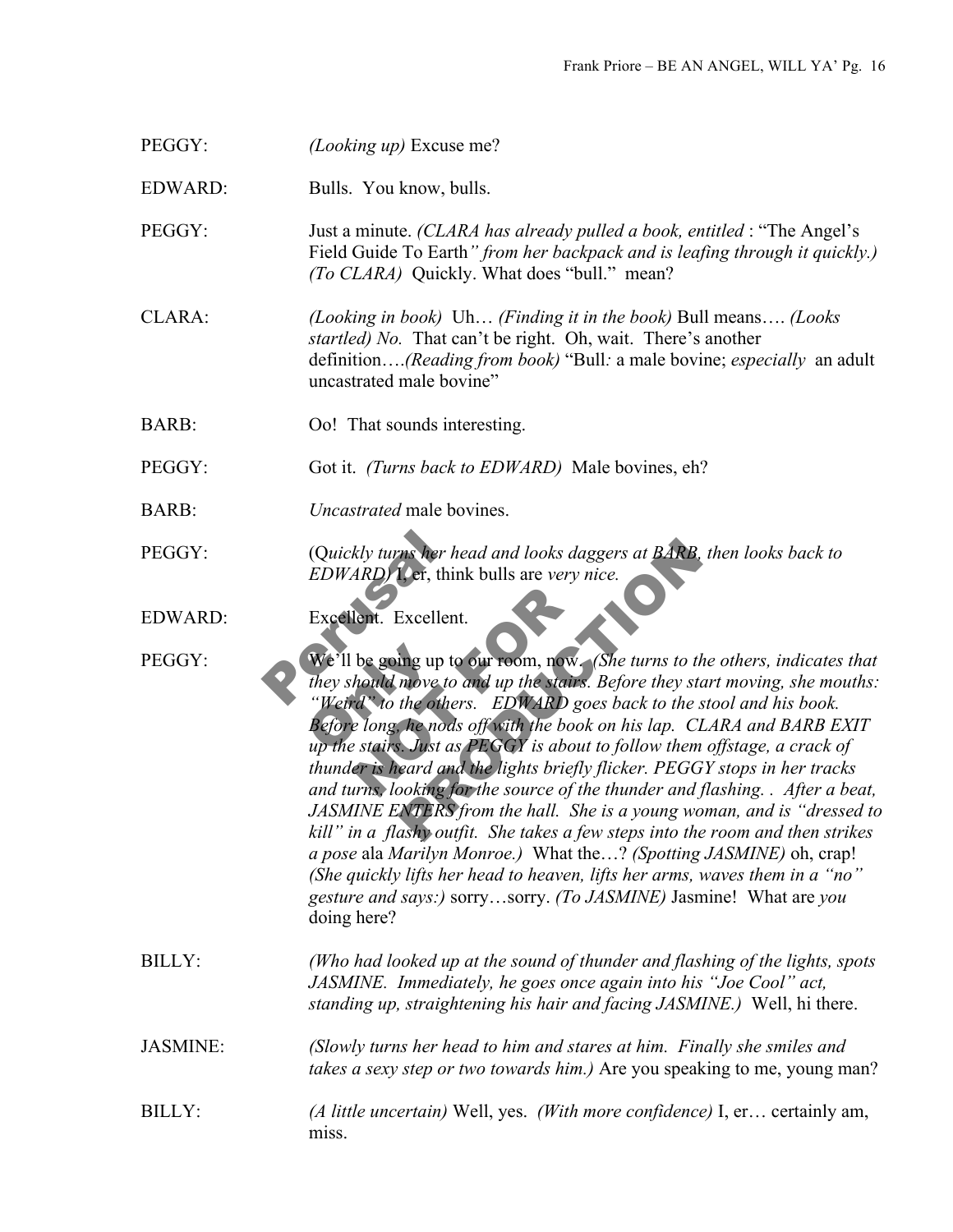*(JASMINE continues slowly walking toward him at the couch, smiling like the cat about to eat the canary..)*

## PEGGY: *(Who has moved a step or two closer to JASMINE.)* Jasmine, no! Leave him alone. He's just a kid.

JASMINE: *(Turns her head to PEGGY, smiles, then turns back to BILLY)* Interested in making my acquaintance, are you? *(She extends her upstage hand and beckons him with her finger.)* Come here. *(He steps toward her, zombie-like. PEGGY quickly moves below the couch and gets between BILLY and JASMINE.)* 

- PEGGY: *(To JASMINE)* Knock it off, Jasmine. *(She quickly turns to BILLY.)* Listen to me, kid. Your homework is finished. Grab your books and get out of here right now!
- BILLY: But, I…

PEGGY: *(Practically screaming)* I said *now!*

- (Practically screaming)<br>
(Quickly grabs the boc<br>
backpack fin his haste<br>
around the right side |<br>
couch and heads for the<br>
and sighs) Oooh, many<br>
Now! (BH I Y mickly ack fin his haste, he forgets to take<br>d the right side [the side opposite<br>and heads for the hall exit. Just<br>ghs) Oooh, man!<br>(BILLY quickly turns and EXITS<br>bing here, Jasmine?<br>a smirk) What the hell, indeed. You know The book he had open on the coffee table, jam.<br>
In his haste, he forgets to take his homework pape<br>
right side [the side opposite from where JASMIN]<br>
reads for the hall exit. Just before he turns, looks<br>
Dooh, man!<br>
LY qui BILLY: *(*Q*uickly grabs the book he had open on the coffee table, jams it into his backpack [in his haste, he forgets to take his homework paper], hotfoots it around the right side [the side opposite from where JASMINE is]of the couch and heads for the hall exit. Just before he turns, looks at JASMINE and sighs)* Oooh, man!
- and sighs) Oooh, ma<br>Now! (BILLY quick<br>you doing here, Jasn PEGGY: Now! *(BILLY quickly turns and EXITS)(To JASMINE)* What the hell are you doing here, Jasmine?
- JASMINE: *(With a smirk)* What the hell, indeed. Your friend Judy summoned me from Hades. I almost didn't come, you know. I do have a nice little split-level den down there – with a view! Overlooks the River Styx. Lovely place. You must come and visit sometime.
- PEGGY: Fat chance. Now, I ask you again: What are you doing here?
- JASMINE: I told you. Judy conjured me up. She didn't intend to, of course.

PEGGY: Explain.

JASMINE: *(Enjoying this.)* That little spell thingee she did to send the three of you here. Remember she said she thought she left something out? Well, she did. There's another verse that needs to be said It's a sort of a "No demons allowed" verse. She has to include it or else the portal she opens up also allows everyone's favorite demon, *(striking a pose) moi,* through.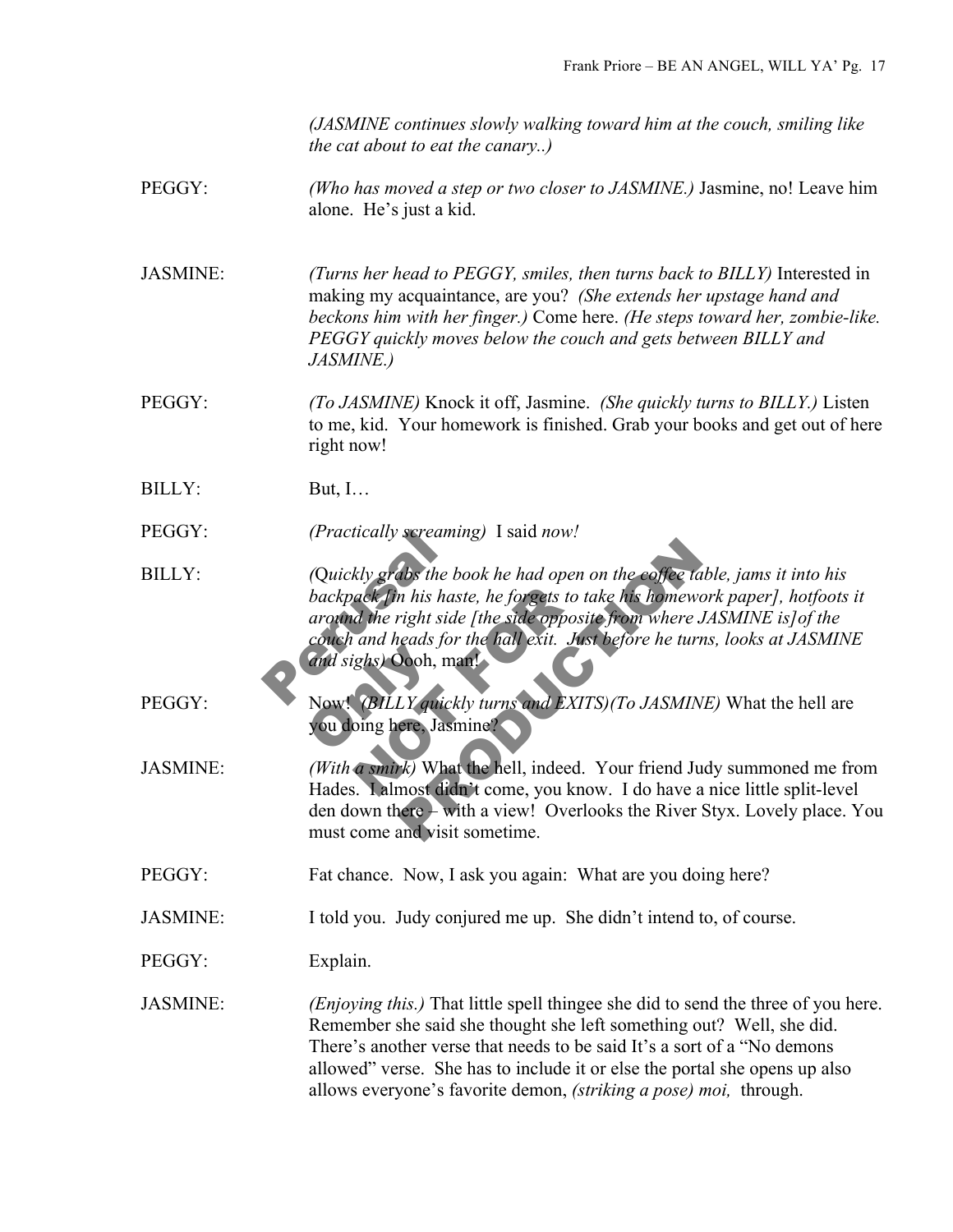- PEGGY: *(She looks up to Heaven)* Oh! Judy! You nincompoop! *(With her hands on her hips, To JASMINE)* And you—you think you're everyone's favorite demon?
- JASMINE: Well, not everyone on Earth, silly. I mean I'm a favorite with all my fellow demons,. Whenever I'm on Earth, I manage to give the nasty little things a thrill.
- PEGGY: How does you being here make *them* happy?
- JASMINE: I create the most delicious mischief whenever I'm let loose up here. *(She laughs*) It's so much fun making life miserable for these puny little humans What's-His-Name seems to be so fond of.
- PEGGY: Yes. I've heard that you've managed to create a lot of problems for humanity before we could get a team of angels up here to drag your sorry butt back to Hell.
- JASMINE: Oh, much more than mere problems, I assure you. I have a knack for fashioning misery that lingers long after I've been, er…sent on my way by those busybody friends of yours from Heaven.
- PEGGY: How can you do that? God protects humans from demonic magic.
- Framework and those busybody friends<br>
How can you do that?<br>
Yes. But He allows us<br>
The right people at just<br>
the right people at just<br>
anguish and grief on E me, I know just how to put the most diabolical thoughts into the heads of just<br>the right people at just the right times to cause almost universal distress,<br>anguish and grief on Earth.<br>You've got me curious now What have yo can you do that? God protects humbers<br>But He allows us to tempt them, a<br>know just how to put the most dia<br>ght people at just the right times to<br>sh and grief on Earth.<br>ye got me curious now. What have Triends of yours from Heaven.<br>
2013 to that? God protects humans from demonic m<br>
e allows us to tempt them, as I'm sure you know.<br>
just how to put the most diabolical thoughts into<br>
pple at just the right times to cause al JASMINE: Yes. But He allows us to tempt them, as I'm sure you know. And believe the right people at just the right times to cause almost universal distress, anguish and grief on Earth.
- PEGGY: You've got me curious now. What have you managed to do over the years?
- JASMINE: Oh, lots and lots of pure depravity. For instance, I'm responsible for the creation of Income Taxes, toll booths *and* parking meters. Oh, yes. And I'm sure you've heard of Wall Street.
- PEGGY: *(Amazed)* That was you?
- JASMINE: Positively. And just recently, and I'm very proud of this, mind you, the T.S.A.! *(Laughs again.)* Oh, dear me, that was a good one! *(With an index finger on her lip, as if she is thinking*) Let's see now...what else?
- PEGGY: There's more?
- JASMINE: Tons more. I remember that time in 1973 when I managed to let loose a double whammy on humans. First off, I managed to tick off most baseball fans. I gave the owners the idea for the "designated hitter" rule. And then I got into the minds of the medical establishment and *voila!* HMO's! But my crowning achievement came several years later -- Reality TV!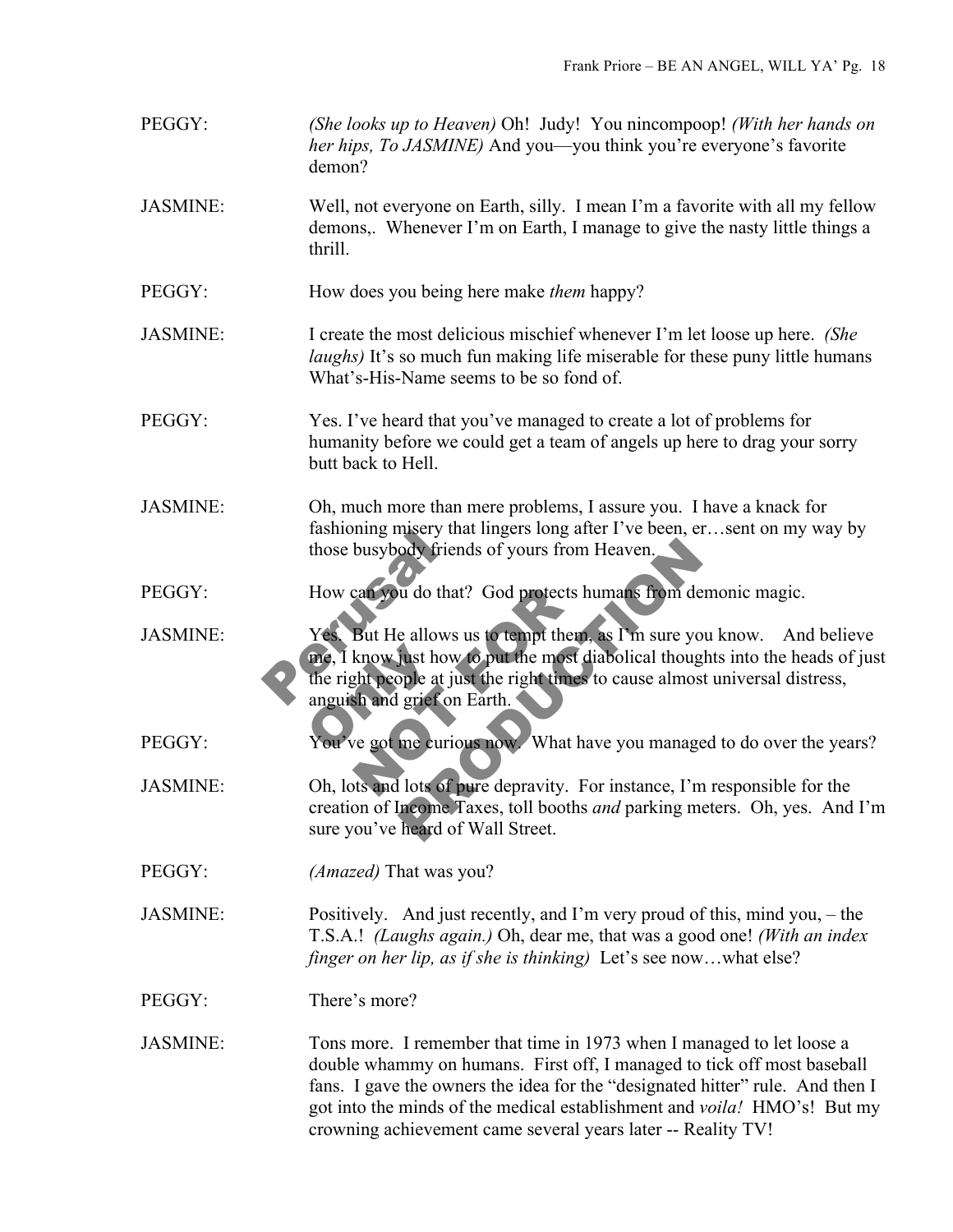| PEGGY:          | And now, you're back.                                                                                                                                                                                                                                           |
|-----------------|-----------------------------------------------------------------------------------------------------------------------------------------------------------------------------------------------------------------------------------------------------------------|
| <b>JASMINE:</b> | (With a flourish of her arms.) In $-person!$                                                                                                                                                                                                                    |
| PEGGY:          | So, what mischief are you planning this time?                                                                                                                                                                                                                   |
| JASMINE:        | You know, I'm not really sure. (giggles) These humans have managed to<br>screw up the planet so much on their own, I don't know what's left for me to<br>do. But don't you worry – (With another flourish of her arms.) I'll think of<br>something!             |
| PEGGY:          | That's what I'm afraid of. (After a beat) You do know you'll be stopped,<br>don't you?                                                                                                                                                                          |
| <b>JASMINE:</b> | Who's going to stop me -- you?                                                                                                                                                                                                                                  |
| PEGGY:          | Yeah, me. Clara and Barb are here, too. That's three against one.                                                                                                                                                                                               |
| <b>JASMINE:</b> | (Laughs) But you can't stop me, Peggy. That's the beauty of it.<br>Remember what Judy told you? (Wagging her finger back and forth) No<br>using your angelic powers here on Earth.                                                                              |
| PEGGY:          | (Aside) Crap! (As before, raises her head and arms up)Sorry! Sorry! (To<br>JASMINE, with false bravado). We'll think of something, you can bet on<br>that!                                                                                                      |
| <b>JASMINE:</b> | Patting her on her head patronizingly) Su-u-u-ure you will. Although it<br>will be hard to do that with your underpants on fire. (She point to PEGGY's<br>backside)                                                                                             |
| PEGGY:          | What? (Suddenly starts jumping around and patting her backside, as if<br>putting out a fire.) Ow! Ow! Cut that out, Jasmine!                                                                                                                                    |
| <b>JASMINE:</b> | Certainly, dear. (She twirls her pointed finger and puts her hand down to her<br>side.) Always glad to oblige. Well, (waves) Ta! It's been fun. If you'll<br>excuse me, I have to go register for a room. (She heads for the front desk,<br>PEGGY follows her). |
| PEGGY:          | You're taking a room - here? Where we're staying?                                                                                                                                                                                                               |
| <b>JASMINE:</b> | Of course, darling. Don't worry; I won't play my radio too loud. (Laughs<br>gain, as she rings the bell. This startles EDWARD, still asleep on the stool.)                                                                                                      |
| EDWARD:         | (Startled, looks up.) Who? What?                                                                                                                                                                                                                                |
|                 | (CONSTANCE ENTERS from the stairway. She stops on the top step and<br>looks down at the front desk.)                                                                                                                                                            |
| <b>JASMINE:</b> | I'd like to take a room.                                                                                                                                                                                                                                        |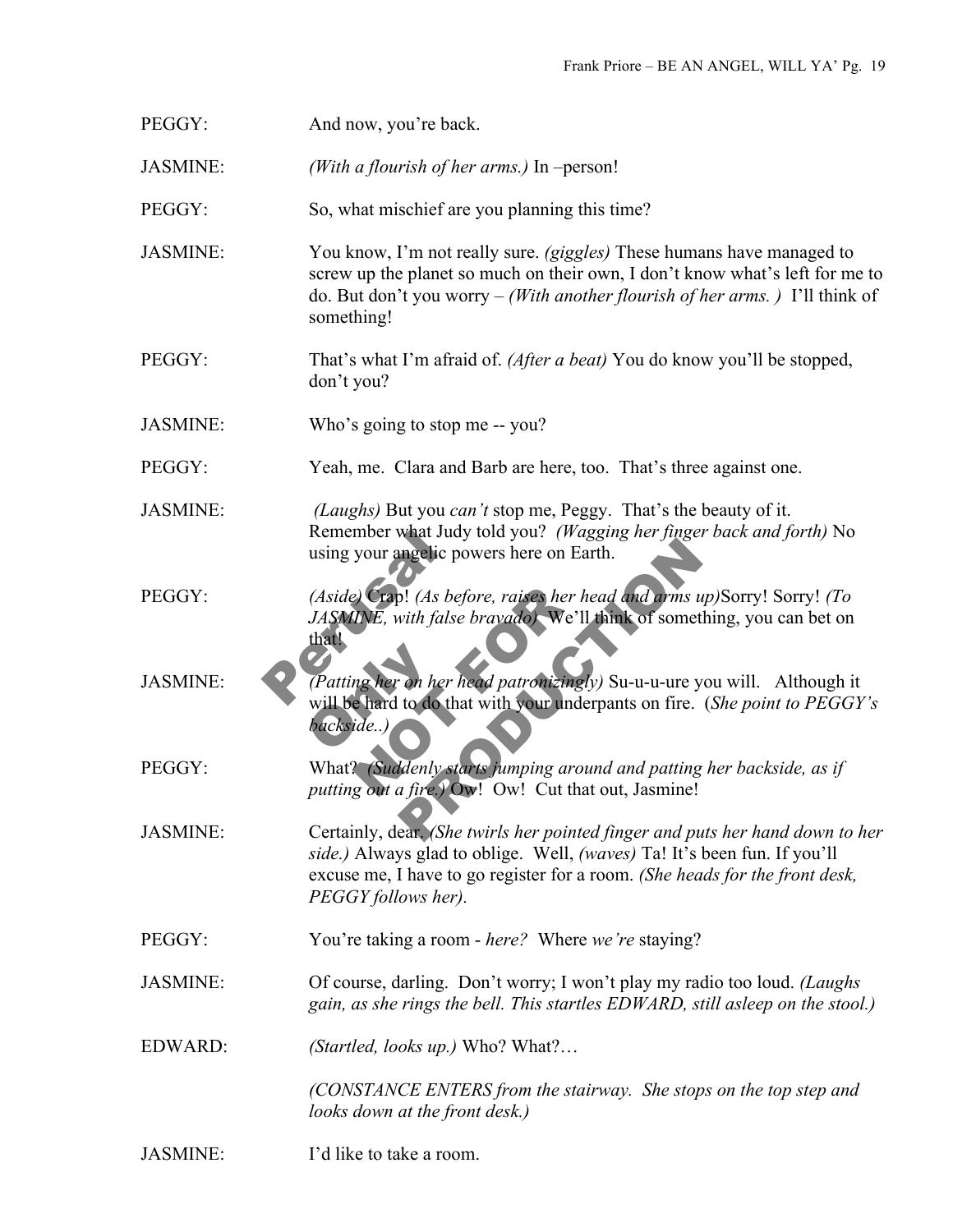EDWARD: You can't take a room. We need them all!

CONSTANCE: *(As she comes down the stairs and moves to the front desk.)* She wants to *rent* a room, Edward.Please register her, if you can keep your head out of that stupid book for two minutes.

EDWARD: It's not a stupid book! It's my Waltrudus – *The Bull-Keepers Bible*, for heaven's sake! Why would you ever think it was a stupid book?

CONSTANCE: There's a thousand answers to that question, Edward. *(raising her voice a bit)* Now, put that thing down and register this young lady.

EDWARD: *(In a fog, as always)* Young lady? What young lady? *(CONSTANCE points to JASMINE)* Oh. Oh, yes. (To JASMINE) Sign here, miss. *(He turns and takes a key from the rack.)* You're in 4A. Check out is at 12.

PEGGY: 4A? That's right above us!

JASMINE: Don't worry, Peggy dear. Heat rises. *(Laughs again as she take the key from EDWARD and EXITS up the stairs. PEGGY scowls.)* 

CONSTANCE: *(To PEGGY)* Is there a problem?

PEGGY: No. No. We're, er...old friends.

Don t worry, Peggy de<br>from EDWARD and E.<br>(To PEGGY) Is there a<br>No. We're, er...o<br>(Sternly) Good. See the friendly Sternly Good. Set EGGY) Is there a problem?<br>
10. We're, er...old friends.<br>
14. Good. See that things stay there is a guest a<br>
19. The sixters and Lare in room.<br>
19. The sixters and Lare in room.<br>
19. The sixters and Lare in room.<br>
19. The s RD and EXITS up the stairs. PEGGY scowls.)<br>
(1) Is there a problem?<br>
(2) Is there a problem?<br>
(2) Is there a problem?<br>
(2) Is there a problem?<br>
(2) The stairs of the points of the points of the points of the points of the CONSTANCE: *(Sternly)* Good. See that things stay that way - *(She points to the sign)*  friendly. I take it you are also a guest at our Inn?

PEGGY: Yes, My, er…*sisters* and I are in room 3A.

CONSTANCE: *(With a forced smile)* How nice. Do enjoy your stay.

PEGGY: *(As she quickly moves to stairs and EXITS up them.)* Yes. Yes. I certainly will.

CONSTANCE: *(To EDWARD after PEGGY has exited.)* You are still wearing that jacket.

EDWARD: *(Looks down at jacket)* Of course I'm wearing it, Connie. I can't image what else I would do with it.

CONSTANCE: You could put it in with the dirty laundry. Or better still, on the compost heap. *(Sniffs contemptuously)* It smells like it's halfway to compost already. We will be having dinner shortly. Do not show up in the dining room wearing that jacket. Do I make myself clear?

EDWARD: *(Sheepishly)* Yes, dear.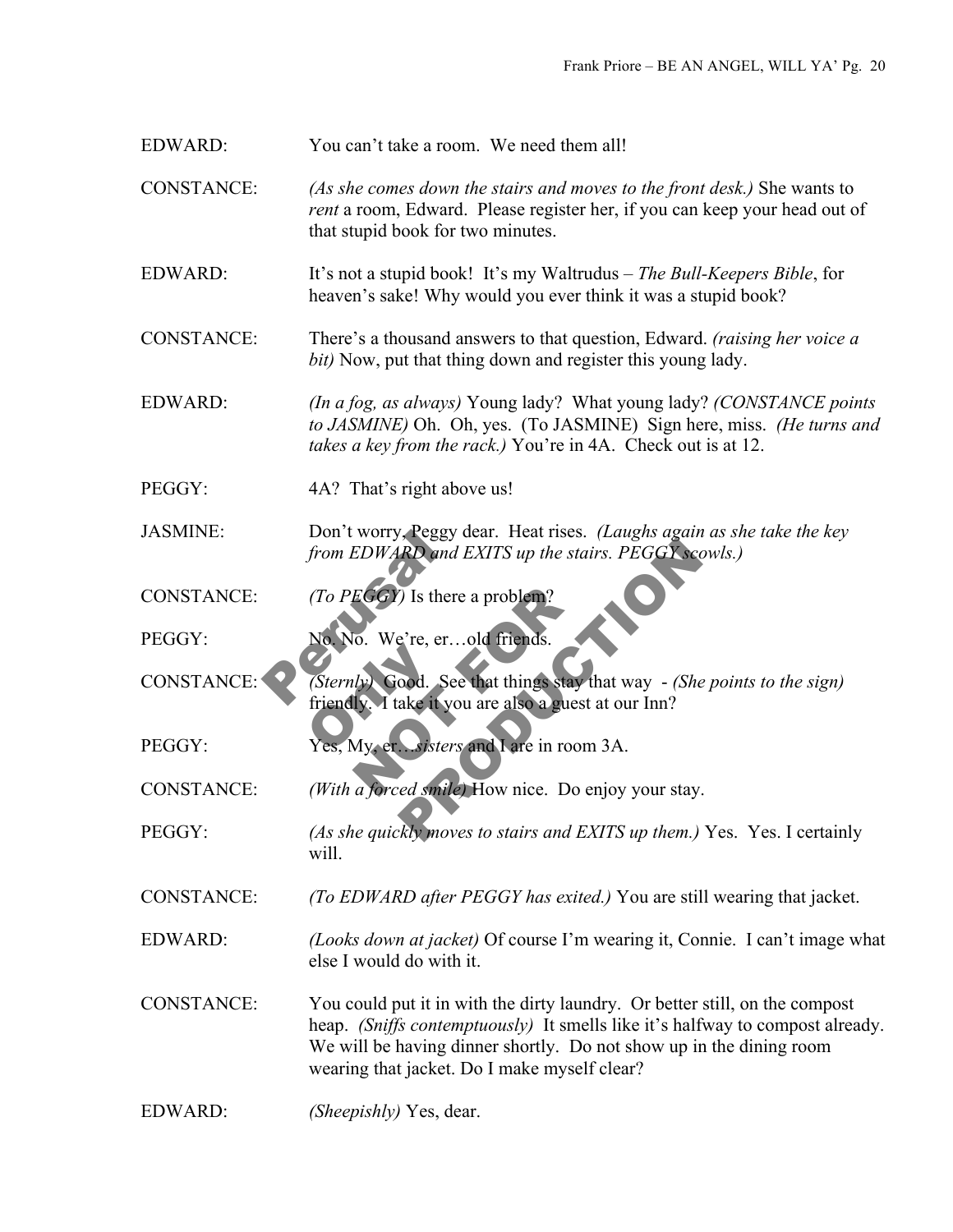CONSTANCE: Good. Because if you do, I will personally deposit both it and *you* onto the compost heap. Where is Samantha, by the way?

EDWARD: Samantha?

CONSTANCE: *(Sighs)* Your granddaughter. I left her here doing her homework with a boy. *(Glancing at the coffee table)* Their homework is still here, but they are not. When did she leave, where did she go, and did she go there with or without that boy? *(EDWARD looks totally confused)* Look who I'm asking! *(sighs again)* Tell me, Edward, was there ever a time when you had the slightest idea what was going on around you?

EDWARD: Huh?

CONSTANCE: I thought at much. I might as well be asking the wall, but that young lady who was just here said that she had sisters with her. Is there any possibility that you took note of how many girls registered and how many rooms they are in?

(*A rare moment of clare the open register on the altogether Tremembers 1 for the looks around to sequend to sequend in the sounding quite rational solution of*  $P$ EDWARD: *(A rare moment of clarity)* It should be right here in the book. *(He looks at the open register on the desk)* Hmm. Oh yes. Here we are. Three altogether. I remember them now. Nice girls. Very sound on bulls.

CONSTANCE: Is that so

(He looks around to<br>sounding quite ratio<br>(After a beat) Yes, Notes around to see if anyone else<br>
ling quite rational) Connie, there<br>
a beat) Yes, I suspected as much<br>
ANTHA appears on the top of the<br>
DWARD, sotto yoce through clen EDWARD: *(He looks around to see if anyone else is in the room. Then, suddenly sounding quite rational)* Connie, there may be a problem.

CONSTANCE: *(After a beat)* Yes, I suspected as much.

Fister on the desk) Hmm. Oh yes. Here we are.<br>I remember them now. Nice girls. Very sound of<br>Premember them now. Nice girls. Very sound of<br>the rational Connection of the room. Then,<br>it rational Connection of the staircase. *(SAMANTHA appears on the top of the staircase. CONSTANCE sees her.) (To EDWARD, sotto voce through clenched smiling teeth.)* Later.Keep in character, dear.

There you are, Samantha. And where is the boy?

- SAMANTHA: The boy? You mean Billy? *(Quickly looks toward couch)* Gee, I don't know. I left him here doing his homework. Maybe he finished it and went home.
- CONSTANCE: Isn't that his homework on the table?

SAMANTHA: *(Moves to back of couch, looks over at coffee table.)* So, it is. That's strange.

CONSTANCE: Very. Samantha, why were you upstairs while he was he down here doing homework?

SAMANTHA: I wanted to make sure the room was ready for our new guests.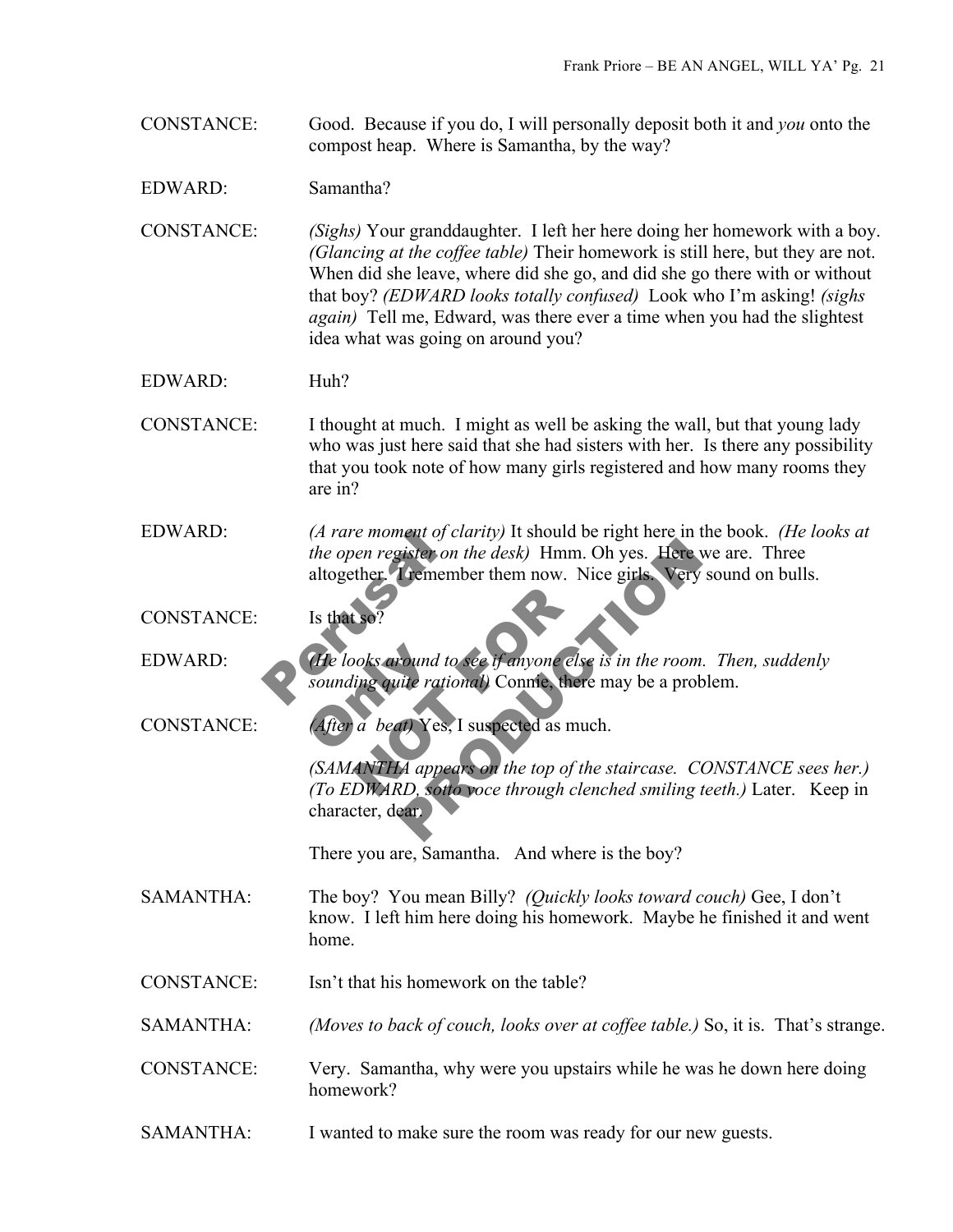- CONSTANCE: I see. Very good. I wish some other people around here *(Indicating EDWARD)* were as conscientious. We do depend on our guests to survive. Although, if you ask me, we're fighting a losing battle. I was just at the bank today. We are two months behind on the mortgage.
- SAMANTHA: What does that mean, Grandma?
- CONSTANCE: It means we're in danger of losing this place. But don't worry, dear. I'm not going down without a fight. That two-bit desk jockey at the bank does not know who he's up against!
- SAMANTHA: My money's on you, Grandma.

CONSTANCE: Good bet.

- SAMANTHA: The lady who knows everything.
- CONSTANCE: Oh, posh!
- Which reminds me. 1<br>just can't figure out. C<br>picks up her homework<br>least sunshine; howeve<br>Likewise on June 21 w<br>month. Why?"<br>(Without missing a bea Pure out. Could you help me with it? (She moves<br> *homework paper and reads:*) "December 21 is the; however, February, not December is the colde<br> **I** June 21 we have the most sunshine, but August<br>  $y$ ?"<br>
Signg *a beat*) Th SAMANTHA: Which reminds me. There's one question on my Science homework that I just can't figure out. Could you help me with it? *(She moves around couch, picks up her homework paper and reads: )* "December 21 is the day with the least sunshine; however, February, not December is the coldest month. Likewise on June 21 we have the most sunshine, but August is the hottest month. Why?"
- Without missing a b<br>holds the heat and co<br>down or heat up. Sunshine; however, February, not<br>
vise on June 21 we have the most<br>
i. Why?"<br>
out missing a beat) The oceans.<br>
the heat and cold. It takes two more<br>
here thought of that. (She site<br>
work paper on the table. She take CONSTANCE: *(Without missing a beat)* The oceans. Our planet is mostly water. Water holds the heat and cold. It takes two months for the ocean waters to cool down or heat up.
- SAMANTHA: Wow! I never thought of that. *(She sits on the couch and puts her homework paper on the table. She takes a pencil [or pen] and writes down the answer.)* Thanks, Grandma.
- CONSTANCE: That will cost you, however. Now that I've helped you to complete your homework assignment, you are free to help me. The folks in 2B checked out this morning. The room needs to be cleaned and the sheets and towels changed. See to it.
- SAMANTHA: Sure thing. *(She quickly puts her homework paper and book in her backpack, and with the backpack she moves to the stairs to exit.)*
- CONSTANCE: *(As SAMANTHA is exiting.)* Work quickly. Dinner will be ready soon.
- SAMANTHA: Gotcha. *(EXITS)*
- EDWARD: *(Looks up suddenly at the word "dinner." )* Dinner? Oh, my stars and planets! I forgot to put out some hay for Maximilian! *(Rises, puts book down and heads for the hall.)* Connie, you'll have to watch the desk.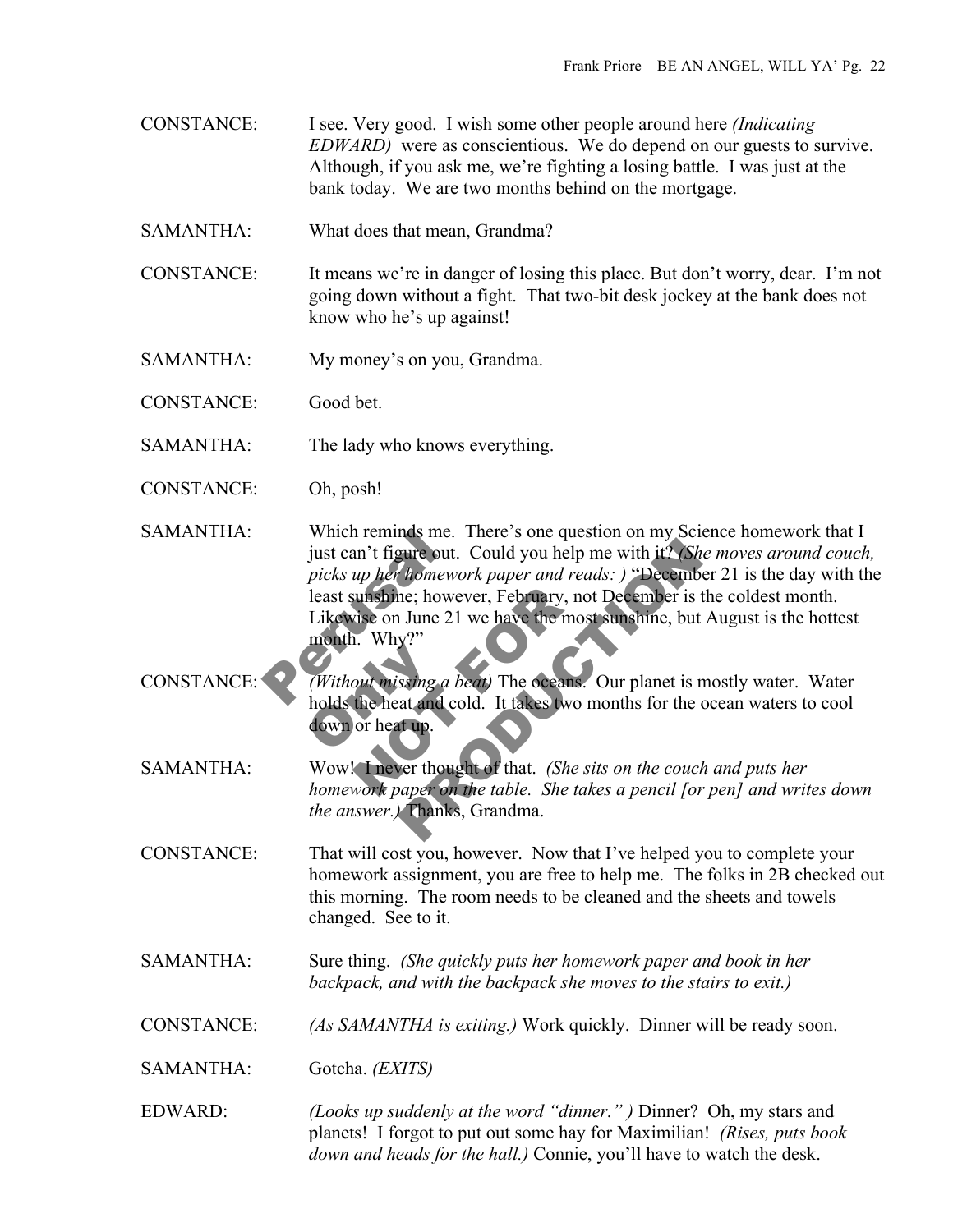CONSTANCE: It's fairly late in the day. I doubt we'll have any more people looking for rooms today. But I'll stay a while until dinner.

> *(EDWARD EXITS. CONSTANCE moves around to the back of the desk, spots the whistle, picks it up and examines it. Finally she blows into it. No sound is heard, but suddenly, a loud "Mooo" is heard offstage. She quickly puts the whistle down. BILLY ENTERS from the hall. He takes a step into the room and looks around.)*

- BILLY: *(Calls out)* Sam? Are you here?
- CONSTANCE: You are looking for my granddaughter, young man?
- BILLY: *(Realizing she is there.)* Oh, yes. Ma'am. Is she here?
- CONSTANCE: She's busy. She was looking for *you* a while ago. Apparently, you left without telling her you were going.
- BILLY: Oh, that. Yeah. There was a pretty scary lady here. She sort-of chased me away.
- CONSTANCE: Oh? Really. And why did she do that?
- On, that. Yeah, There<br>away.<br>Oh? Realty. And why<br>(Mr. Innocence) I have<br>cown business, and what Financial Countries<br>
Swin business, and w<br>
And now you're back Really. And why did she do that?<br>
nnocence) I have no idea. I was<br>
usiness, and wham! She goes and<br>
www.you're back.<br>
the homework here (Spots it on the the homework noteb The Main of the Main of the Main of the Main of the Main of the Main of the Main of the Main of the Main of the Main of the Main of the Main of the Main of the Main of the Main of the Main of the Main of the Main of the Ma BILLY: *(Mr. Innocence)* I have no idea. I was doing my homework, minding my own business, and wham! She goes and chases me out of here.
- CONSTANCE: And now you're back.
- BILLY: I left the homework here. *(Spots it on the table.)* Oh, there it is. *(Moves to the table, retrieves the homework notebook and puts it in his backpack.)*
- CONSTANCE: Tell me more about this "scary lady." Was she one of my guests?
- BILLY: I think so. She was registering.
- CONSTANCE: And out of the blue, she chased you away?
- BILLY: (Getting nervous) Er, right. Out of the blue.

CONSTANCE: *(Stares directly at BILLY for several beats, during which he becomes more and more nervous.) (Finally)* You were trying to flirt with her, weren't you?

- BILLY: Not her! The other…*(Uses his hands as if to push the words back into his mouth.)*
- CONSTANCE: I knew I was right! I always am. But you already know that. Does Samantha know you were doing that?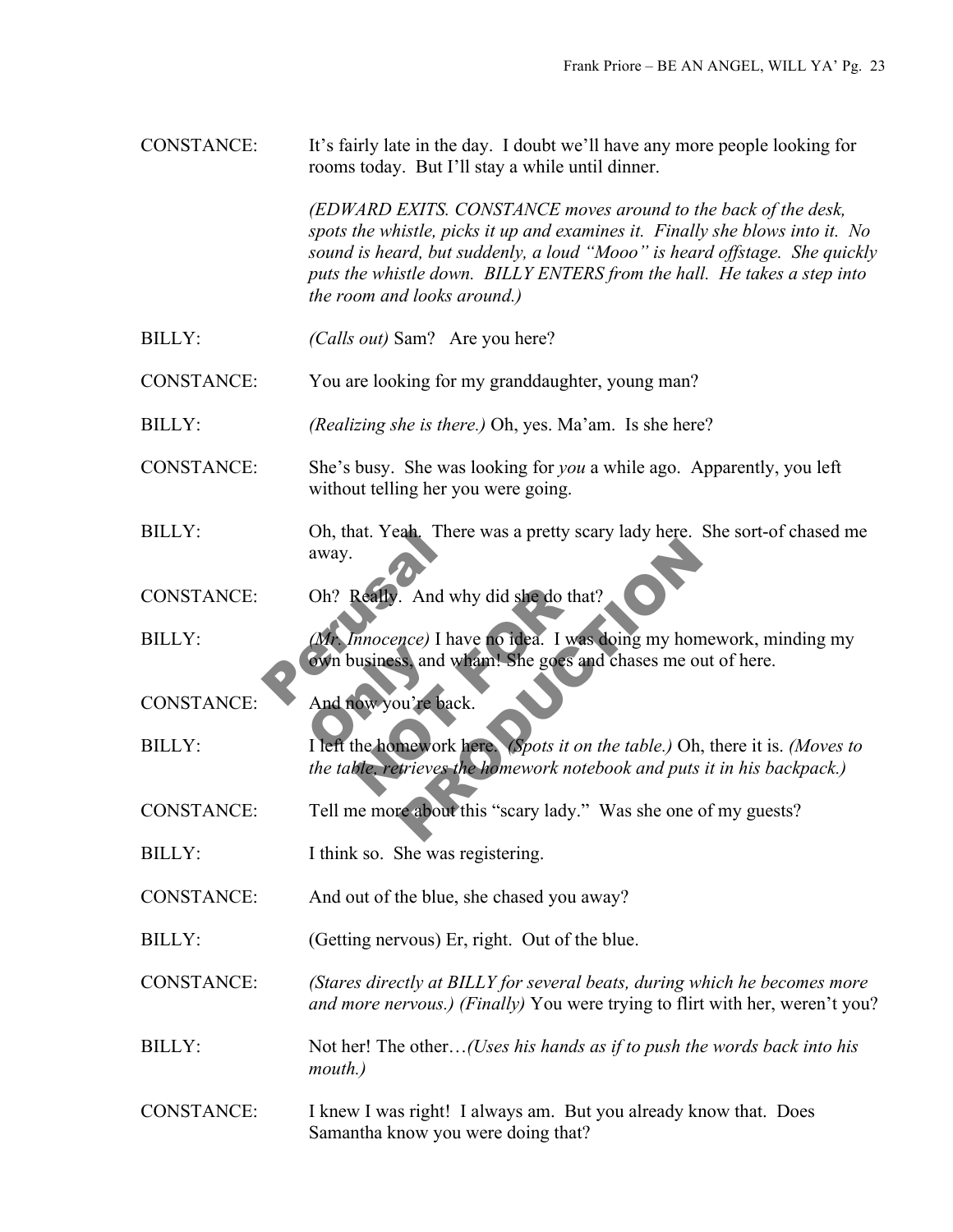| <b>BILLY:</b>     | $Er, \ldots no.$                                                                                                                                                                                                        |
|-------------------|-------------------------------------------------------------------------------------------------------------------------------------------------------------------------------------------------------------------------|
| <b>CONSTANCE:</b> | I thought not. (A beat) Did you find what you left behind?                                                                                                                                                              |
| <b>BILLY:</b>     | Yes.                                                                                                                                                                                                                    |
| <b>CONSTANCE:</b> | Good. Then, I'd like you to do a little magic trick for me.                                                                                                                                                             |
| <b>BILLY:</b>     | A <i>magic</i> trick?                                                                                                                                                                                                   |
| <b>CONSTANCE:</b> | Yes. Disappear!                                                                                                                                                                                                         |
| <b>BILLY:</b>     | Er, right. Tell Samantha I'll see her tomorrow in school. (EXITS through<br>hall.)                                                                                                                                      |
| <b>CONSTANCE:</b> | (Laughs) I can be a pretty scary lady, too, when I want to. (She turns the<br>radio behind her on. A soft 40's type instrumental tune plays on the radio.<br>She closes her eyes, enjoying the music.) Nice. Very nice. |
|                   | (CLARA and BARB ENTER from stairs. They hear the music.)                                                                                                                                                                |
| CLARA:            | (Listening to the music for a beat or two.) Interesting. (To CONSTANCE,<br>who has opened her eyes as she heard them enter.) What song is that?                                                                         |
| <b>CONSTANCE:</b> | (She mentions the name of whatever song has been selected by individual<br><i>productions</i> ) It's a tune from the forties, I believe. Do you like it?                                                                |
| <b>BARA:</b>      | It's okay, but it's not Rock n' Roll.                                                                                                                                                                                   |
| <b>CONSTANCE:</b> | Thank God!                                                                                                                                                                                                              |
| <b>CLARA:</b>     | We're into music that has a much more lively beat.                                                                                                                                                                      |
| <b>CONSTANCE:</b> | Oh? (Takes a beat where she narrows her gaze. She is beginning to probe<br>for information about them.) Are you musicians?                                                                                              |
| CLARA:            | You bet! We're starting our own band.                                                                                                                                                                                   |
| <b>CONSTANCE:</b> | Really. What instruments do you play?                                                                                                                                                                                   |
| BARB:             | HarpsOoof! (CLARA has jabbed her in the side with her elbow.)                                                                                                                                                           |
| CLARA:            | She means guitars.                                                                                                                                                                                                      |
| <b>CONSTANCE:</b> | I could have swore she said: "harps."                                                                                                                                                                                   |
| CLARA:            | (A forced laugh) Harps? Why would we play harps in a Rock n' Roll band.<br>Heavens!                                                                                                                                     |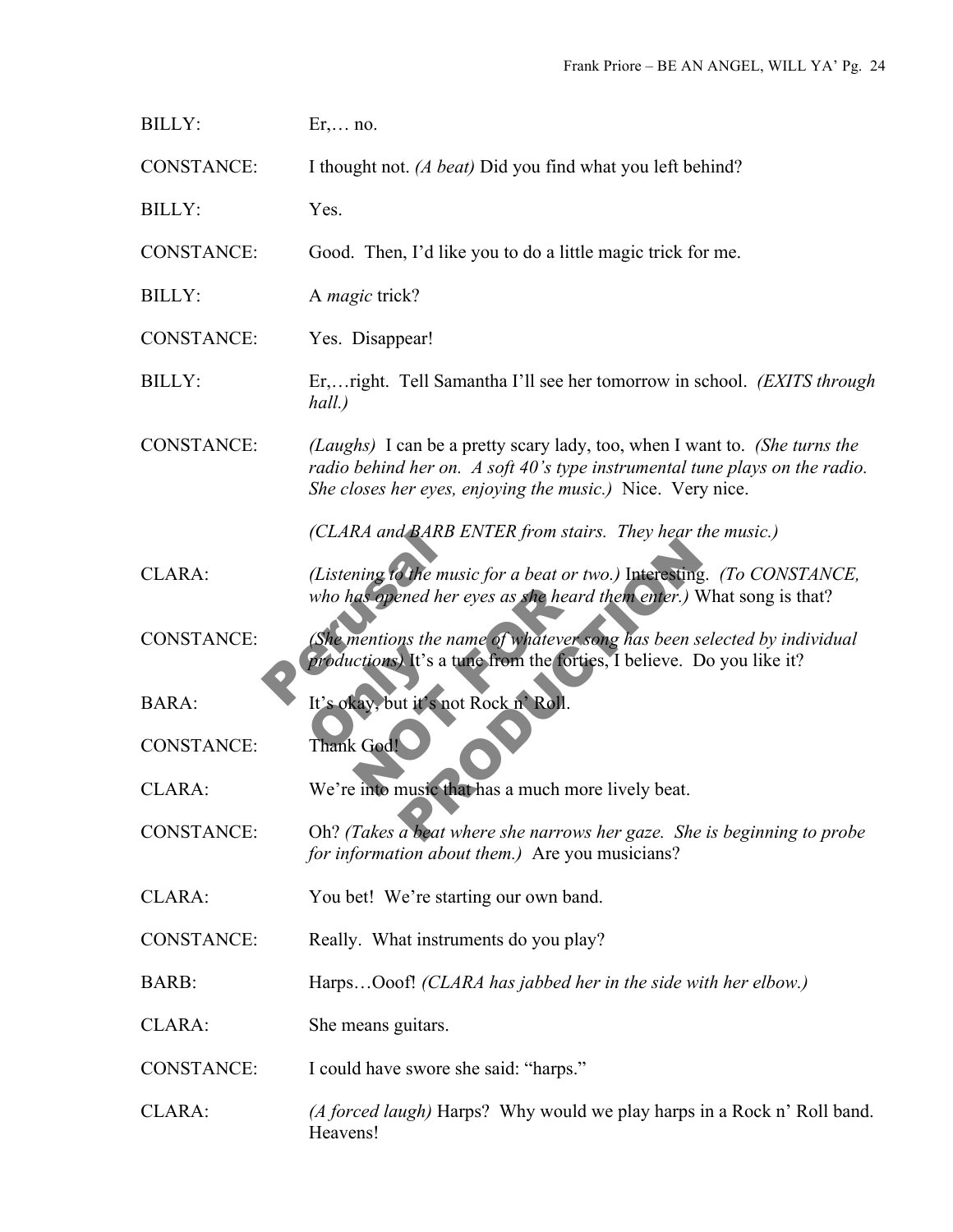| <b>CONSTANCE:</b> | Heavens, indeed.                                                                                                                                                                                                                                                                                                                                   |
|-------------------|----------------------------------------------------------------------------------------------------------------------------------------------------------------------------------------------------------------------------------------------------------------------------------------------------------------------------------------------------|
| BARB:             | Well, we have to be on our way. (They move towards the hall exit.)                                                                                                                                                                                                                                                                                 |
| <b>CONSTANCE:</b> | By yourselves? Your sister isn't going with you?                                                                                                                                                                                                                                                                                                   |
| CLARA:            | Sister?                                                                                                                                                                                                                                                                                                                                            |
| <b>CONSTANCE:</b> | Yes. I was speaking to her a little while ago. I'm certain she said you were<br>her sisters.                                                                                                                                                                                                                                                       |
| CLARA:            | She did? Well, erI suppose we <i>must</i> be her sisters then. <i>(Anxious to get</i> )<br><i>away from CONSTANCE's questions</i> ) We do have to be going. C'mon,<br>Barb.                                                                                                                                                                        |
| BARB:             | Yes. Ta ta! (SAMANTHA ENTERS from the stairs as they exit.)<br>(CONSTANCE stares intensely after them.)                                                                                                                                                                                                                                            |
| <b>SAMANTHA:</b>  | The room's all done, Grandma.                                                                                                                                                                                                                                                                                                                      |
| <b>CONSTANCE:</b> | Very good. Samantha, child, I need your help with something else.                                                                                                                                                                                                                                                                                  |
| <b>SAMANTHA:</b>  | Don't tell me another room needs cleaning.                                                                                                                                                                                                                                                                                                         |
| <b>CONSTANCE:</b> | Okay, I won't. What I actually want is for you to do a little detective work<br>for me                                                                                                                                                                                                                                                             |
| <b>SAMANTHA:</b>  | (Excited at the prospect) Wowl What do you want me to do?                                                                                                                                                                                                                                                                                          |
| <b>CONSTANCE:</b> | Did you happen to see those two ladies who just left?                                                                                                                                                                                                                                                                                              |
| <b>SAMANTHA:</b>  | Sure. They're in 3A. They just arrived today with one more lady.                                                                                                                                                                                                                                                                                   |
| <b>CONSTANCE:</b> | I know. What I <i>don't</i> know is why one would say that they are all sisters,<br>while another one seemed to be unaware of that. They're up to something,<br>Samantha. I want you to snoop around and find out what. Oh, and the other<br>young lady in 4A - there's a connection between the four of them. Find out<br>what it is, if you can. |
| <b>SAMANTHA:</b>  | Sure, Grandma, if you want me to. But I'm a little confused. I always<br>thought you already knew everything about everything.                                                                                                                                                                                                                     |
| <b>CONSTANCE:</b> | (With a smile) How do you think I get all my information? By judicious use<br>of spies like you.                                                                                                                                                                                                                                                   |
| <b>SAMANTHA:</b>  | Wow! I'm an official spy for my grandmother!                                                                                                                                                                                                                                                                                                       |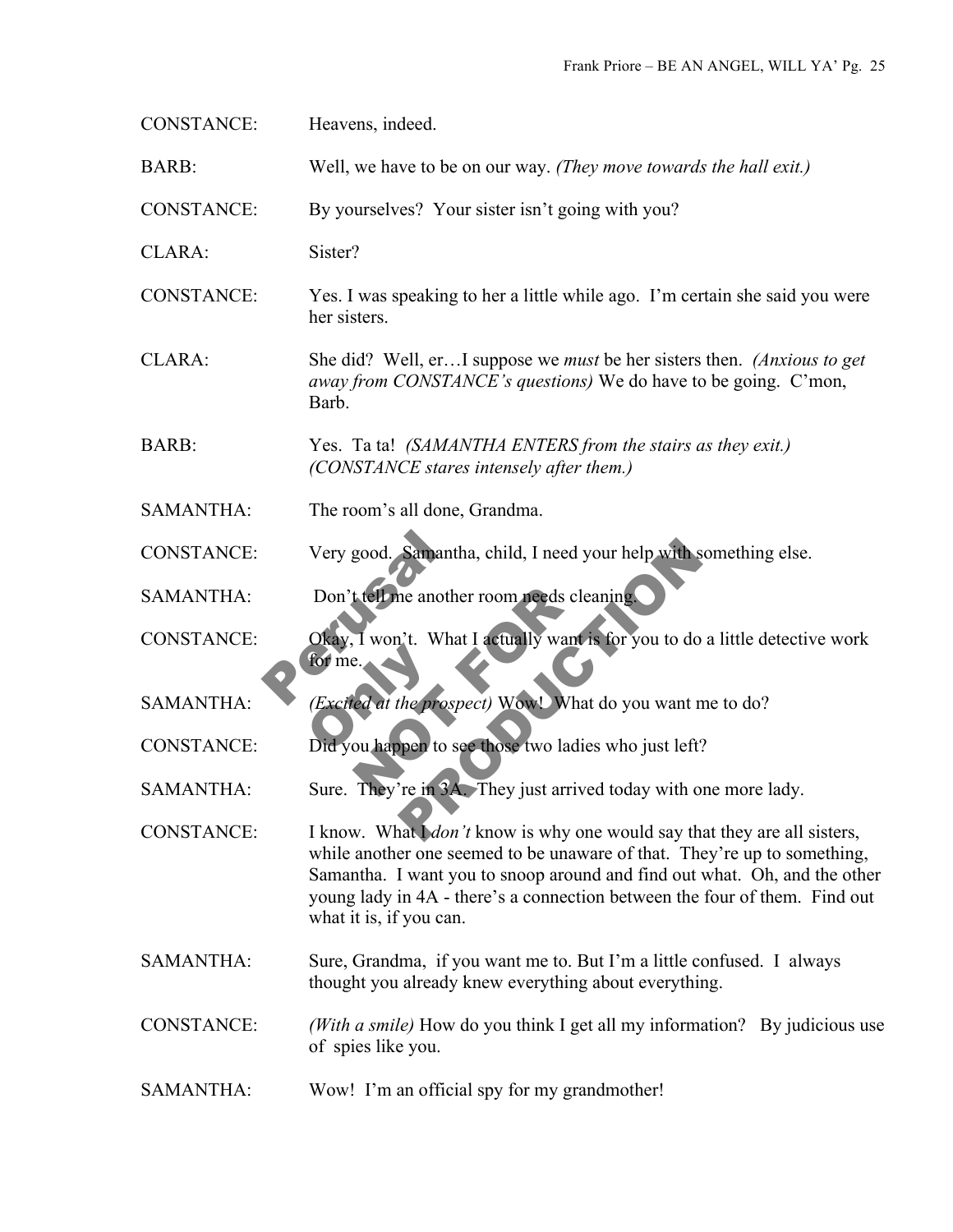- CONSTANCE: One thing, though. Under no circumstances are you to get involved with anything our guests are doing; just try to find out what they're up to, is that clear?
- SAMANTHA: Gotcha, Grandma. Okay, then. I'm on the job. *(She head for the hall exit.)*
- CONSTANCE: Samantha.
- SAMANTHA: *(Stops, turns to CONSTANCE)* Yes.
- CONSTANCE: Be a spy for me *after* dinner. *(Moves to SAMANTHA, puts her arm around her, leads her offstage to the EXIT Up Right.)*

*(As they EXIT, FADE TO BLACK)*

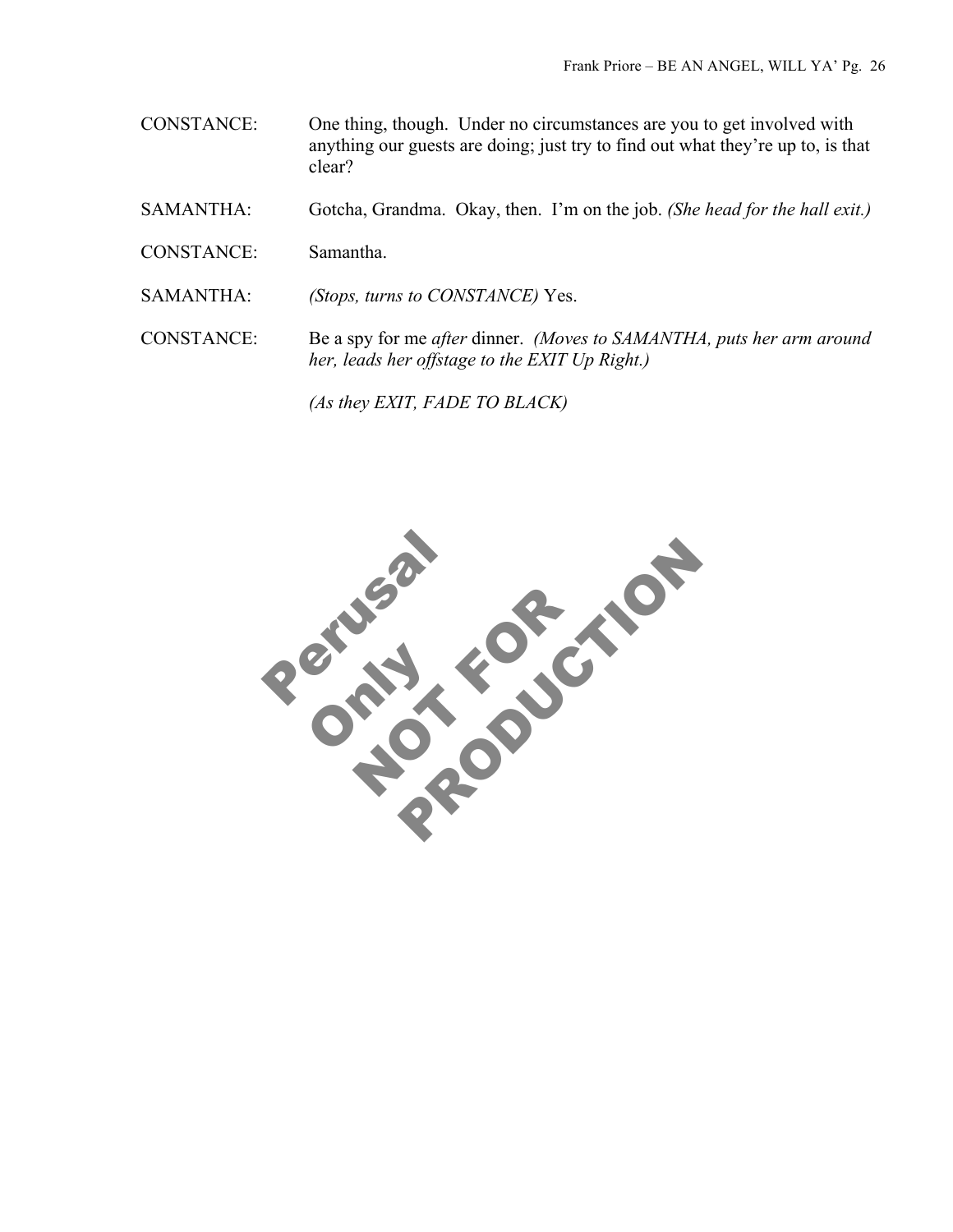# ACT II Scene 1

| <b>SETTING:</b> | Same as Act I, Scene 2. |
|-----------------|-------------------------|
|                 |                         |

**AT RISE:** *A few days later. PEGGY is asleep in the chair Down Right. There is an open book on her lap. After several beats, SAMANTHA, who has been crouched out of sight behind the front desk, rises. She is outfitted as "Sherlock Holmes," with a deerstalker cap, magnifying glass in her left hand and a calabash pipe in her mouth. She spots PEGGY asleep and sneaks up on her. She looks her over through the magnifying glass.*

PEGGY: *(With her eyes still shut, slowly and deliberately)* What - do you think - you are doing?

SAMANTHA: *(Caught in the act, she quickly takes the pipe out of her mouth and puts in into the base of the potted plant and quickly moves the magnifying glass to the plant and pretends to look through it at the plant.)* Aphids! I'm checking the plant for aphids. Can't be too careful, you know.*.*

PEGGY: *(Opens her eyes, slowly turns her head to look at SAMANTHA.)* Aphids. I see. *(After a beat)* How's the deer-stalking going?

(Opens her eyes, slow)<br>see. (After a beat) How<br>Huh? (Realizing she is<br>pipe in the base of the<br>Kids. The British look Realizing she is talking about the<br>
n the base of the plant.) Oh. this<br>
The British look.<br>
a nod of her head toward the plant<br>
you're smoking?<br>
don't smoke. That pipe, er...that eves, slowly turns her head to look at SAMANTH.<br>
theat) How's the deer-stalking going?<br>
izing she is talking about the hat, whips it off, toss<br>
base of the plant) Oh. this? It's, er...the latest fa<br>
iritish look<br>
of her he SAMANTHA: Huh? *(Realizing she is talking about the hat, whips it off, tosses it next to the pipe in the base of the plant.)* Oh…this? It's, er…the latest fashion with the kids. The British look.

pipe in the buse of the<br>Kids. The British loc<br>(With a nod of her h<br>know you're smoking PEGGY: *(With a nod of her head toward the plant base)* Does your grandmother know you're smoking?

SAMANTHA: Oh, I don't smoke. That pipe, er…that pipe, er… that pipe's for blowing bubbles.

PEGGY: *(Reaches over to the base of the plant, picks up the pipe, examines it.)* Odd looking bubble blowing pipe.

> *(As SAMANTHA stumbles for an answer, EDWARD ENTERS from the front hall. He is dressed exactly as he was in the First Act. He immediately spots the pipe in PEGGY's hand. He moves to her.)*

- EDWARD: Ah! So that's where my pipe went. *(Taking the pipe from her)* I've been looking for it all morning. *(After a beat)* What were you doing with it?
- PEGGY: Just admiring it. It's a lovely pipe.
- EDWARD: Yes. Yes it is. Handed down to me from my father. *(A beat)* Where did you find it?
- PEGGY: It was lying at the base of this plant.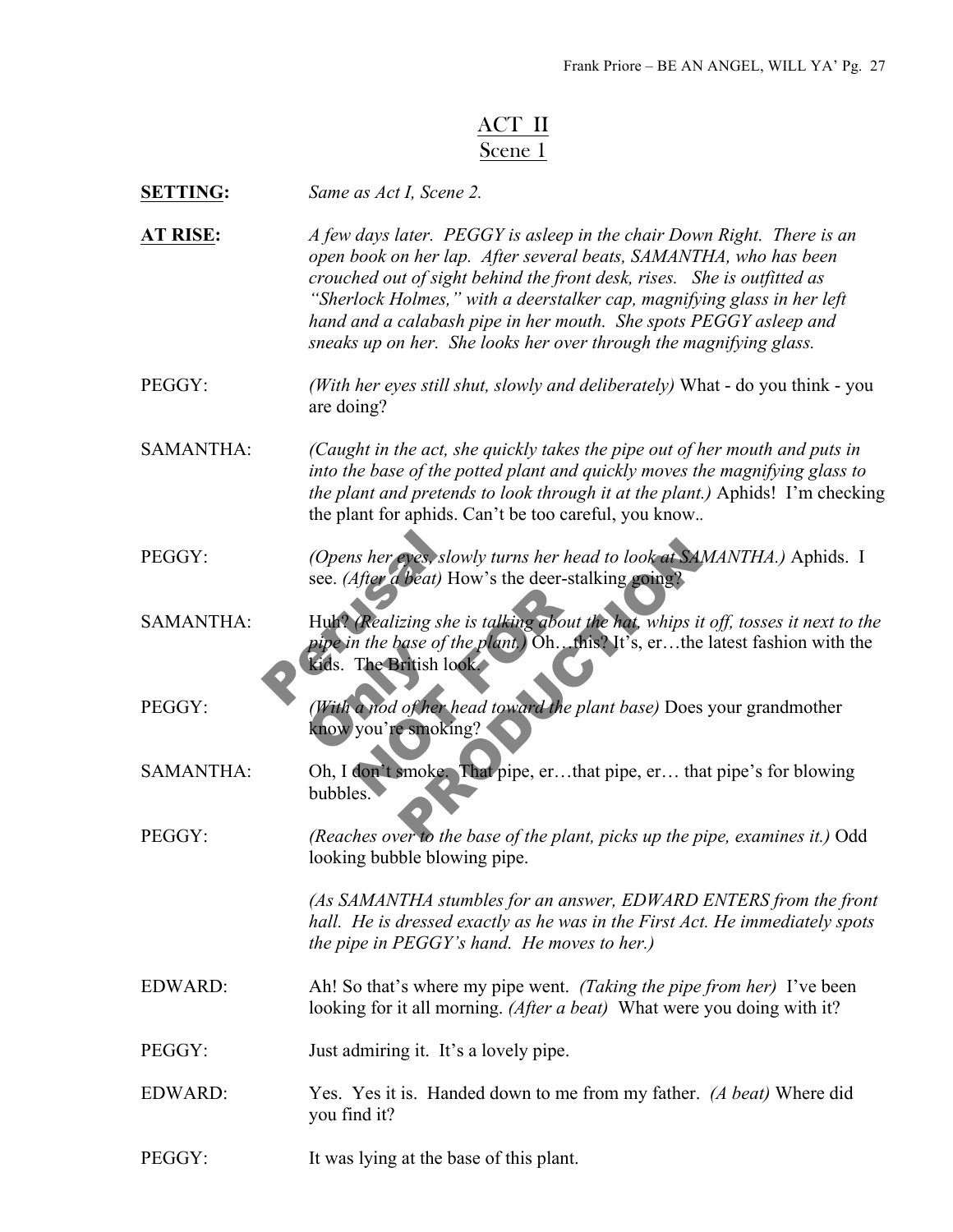## EDWARD: Funny place for it to be. I wonder how it got there?

PEGGY: *(With a significant glance at SAMANTHA)* I haven't the foggiest idea. *(SAMANTHA mouths "Thank you" to her.)*

EDWARD: *(Looking at the pipe closely.)* Is that a nick on the bowl? *(Spots the magnifying glass in SAMANTHA's hand, takes it from her as if it were the most natural thing in the world for her to be holding it, examines the bowl of the pipe with it.)* No. No. Must have been the poor light in this room. *(Looks up at the ceiling to light fixtures that are not seen on stage.)* I should change those lightbulbs. They're getting weak. *(Turns to SAMANTHA, gives her back the magnifying glass.)* Thank you, dear. Very thoughtful of you. *(To PEGGY*) Say, would you like to see my bull? It's a great morning for bull watching.

PEGGY: I'll, er...have to take a rain check on that. *(Lifting the book from her lap.)* I'm engrossed in my book. I want to find out how the story ends.

EDWARD: Is it about bulls?

PEGGY: No. It's a murder mystery.

Is it about burs?<br>No. It's a murder mys<br>Oh. Too bad. I have r<br>you if you'd like.<br>Another time, maybe. Too bad. I have many excellent by<br>
f you'd like.<br>
Her time, maybe.<br>
Her time, maybe.<br>
Her time, maybe.<br>
To SAMANT<br>
Nour grandmother around, have your grandmother around, have you EDWARD: Oh. Too bad. I have many excellent books about bulls. I could lend one to you. if you'd like.

PEGGY: Another time, maybe

Another time, maybe<br>Well, your loss, my<br>seen your grandmotl EDWARD: Well, your loss, my dear *(To SAMANTHA)* Er,…Samantha, you haven't seen your grandmother around, have you? *(He looks about furtively.)*

Aurder mystery.<br>
d. I have many excellent books about bulls. I co<br>
d like.<br>
e, maybe.<br>
oss, my dear (To SAMANTHA) Er,...Samantha,<br>
randmother around, have you? (*He looks about fu*<br>
RD breathes an audible sigh of relief.) SAMANTHA: No *(EDWARD breathes an audible sigh of relief.)* But I still think you should change your jacket and your shoes, Grandpa. If you don't, they're going to walk off you by themselves. Your jacket is full of dirt.

EDWARD: It's *somewhat* dirty, I suppose. *(Uses his hands to brush off the jacket. Dust could be seen coming from it when he does.)* But what do you expect. I've been out in the pasture with my bull, Maximilian.

SAMANTHA: That would explain the mud on your shoes, too. *(a beat)* Of course, if you were out by Maximilian, it might not exactly be *mud*.

CONSTANCE: *(Offstage, calls out loudly)* Ed – ward! Where are you? There's work to be done up here.

EDWARD: *(Calling back)* Coming, my dear. *(He quickly takes off his jacket and hands it to SAMANTHA)* Here. Hide this. *(Starts for the stairs, but turns back a second to SAMANTHA)* You know, your grandmother can be very unreasonable.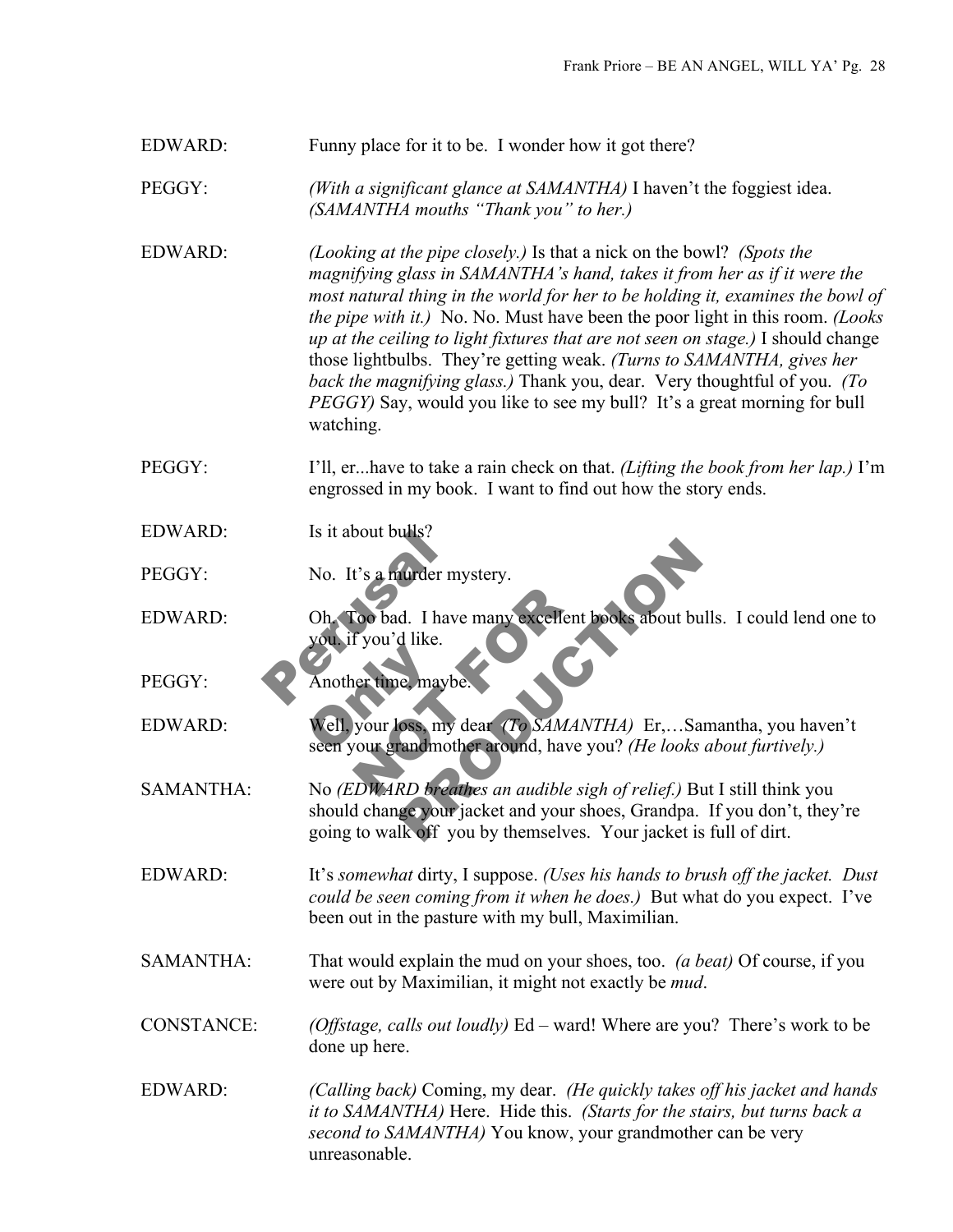SAMANTHA: She is who she is, Grandpa: one of a kind. They threw away the mold.

- EDWARD: Your grandmother was not molded, Samantha. That woman was cut out of sheer granite!
- SAMANTHA: *(Smiles)* I'm sure she really does need your help, though. Running an inn takes a lot of time and effort.
- EDWARD: Caring for a bull take time and effort, too, blast it!. There's a lot of work I could be doing out in the pasture.
- SAMANTHA: Absolutely, Grandpa. Out in the pasture, I'm sure the work is just…*piling up.*
- EDWARD: *(Completely oblivious to her meaning)* Exactly. Exactly. *(Turns back to the stairs and EXITS.)*
- PEGGY: That wasn't very nice, Samantha.
- SAMANTHA: Sorry. *(She purses her lips and stares intently intently at Peggy)*
- PEGGY: *(Seeing that she is staring at her)* What?
- Sorry. (She purses her<br>(Seeing that she is star<br>Lwas just wondering<br>were closed, and I did Were closed, and I didn't make a sound.<br>
(Smiles) It's a talent. I have a lot of tale<br>
I'll bet. (A beat) Why do I get the feeling *SAMANTHA:* I was just wondering - how did you see me sneaking up on you? Your eyes
- PEGGY: *(Smiles)* It's a talent. I have a lot of talents.
- In the is staring at her) What<br>
yust wondering how did you see<br>
closed, and I didn't make a sound<br>
es) It's a talent. I have a lot of talent.<br>
It. (A beat) Why do I get the feeli<br>
the eye? purses her lips and stares intently intently at Peg<br>
she is staring at her) What?<br>
ondering - how did you see me sneaking up on y<br>
and I didn't make a sound.<br>
a talent. I have a lot of talents.<br>
lead Why do I get the feeli SAMANTHA: I'll bet. *(A beat)* Why do I get the feeling that there's more to you than meets the eye?
- PEGGY: *(Looks directly at SAMANTHA for a few beats, then…)* Because I suspect that you are a very perspicacious young lady.
- SAMANTHA: Perspi..*who*?
- PEGGY: *(Smiles again)* It means having keen insight.
- SAMANTHA: Thanks...I guess. So, what's the deal?

PEGGY: *(Rises from chair)* Nothing you need to be concerned about. You can just tell your grandmother that I pose no danger to anyone here, okay? *(SAMANTHA looks surprised at this)* She *does* have you checking up on me, doesn't she?

- SAMANTHA: How did you…?
- PEGGY: Lots of talents. Remember?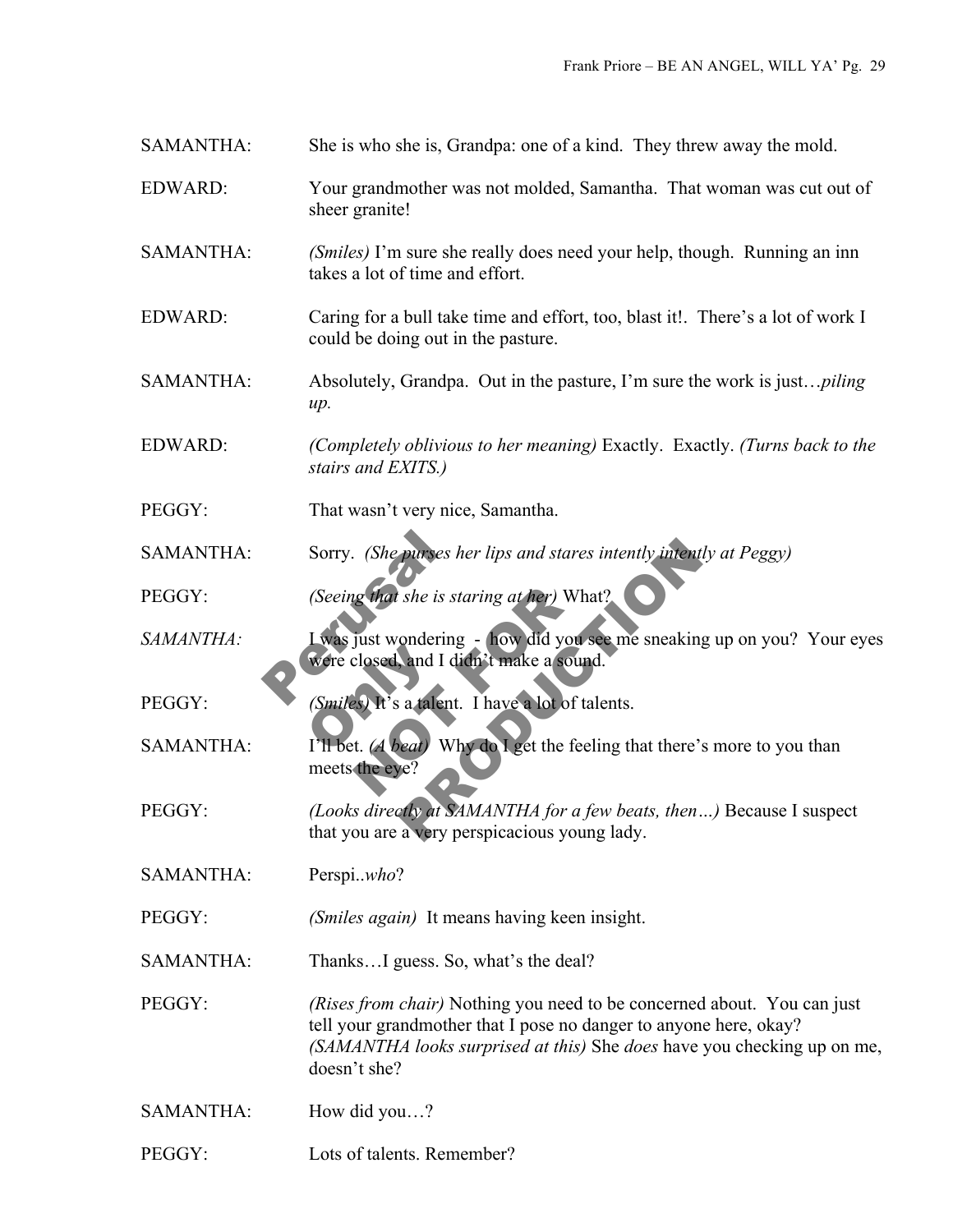| <b>SAMANTHA:</b> | Mmm. No danger to anyone, eh? |
|------------------|-------------------------------|
| PEGGY:           | You've got it.                |

SAMANTHA: What about to that lady in 4-A -- Miss Jasmine?

- PEGGY: *(A beat)* Very good. I told you you had keen insight. Don't worry, though. It's just something personal between the two of us. It doesn't involve anyone else.
- SAMANTHA: What about your sisters … if they really are your sisters?
- PEGGY: *(Smiling once more)* Samantha, do you know what they say about a little knowledge – that it's a dangerous thing?
- SAMANTHA: Yeah.
- PEGGY: Well, a *lot* of knowledge is even more dangerous *much* more dangerous.
- SAMANTHA: You can trust me. I won't tell anybody.
- You can trust me. I we<br>It's not that I don't trus<br>you in danger.<br>(She looks at PEGGY, you some sort of sorce St me. I won't tell anybody.<br>
I don't trust you (1 do. Really It's just that I do<br>
er.<br>
A PEGGY strangely) What danger? Are you...you<br>
of of sorcerers or wizards or something, like in the<br>
of Absolutely not! That's just ma PEGGY: It's not that I don't trust you. I do. Really. It's just that I don't want to put you in danger.

SAMANTHA: *(She looks at PEGGY strangely*) What danger? Are you...you guys...are<br>you some sort of sorcerers or wizards or something, like in the movies?<br>PEGGY: *Quickly*) Not Absolutely not! That's just made up stories. Th ooks at PEGGY strangely) What<br>
what PEGGY strangely) What<br>
where sort of sorcerers or wizards of<br>
kly) Not Absolutely not! That's juncerers or wizards<br>
what, then? you some sort of sorcerers or wizards or something, like in the movies?

PEGGY: *(Quickly)* No! Absolutely not! That's just made up stories. There aren't any real sorcerers or wizards.

SAMANTHA: Well, what, then?

- PEGGY: *(Stares at her intensely for a beat or two, then)* Samantha, do you go to Sunday School?
- SAMANTHA: Sure. Grandma takes me every week.

PEGGY: In your lessons, is there anything about…*angels?*

SAMANTHA: Well, yeah, but…

- PEGGY: *(Patting SAMANTHA on her shoulder)* Come with me then, child. Let's go take a walk. We have a lot to talk about. Why don't we pay a visit to the pasture. I'm dying to see you grandfather's bull.
- SAMANTHA: *(As she and PEGGY: move toward the front hall exit.)* You are?
- PEGGY: Absolutely. Into each life, a little bull must fall. *(They have exited.)*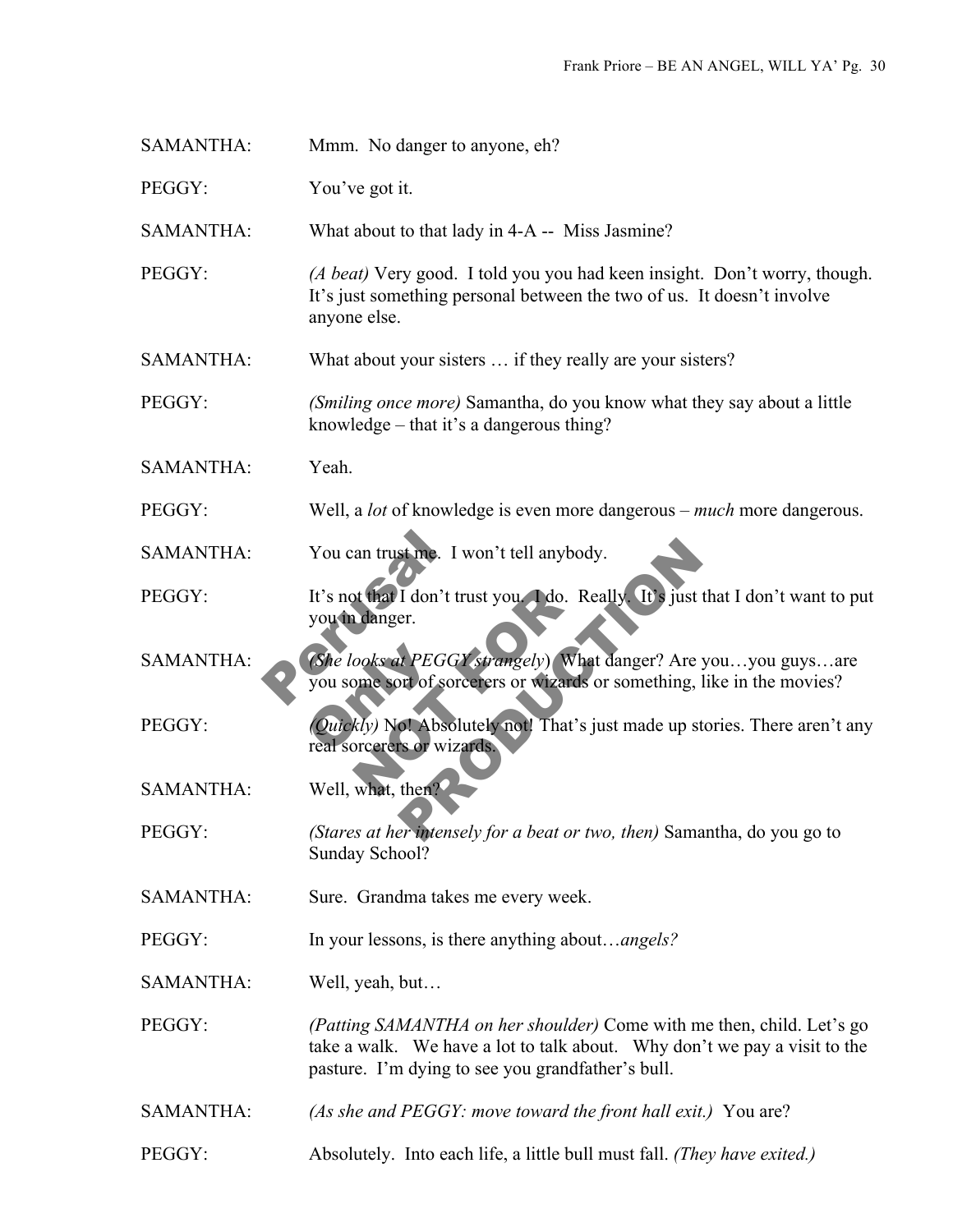FADE TO BLACK

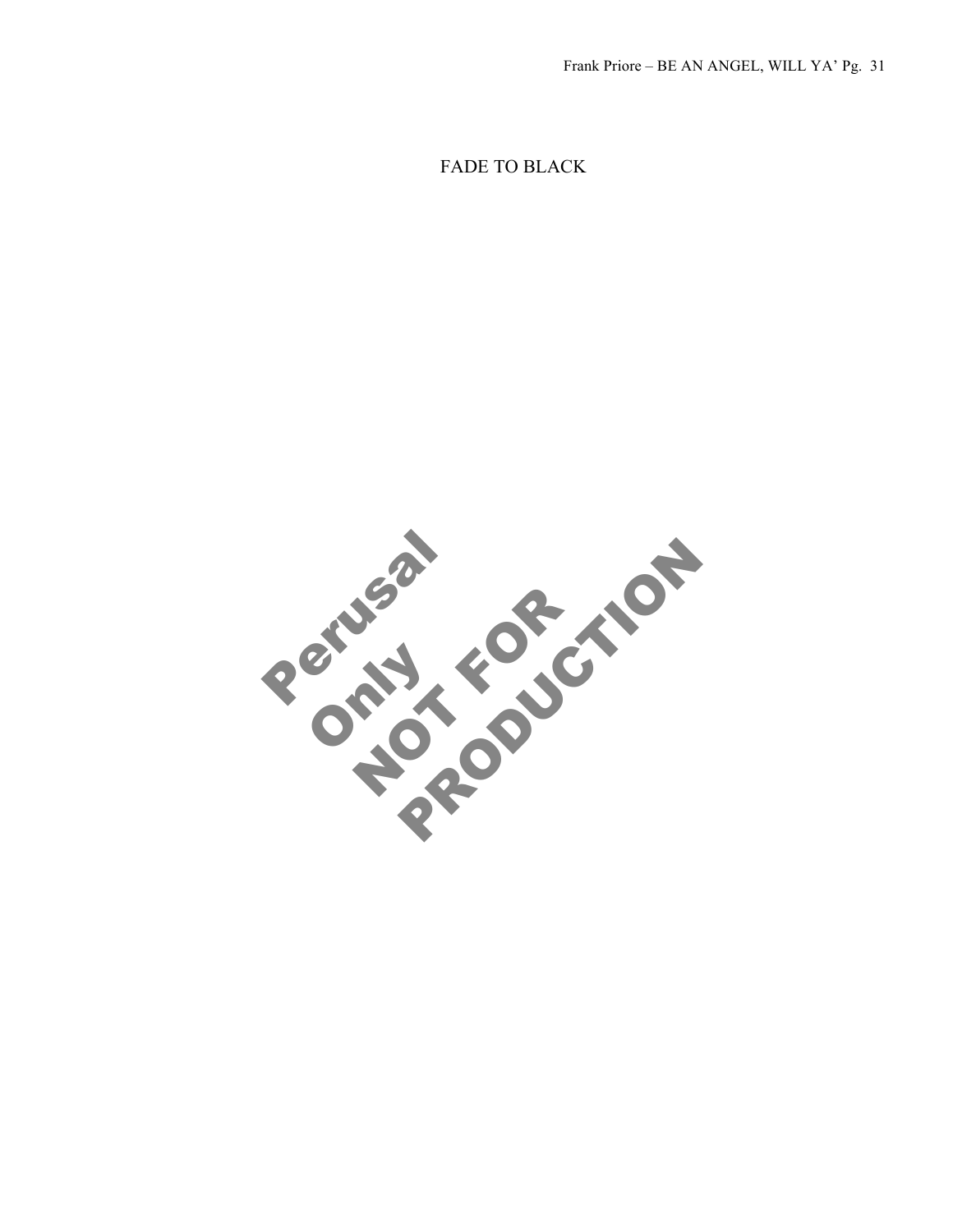## ACT II Scene 2

#### **SETTING:** *Same as, Scene 1.*

- **AT RISE:** *Later that day. CLARA is in the chair Down Right. She is reading a paperback book. BARB is in the chair Down Left. She has an open book of crosswords, and is working on one of them. A chime door bell is heard.*
- $CIARA:$  What's that?
- BARB: *(Raises and waves her hand like a child in a classroom)* Oh, I know the answer to that one! It's what happens when you press the little button outside the front door. I tried it the other day. I was curious.
- CLARA: But why would anybody press a button outside a door?
- BARB: Haven't the foggiest. *(Looking at her puzzle)* Say, what's a five-letter word for "mystery?"
- CLARA: Peggy.
- eggy.<br>
hanks. (Starts 16 enter it in the effects don't cross... (Realizing<br>
ame isn't a definition for "m letters don't cross…*(Realizing)* Wait a minute! What do you mean "Peggy?" Her name isn't a definition for "mystery."
- it is. Have you notice<br>the never pays any att<br>on, but she hasn't tole Hanks. *(Starts to enter it in the puzzle, then erases it.)* No. That's not right. The<br>letters don't cross...*(Realizing)* Wait a minute! What do you mean "Peggy?" Her<br>name isn't a definition for "mystery"<br>CLARA:<br>Lately, i Fundant External Contract in the puzzle, then erases it. No. That's<br>
(Realizing) Wait a minute! What do you mean "<br>
ion for "mystery."<br>
You noticed how she's hardly ever here? And eve<br>
san't told either of us what it is. I CLARA: Lately, it is. Have you noticed how she's hardly ever here? And even when she is here, she never pays any attention to what you are saying to her. There's something going on, but she hasn't told either of us what it is. I wonder what she's up to.
- BARB: Maybe she's trying to figure out how we could start our rock n' roll band. That's why we're here, right?
- CLARA: It most definitely is not. How are we going to start a rock n' roll band? Can you play a guitar?
- BARB: No.
- CLARA: Neither can I. And I'm sure Peggy can't either. In fact, we don't even *have* any guitars.
- BARB: Well, yeah, but…
- CLARA: No "buts" about it. This idea of a band was idiotic from the start. And look at all the trouble it got us into.
- BARB: I guess you're right, but if Peggy isn't trying to get a band going, what is she doing out all the time?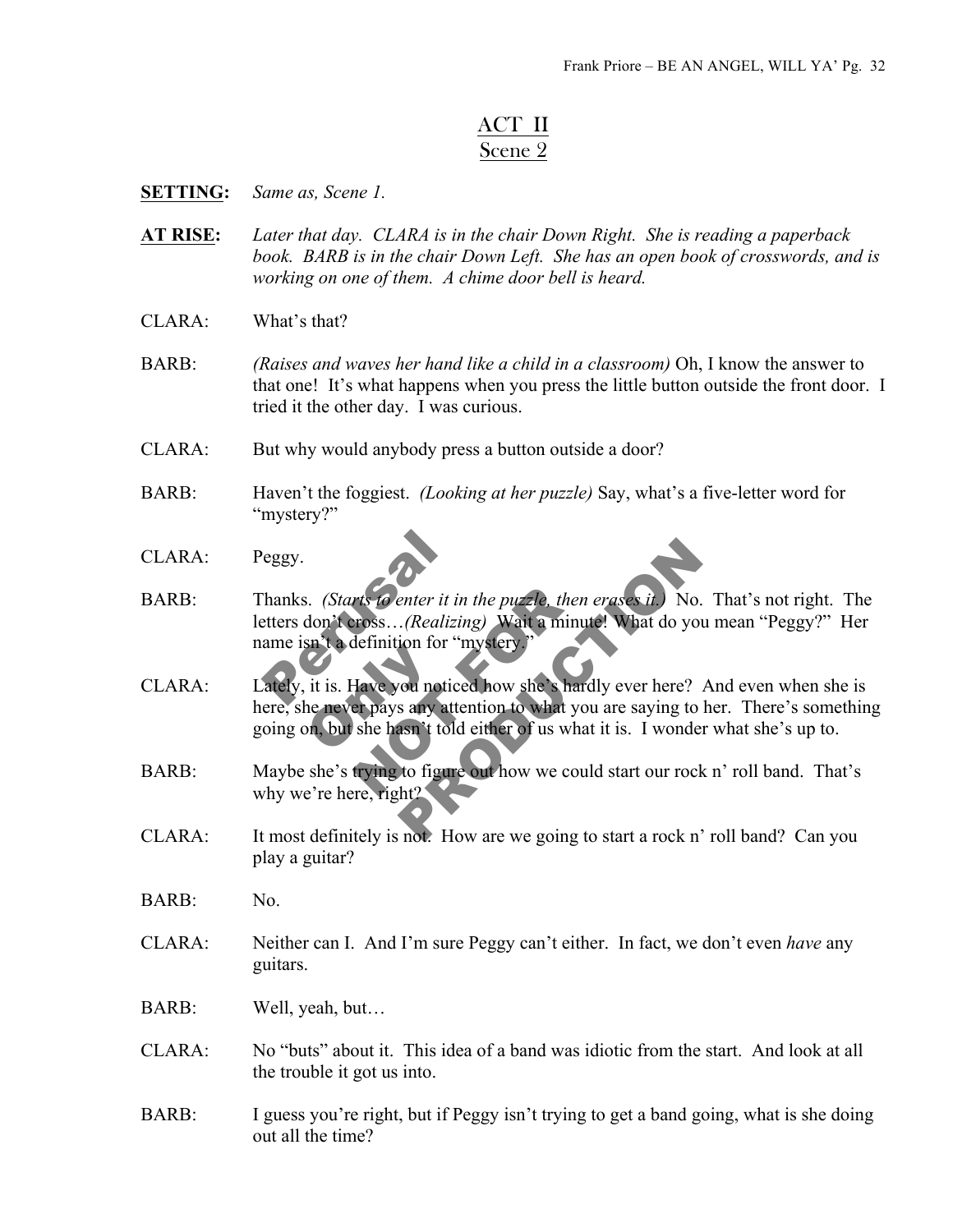CLARA: *That's* the mystery! *(The doorbell chimes again.)* There it goes again! *(Puts book down on small table, rises.)* I'm going to go see who's doing that, and *why! (She starts to cross to the front door, but before she can even take one step, two things happen simultaneously: CONSTANCE appears on the top step of the stairway and a TELEGRAM BOY ENTERS from the front hall and stops a step or two into the room. He is holding a telegram in his hand.)*

TELEGRAM BOY: Telegram! Telegram!

- CONSTANCE: *(Quickly coming down the stairs and moving to him.)* I'll take that, young man. *(She does, and looks at the name on it.)* It's for our guest in 4-A. *(She moves around the desk and puts the telegram into a pigeon hole on the back wall behind the desk. She starts back out from behind the desk, and she spots the TELEGRAM BOY still standing there.)(To him:)* Is there something else?
- TELEGRAM BOY: Er,.. no Ma'am… It's just, you know…*(He holds his hand our, palm up looking for a tip.)*
- CONSTANCE: Is there something wrong with the palm of your hand? Do you have a splinter in it or something?
- TELEGRAM BOY: No, Ma'am. It's just that it's customary to give a tip...
- Is there something wro<br>splinter in it or someth<br>OY: No, Ma am. It's just the<br>A tip, is it? Well, here<br>again, unless you are p again, unless you are<br>But I rang the doorb Ia am. It's just that it's customary<br>is it? Well, here's a tip for you.<br>unless you are properly admitted<br>rang the doorbell...twice. Nobod<br>bell! So, that's what it is!<br>you ring it to gain admittance. He The Solutions of the Solutions of the Solutions of the Solutions of the Solutions of the Solutions of the Solutions of the Solutions of the Solutions of the Solutions of the Solutions of the Solutions of the Solutions of t CONSTANCE: A tip, is it? Well, here's a tip for you: Don't ever enter someone's home again, unless you are properly admitted to it!

TELEGRAM BOY: But I rang the doorbell...twice. Nobody answered it.

CLARA: Doorbell! So, that's what it is!

- BARB: And you ring it to gain admittance. Hey, what a cool idea! *(CONSTANCE has turned and is staring directly at her.)* Or not.
- CONSTANCE: *(Turns to TELERAM BOY)* And you…Do you have more telegrams to deliver?
- TELEGRAM BOY: Oh, yes. Ma'am. A whole lot of them. They're out in my truck.
- CONSTANCE: Then why in the world are you standing here?

TELEGRAM BOY: Er…right. *(He turns and quickly EXITS through front hall.)*

- CONSTANCE: *(Starts toward the exit Up Left, then stops and turns to BARB.)* Vexer.
- BARB: Huh?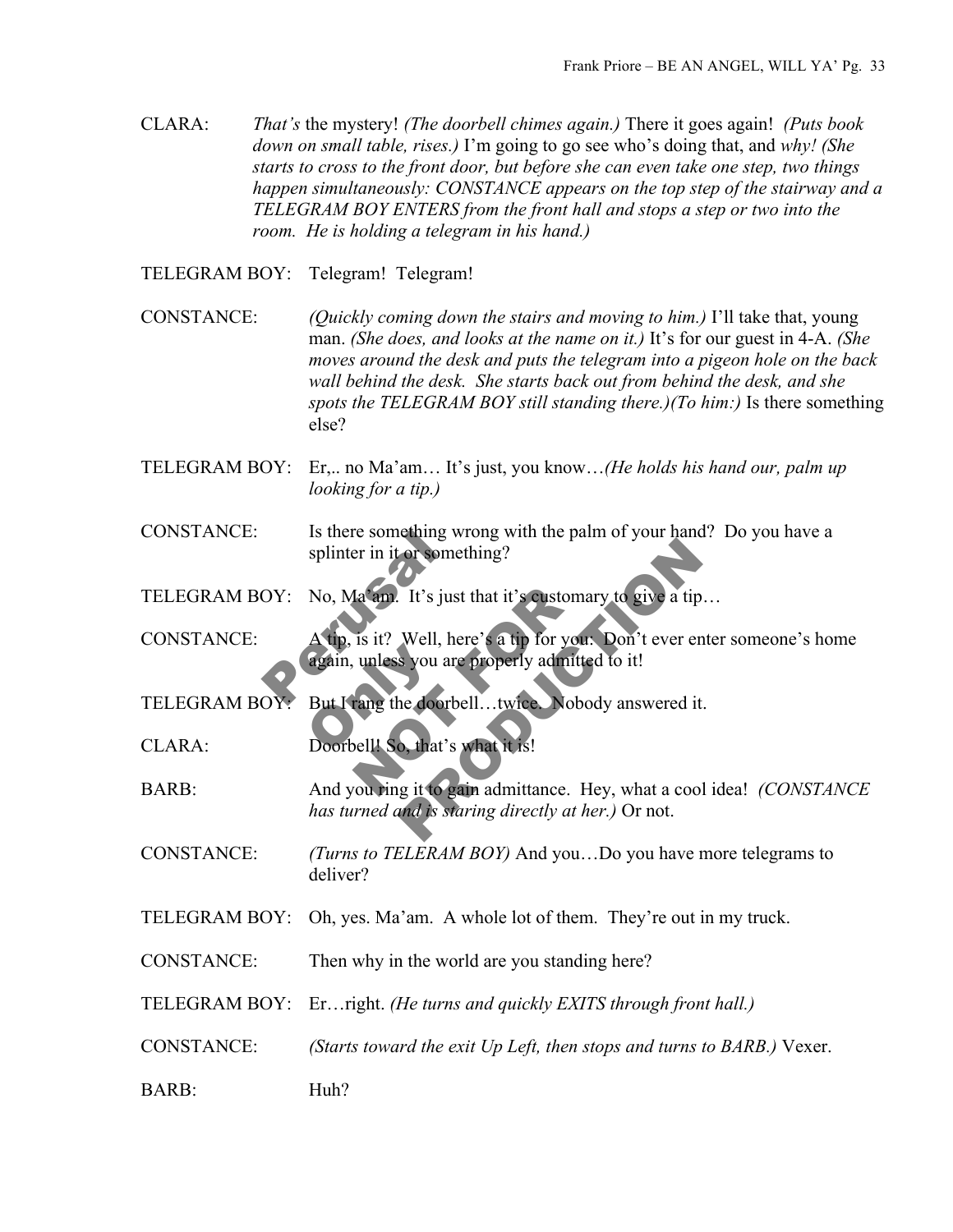| <b>CONSTANCE:</b> | The word you are looking for in your puzzle is "vexer." There are many<br>synonyms for mystery that are six or more letters, but the only five-letter<br>synonym is "vexer."                                                                                                                                                                                                                                                             |
|-------------------|------------------------------------------------------------------------------------------------------------------------------------------------------------------------------------------------------------------------------------------------------------------------------------------------------------------------------------------------------------------------------------------------------------------------------------------|
| <b>BARB:</b>      | (Looks at her puzzle and enters the word one letter at a time, as<br>CONSTANCE moves to the exit Up Right and EXITS.) (After CONSTANCE<br>has exited.) You're right. That's got it! (She looks up and sees that<br>CONSTANCE is gone.) Where did she go?                                                                                                                                                                                 |
| CLARA:            | (Points to Up Right.) Thataway. (She stares toward Up Right for a few<br><i>beats, then</i> ) Hmmm.                                                                                                                                                                                                                                                                                                                                      |
| BARB:             | What?                                                                                                                                                                                                                                                                                                                                                                                                                                    |
| CLARA:            | She wasn't here when you asked me about the word "mystery." I'm sure she<br>wasn't.                                                                                                                                                                                                                                                                                                                                                      |
| BARB:             | She must have been here. How else would she know what I said?                                                                                                                                                                                                                                                                                                                                                                            |
| CLARA:            | I don't know, but there are a lot of strange things going on in this place, and<br>I know we're not the cause of them. We can't be. We're not allowed to use<br>our angelic powers.                                                                                                                                                                                                                                                      |
| <b>BARB:</b>      | What kind of strange things?<br>(Suddenly, a fiendish laugh [mah-ha-ha-ha] is heard offstage, then the<br>cuckoo clock starts cuckooing. Finally a loud "Moo" is heard offstage.)                                                                                                                                                                                                                                                        |
| CLARA:            | Those kind of strange things! (JASMINE ENTERS from the front hall. As<br>usual, she is dressed to kill. Part of her current outfit consists of a bright<br>red, full-length cape. CLARA spots her.) And speaking of strange things,<br>Barb, look who just walked in.                                                                                                                                                                    |
| BARB:             | (Turns in her chair and spots JASMINE) Jasmine! What are you doing<br>here?                                                                                                                                                                                                                                                                                                                                                              |
| <b>JASMINE:</b>   | Well, well. If it isn't the Bobbsey Twins.                                                                                                                                                                                                                                                                                                                                                                                               |
| CLARA:            | Cram it, Jasmine.                                                                                                                                                                                                                                                                                                                                                                                                                        |
| BARB:             | Does Peggy know you're here?                                                                                                                                                                                                                                                                                                                                                                                                             |
| <b>JASMINE:</b>   | (With a quick laugh) Of course. She's been trying to put a monkey wrench<br>in my plans all week. She can't, though, poor girl. Dear Judy has<br>prohibited the three of you from using your angelic powers. But my<br>demonic powes are working just fine, thank you. (As a demonstration, she<br>points her left hand at the cuckoo clock without looking at it. It immediately<br>begins cuckooing, but much faster than previously.) |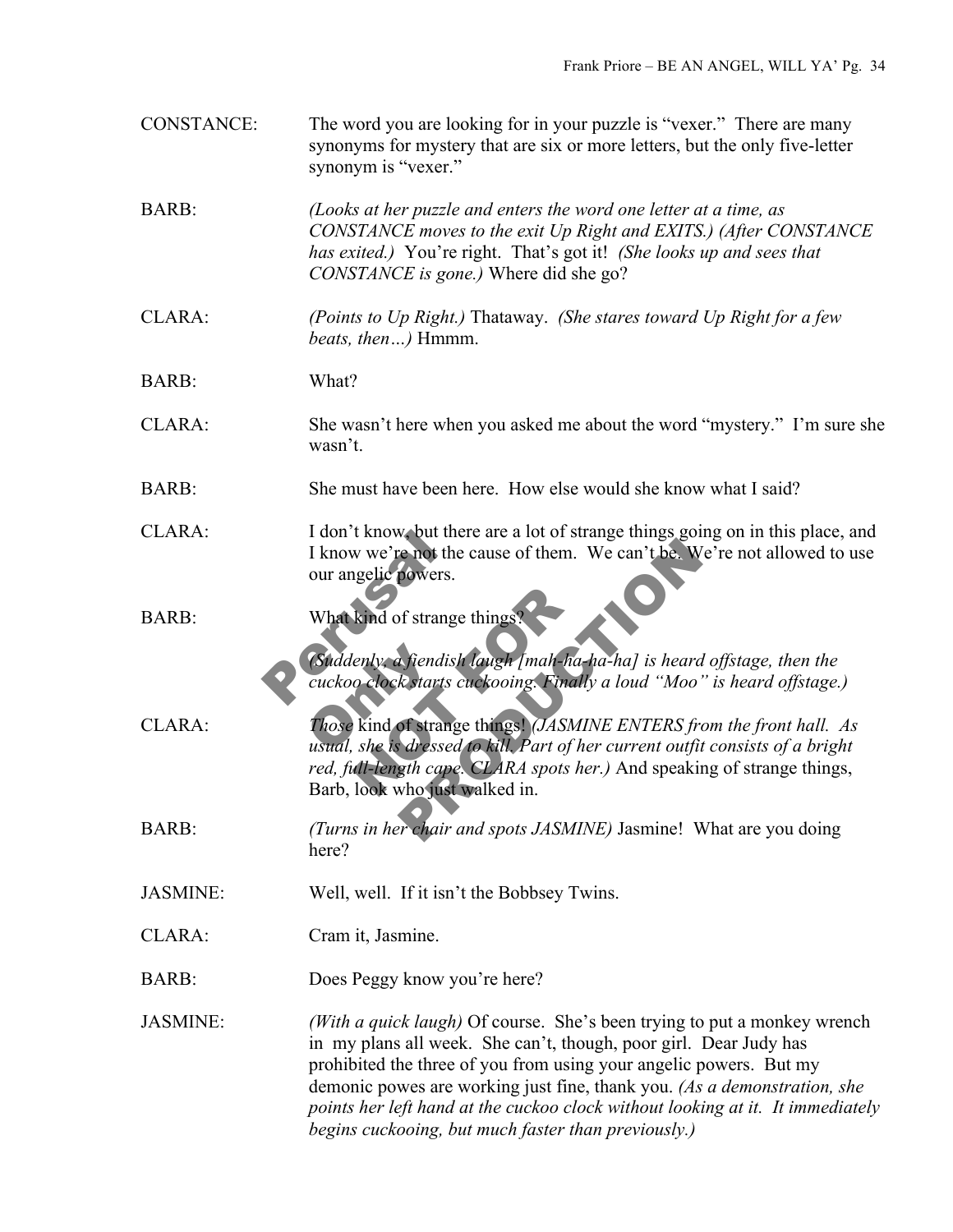| CLARA:                   | Still a show-off, eh, Jasmine? But why am I surprised? You were a jackass<br>even before you signed on with Lucifer and his gang. Tell me -- are you still<br>smarting from that whack on the behind I gave you with my sword on your<br>way down to Hell?                                                                                                                                                                                                                                                                          |
|--------------------------|-------------------------------------------------------------------------------------------------------------------------------------------------------------------------------------------------------------------------------------------------------------------------------------------------------------------------------------------------------------------------------------------------------------------------------------------------------------------------------------------------------------------------------------|
| <b>JASMINE:</b>          | (This has wiped the smile from her face. She stares daggers at CLARA.)<br>Don't push your luck, Clara. I'll turn you into a toadstool, I can do that,<br>you know, and you won't be able to do a thing to stop me.                                                                                                                                                                                                                                                                                                                  |
| CLARA:                   | Remind me, Jasmine: Did I already say: "cram it?" (They stare each other<br>down.)                                                                                                                                                                                                                                                                                                                                                                                                                                                  |
| <b>BARB:</b>             | (Trying to break the tension.) What is it that Peggy's trying to stop you from<br>doing?                                                                                                                                                                                                                                                                                                                                                                                                                                            |
| <b>JASMINE:</b>          | (Slowly turns to BARB. Her smile is back.) My latest – and greatest, by the<br>$way$ – little plan to bedevil – pun absolutely intended – these silly humans.                                                                                                                                                                                                                                                                                                                                                                       |
| <b>BARB:</b>             | Which is?                                                                                                                                                                                                                                                                                                                                                                                                                                                                                                                           |
| <b>JASMINE:</b>          | I'll tell you what - why don't you just listen? (She points to the radio. It<br>immediately turns on. At first there is a screeching as if it is trying to find<br>the station, then $\ldots$ )                                                                                                                                                                                                                                                                                                                                     |
| $(RADIO)$ :              | An Announcer's voice) And now, our previous recorded "Jasmine Show."                                                                                                                                                                                                                                                                                                                                                                                                                                                                |
| (JASMINE'S VOICE)        | Well, hello out there, all you losers! This is Jasmine urging you to<br>forget whatever it is you are doing. And why? Because no matter<br>what it is, it's a <i>useless endeavor</i> ! Everything you can possibly think<br>of doing is useless! If you think it's not, you're just deceiving<br>yourselves. Let's go to our phone lines. Our first call is from New<br>Jersey. Go ahead, New Jersey. You're on the air with Jasmine.                                                                                              |
| (A MAN'S VOICE):         | I don't think what I do is useless. I'm a doctor. I save people's lives.                                                                                                                                                                                                                                                                                                                                                                                                                                                            |
| (JASMINE'S VOICE):       | Wrong! Of course it's useless. People only think they want to live<br>long lives. Why bother? The longer you live, the longer you have to<br>pay taxes! And wait in line for gasoline. And scramble to make<br>your mortgage payment. And watch reality TV! High definition<br>reality TV. Now if that isn't depressing enough, might I bring up<br>politics? You vote one party in, and they steal money from your<br>right pocket. Next time, you elect the opposition, and they take the<br>money out of you <i>left</i> pocket! |
| (MAN'S VOICE):           | Gee, I guess you're right.                                                                                                                                                                                                                                                                                                                                                                                                                                                                                                          |
| <b>JASMINE'S VOICE):</b> | Of course, I'm right!                                                                                                                                                                                                                                                                                                                                                                                                                                                                                                               |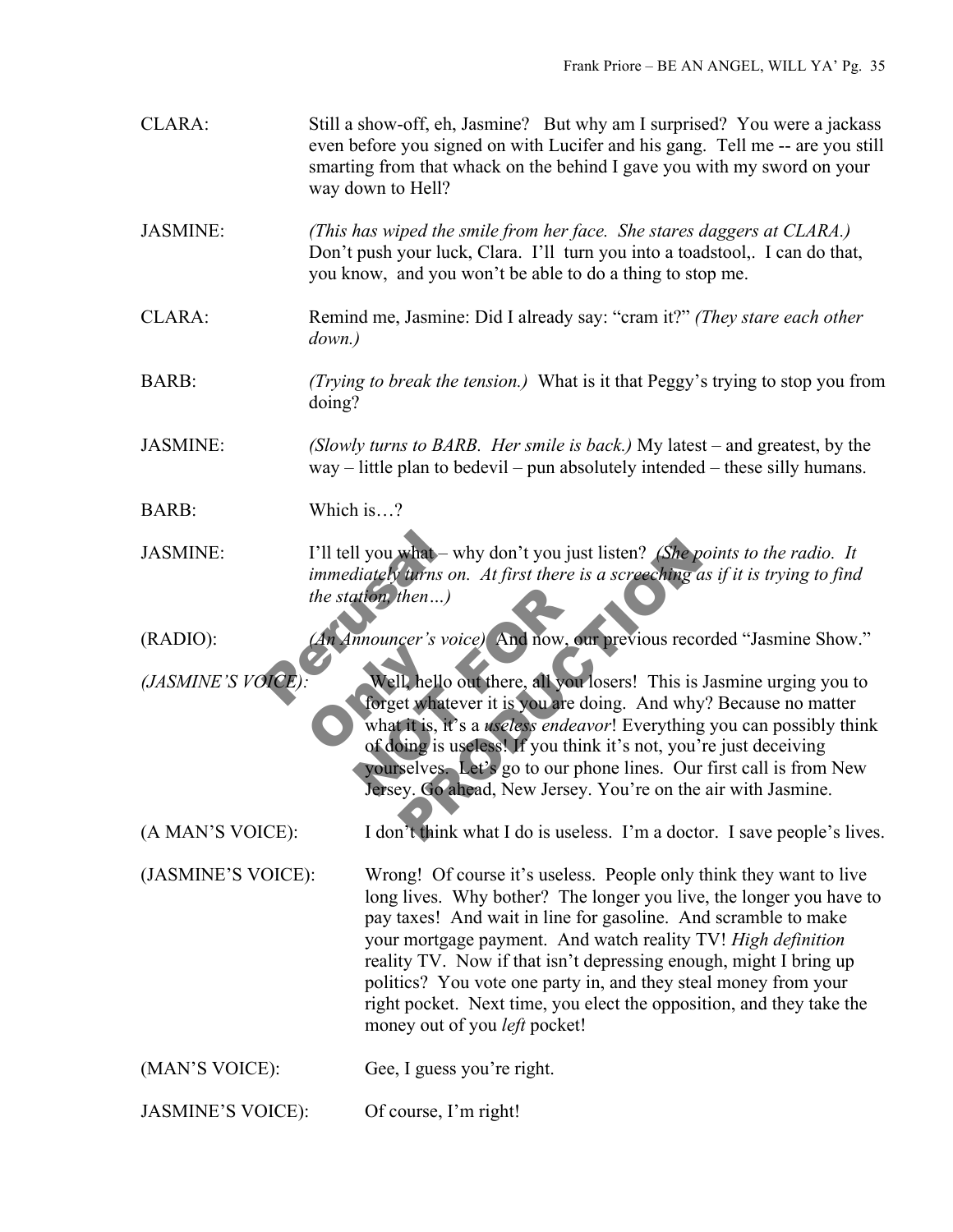*(CLARA has moved to behind the front desk over the radio voices. She reaches up and clicks off the radio.)* 

- JASMINE: Hey! What's the big idea? The next call was even better. I convinced a bus driver to give up her job.
- BARB: *(Rising)* How did you do that?

JASMINE: Simple. I reminded her that all she did was drive people to a job they probably hated, and then back home to ungrateful children who don't care how hard their parents worked all day. All they're concerned about is putting their hand out for money to buy pizza and play video games.

BARB: That does sound pretty depressing.

CLARA: Wait a minute. With a show that outrageous, you'll never stay on the air.

- pinosophy = can it<br>It has just one tenet: A<br>asinine! What a depre<br>state *completely* depres<br>and then the world! (R<br>I've ever come up with<br>even scare myself.<br>Only when you look in completely depressed. From there<br>
the world! (Rubs her hands to<br>
ver come up with! (Laughs again<br>
scare myself.<br>
when you look in a mirror.<br>
it, girl!)<br>
GY suddenly ENTERS from front The tenet: Anything you do or can possibly think of the depressing thought! Before long, PlI have every depressed. From there, it's a short hop to the world! (Rubs her hands together in glee) This is me up with! (Laughs ag JASMINE: Dearie, you don't know much about talk radio, do you? The more outrageous your show is, the higher your ratings are. *(Laughs)* And my new  $philosophy - I$  call it "Asininityism," by the way  $-$  is spreading like wildfire. It has just one tenet: Anything you do or can possibly think of to do is asinine! What a depressing thought! Before long, I'll have everybody in the state *completely* depressed. From there, it's a short hop to the entire country, and then the world! *(Rubs her hands together in glee)* This is the best idea I've ever come up with! *(Laughs again)* I'm such a fiend! Sometimes, I even scare myself.
- 
- even scare myself.<br>Only when you look<br>Watch it, girll CLARA: Only when you look in a mirror.
- JASMINE: Watch it, girl!

*(PEGGY suddenly ENTERS from front hall. She is holding a folded piece of paper. She moves to JASMINE.)*

- PEGGY: There you are, Jasmine. I've been looking for you.
- JASMINE: Really, now. And why would that be?

PEGGY: *(Smugly)* Oh, I don't know. Maybe it was to let you know that I've figured out how to stop your current scheme dead in its tracks. And it doesn't involve a one little bit of angel magic.

JASMINE: *(Not the least bit concerned, she moves to the couch, sits and folds one leg over the other.)* And how do you plan to accomplish that, pray tell?

PEGGY: *(Moves to JASMINE, hands her the folded paper she is carrying)* Read it and weep, demon girl. *(JASMINE looks over the paper)* I've just signed this contract. Now, I have a radio talk show on right after yours. My show will be all about how wonderful everybody's endeavors are, and how God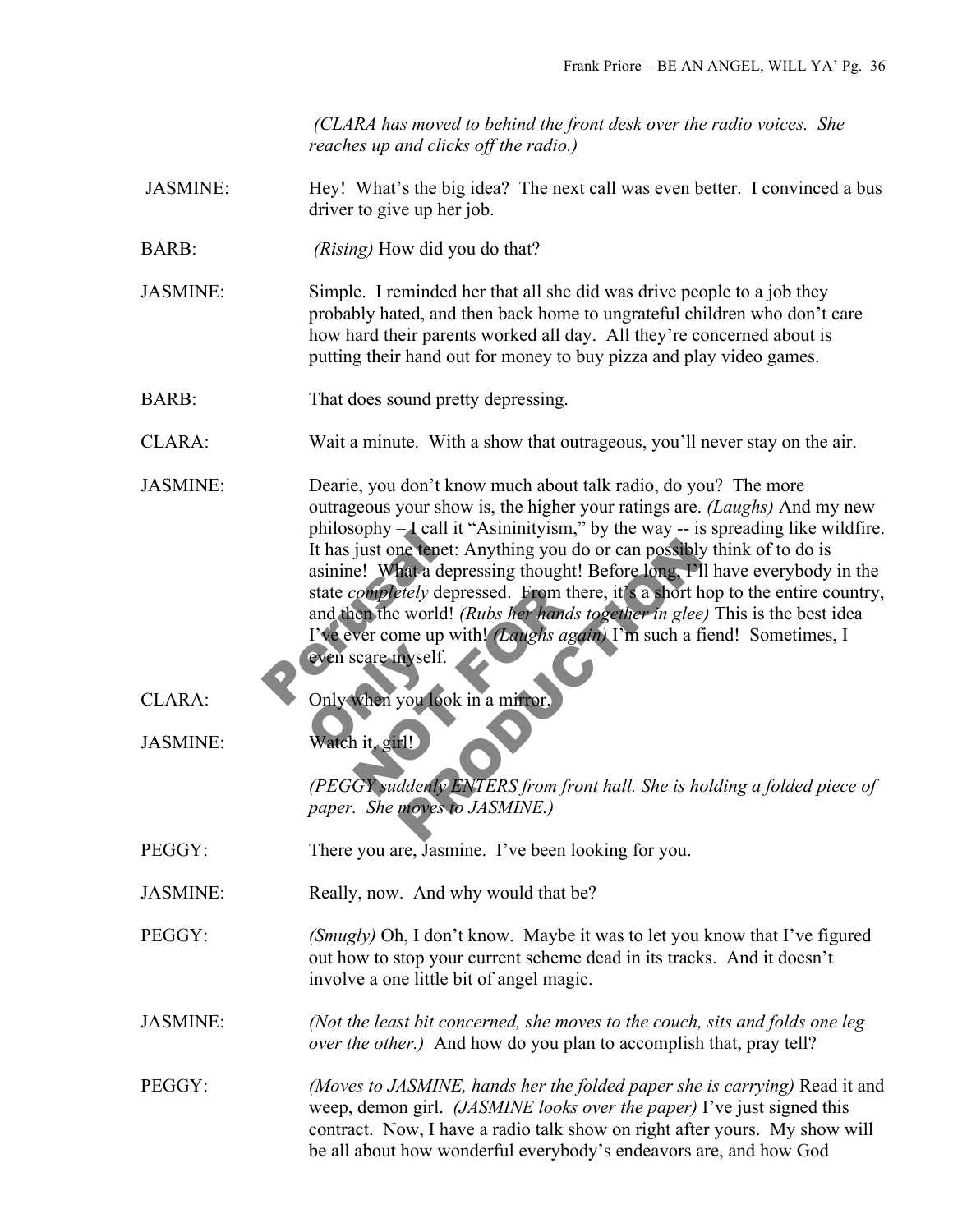blesses them all. It will be a complete repudiation of your message. Your plot is finished, Jasmine!

- JASMINE: Actually, it's you who are finished. *(She raises a hand behind her and snaps her fingers. The TELEGRAM BOY ENTERS and moves toward PEGGY).*
- TLEGRAM BOY: Telegram for a Miss Peggy!
- PEGGY: That would be me.
- TELEGRAM BOY: *(Hands PEGGY a folded official-looking document.)* You've been served!
- PEGGY: Served? How could I be served? It isn't even dinner time.
- JASMINE: *(Laughs)* No. You're not being served dinner, you foolish girl. You're being served with a restraining order. It seems that my producers feel your show would be slanderous to my message and, of course, to me personally. So, you're not on the air at all; you're decidedly off the air. *(JASMINE smiles at PEGGY.)*
- (Crumbles the "service")<br>
it towards JASMINE w<br>
Jasmine<br>
Spoil sport.<br>
To TELEGRAM BOY PEGGY: *(Crumbles the "service notice" into a ball, throws it up into the air and bats it towards JASMINE with her hand, as if it were a tennis ball.)* Serve this, Jasmine!
- JASMINE: Spoil sport.
- CLARA: *(To TELEGRAM BOY)* I thought you said this was a telegram!
- To TELEGRAM BC<br>Good trick, eh? You<br>process server. (Shr nel<br>
Sport.<br>
ELEGRAM BOY I thought you said<br>
trick, eh? You fell for it. Beside<br>
ss server (Shrugs his shoulders)<br>
elivering telegrams. (Turn and E. The "service notice" into a ball, throws it up into a<br>ASMINE with her hand, as if it were a tennis ball<br>RAM BOY) I thought you said this was a telegram<br>er. (Shrugs his shoulders) What can I say - I do<br>ng telegrams. (Turn a TELEGRAM BOY: Good trick, eh? You fell for it. Besides delivering telegrams, I'm also a process server. *(Shrugs his shoulders)* What can I say - I don't get enough tips delivering telegrams. *(Turn and EXITS through front hall)*
- BARB: *(To PEGGY)* So, that's what you've been up to lately, Peggy trying to foil Jasmine's schemes.
- CLARA: Why didn't you tell us?
- JASMINE: Probably so you wouldn't get in her way.
- PEGGY, CLARA and BARB: *(Together)* Cram it, Jasmine!
- PEGGY: It's okay, girls. I can handle her on my own.
- JASMINE: I doubt it.
- CLARA: We'll be upstairs if you need us, Peggy.
- BARB: *(As they start for the stairs to exit.)* Oh, and Jasmine…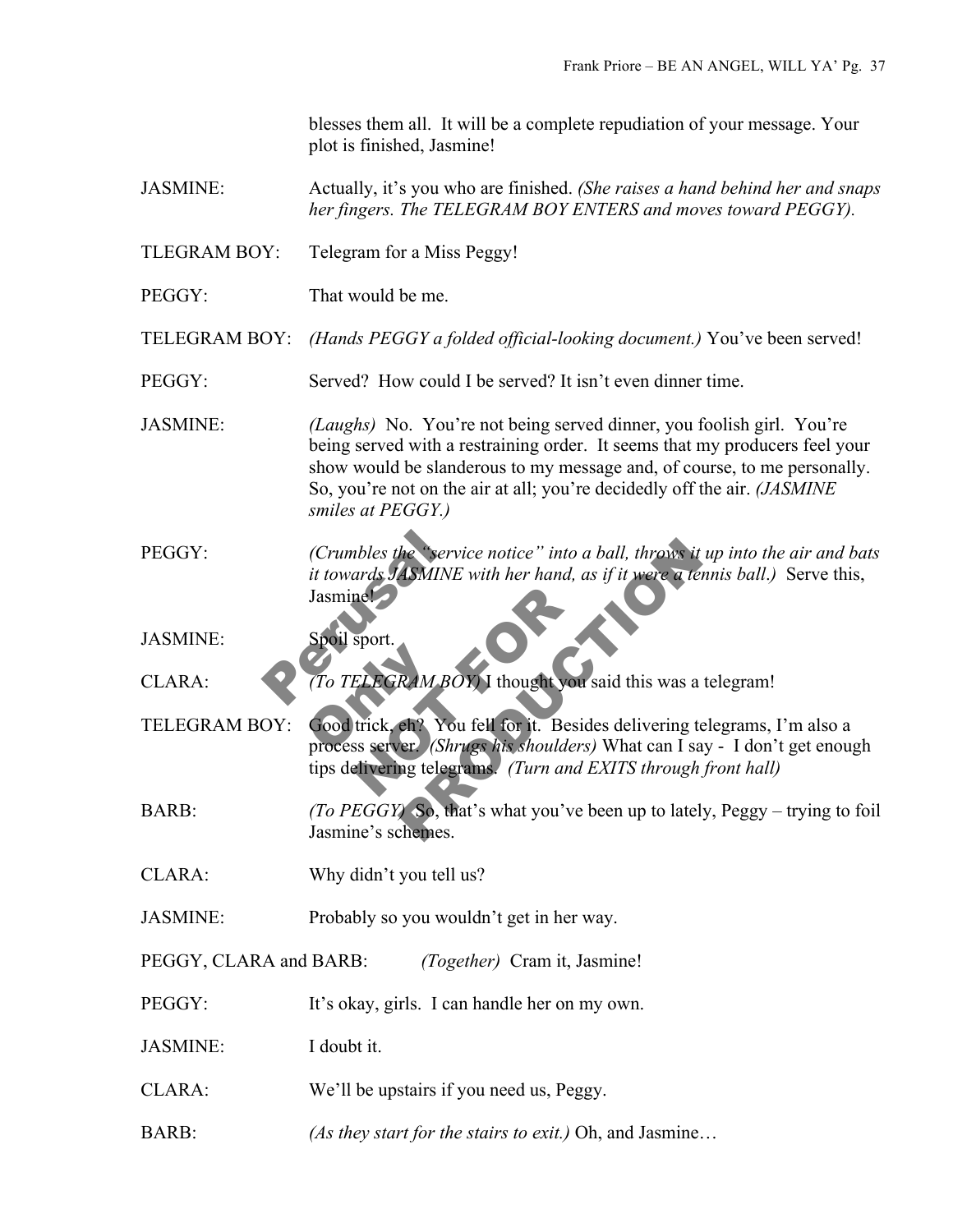JASMINE: Yes? *(BARB blows a raspberry at her and then EXITS up the stairs) (sarcastically)* Good come-back, Barb.*. SAMANTHA ENTERS from the entrance Up Right, moves to behind the front desk. From a pigeonhole, she takes a telegram, and looks at the address.)*

SAMANTHA: *(To JASMINE)* Say, aren't you in 4A?

JASMINE: Yes.

SAMANTHA: This telegram arrived for you.

- JASMINE: For me? *(As she rises and moves to front desk)* Probably from a member of my fan club.
- SAMANTHA: You have a fan club? *(Tilts her head, looks at JASMINE, as JASMINE takes telegram from her, opens it and looks it over.)* Are you famous or something?
- JASMINE: Not quite yet. But I am going to be. This telegram is from *Celebrities Magazine.* They want a photo spread of me for the headline story in their next issue!
- Magazine. They want<br>
next issue!<br>
That's cool! You know<br>
the front desk and com<br>
pictures.<br>
Think Fd rather have<br>
town? Secon! You know, I'm a pretty go<br>
es.<br>
es.<br>
c I'd rather have a professional ph<br>
s a pretty small town. I don't thin Nou know, I'm a pretty good photographer. (Sh<br>sk and comes up with a camera.) Would you like<br>ather have a professional photographer. Are there<br>ty small fown. I don't think there are even any of<br>then Where do you think we s SAMANTHA: That's cool! You know, I'm a pretty good photographer. *(She reaches under the front desk and comes up with a camera.)* Would you like me to take your pictures.
- I think I'd rather has JASMINE: I think I'd rather have a professional photographer. Are there any in this town?
- SAMANTHA: This is a pretty small town. I don't think there are even any other *cameras* in town.
- JASMINE: Very well, then. Where do you think we should take the pictures?
- SAMANTHA: There's a lovely field just outside.
- PEGGY: *(To SAMANTHA, surprised)* Maximilian's pasture?
- JASMINE: *(Turns to PEGGY, which puts her back to SAMANTHA)* Who's Maximilian?
- SAMANTHA: *(Makes "shhh!" motion to PEGGY)* Maximilian, er…owns the pasture, you might say. He spends a lot of time out there.
- JASMINE: And he won't mind us using it to take pictures.?
- SAMANTHA: I doubt it. In fact, I'm sure he'll come right out to, er... *greet* you as soon as he spots you in the pasture. Why don't you go on out there and practice posing. I'll be with you in a minute. *(JASMINE begins to move toward the*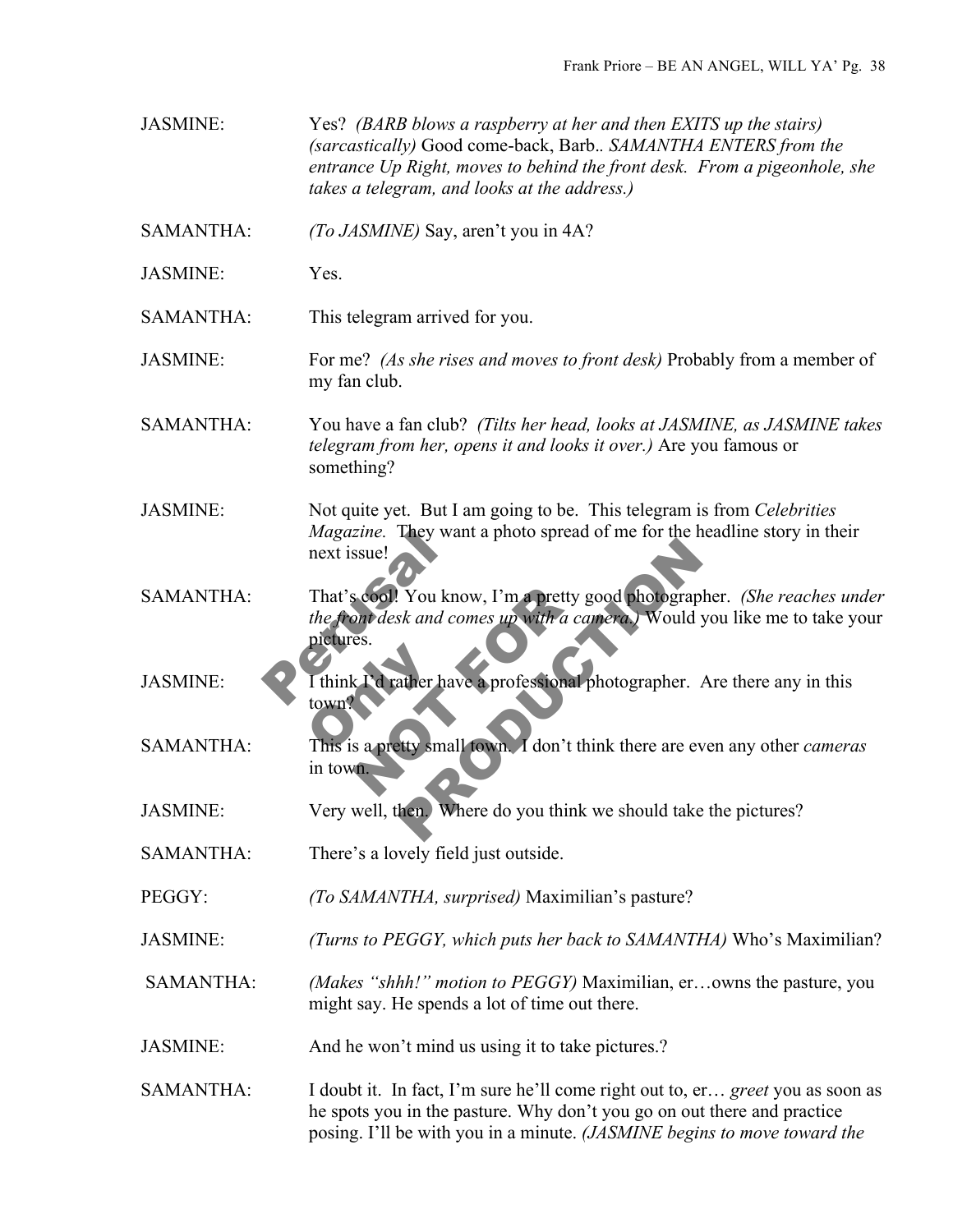*front hall exit.*) Be sure to twirl that nice bright red cape around. That'll look great in the pictures.

- JASMINE: *(Stops, turns back to SAMANTHA.)* Yes, it will, won't it. *(To PEGGY)* You see, Peggy? When you're popular, everybody is eager to help you out. Do you get my point?
- PEGGY: Well, somebody's sure to get the point.

JASMINE: *(To SAMANTHA)* I'll wait for you out there. (*EXITS through the front hall. SAMANTHA and PEGGY burst out laughing.)*

SAMANTHA: *(To PEGGY*) How's that?

PEGGY: Wonderful. I couldn't have done it any better. You're very lucky, though, that that telegram arrived.

SAMANTHA: Not so lucky*. I* sent it!

PEGGY: Samantha, you are my kind of girl! Judy would just hate you! *(Snickers)*

Samantha, you are my<br>
I'll be right back. (Ho<br>
is going to be too good<br>
through the front hall<br>
(After a few beats, from<br>
Offstage) What the SAMANTHA: I'll be right back. *(Holds up the camera)*I have to make a video of this. This is going to be too good not to be captured for posterity. *(She quickly EXITS through the front hall exit.)*

*(After a few beats, from offstage the sounds of a bull snorting are heard)*<br>
(Offstage) What the ...?<br>
(The sound of thundering hoofs is heard, followed by JASMINE velling)

JASMINE: *(Offstage)* What the…?

ng to be too good not to be capture<br>
gh the front hall exit.<br>
a few beats, from offstage the source<br>
age) What the...?<br>
sound of thundering hoofs is heard<br>
age) What the...?<br>
TH<sup>12</sup> PEGGY puts her hands on ene fades to bla Back. (Holds up the camera)I have to make a vid<br>that is to good not to be captured for posterity. (She is<br>front hall exit.)<br>beats, from offstage the sounds of a bull snorting<br>Vhat the...?<br>Of thundering hoofs is heard, foll *(The sound of thundering hoofs is heard, followed by JASMINE yelling "OUCH!". PEGGY puts her hands on her hips and laughs hysterically as the scene fades to black)*

*CURTAIN*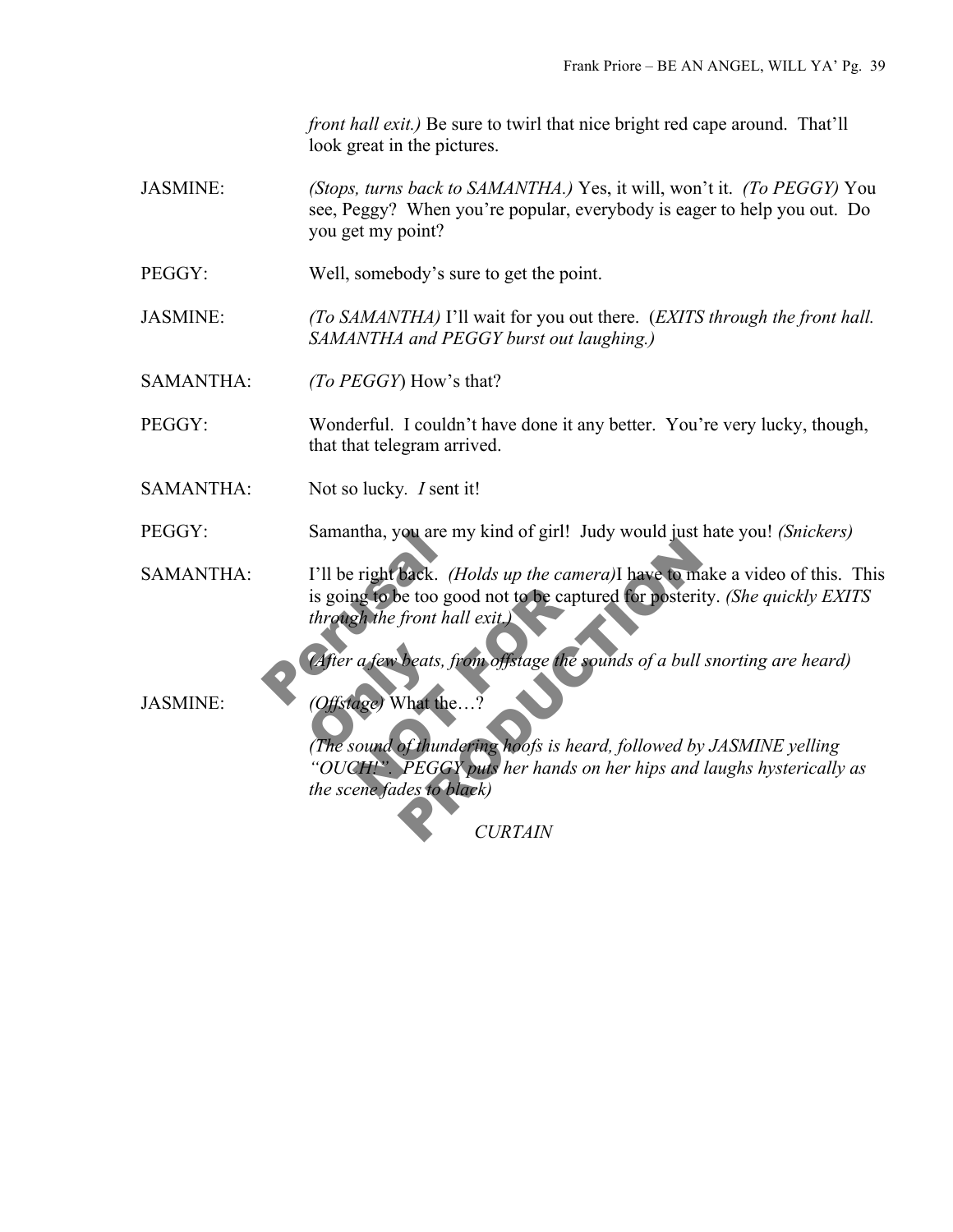## ACT II Scene 3

**SETTING:** *Same as Act I, Scene 2.*

- **AT RISE:** *Two days later. Nobody is onstage. After a few beats, JASMINE ENTERS from the stairs. She is carrying two large pillows, and is making various sounds of discomfort as she slowly descends the stairs and moves to the couch. She places the pillows on the right side of the couch and then gingerly sits down on them.*
- JASMINE: Ahh! That's better.

*(After a beat or two, SAMANTHA ENTERS from the front hall. She sees JASMINE on the couch and stops in her tracks, then with large, exaggerated steps, tries to sneak past her behind the couch headed toward the stairs.)*

JASMINE: *(Without looking at SAMANTHA)* I hear you, you little twit.

- SAMANTHA: *(Stops)* Who, me?
- Yes, you. I didn't kno<br>was a neat little trick, g<br>in it.<br>Thank you. I think.<br>Sort of fiendish. You JASMINE: Yes, you. I didn't know you were in league with Peggy, but I do now. That was a neat little trick, getting me to twirl my red cape in a pasture with a bull in it.

SAMANTHA: Thank you. I think.

Sort of fiendish. You

JASMINE: Sort of fiendish. You would have made a good demon.

SAMANTHA: Really?

Sous<br>
Sous-Turink.<br>
Sous-Turing and Marian Contract of the Marian Contract of the Sous don't end<br>
Not you do Twill personally make et Stadt a good demondial and the state of the state of the state of the state of the state of the state of the state of the state of the state of the state of the state of the state of the state of the state of the state of JASMINE: Yes, but you better hope you *don't* end up in my realm. I can promise you that if you do, I will personally make eternity an extremely painful experience for you. Do you have any idea how many stitches it took to close up the hole that bull's horn made in my backside?

SAMANTHA: Uh…666? *(Pronounce this "six hundred-sixty-six")*

JASMINE: Cute. But you have a lot to learn about demons. Here's one thing: a demon never, *ever* forgets an insult or an injury. This is both, by the way. So, you, my dear child, have made yourself a very bad enemy for life and way beyond that. *(Unseen by her, PEGGY ENTERS from the stairs and moves to just right of the front desk..)*

SAMANTHA: *(Sarcastically)* O-o-o-o. I so scared, I'm shivering.

JASMINE: Oh? You want to shiver, I can arrange that. *(Rises. As she does so, she winces and says:* "Oh!" *She turns and makes a motion with her arms and hands as if she is about to cast a spell.)*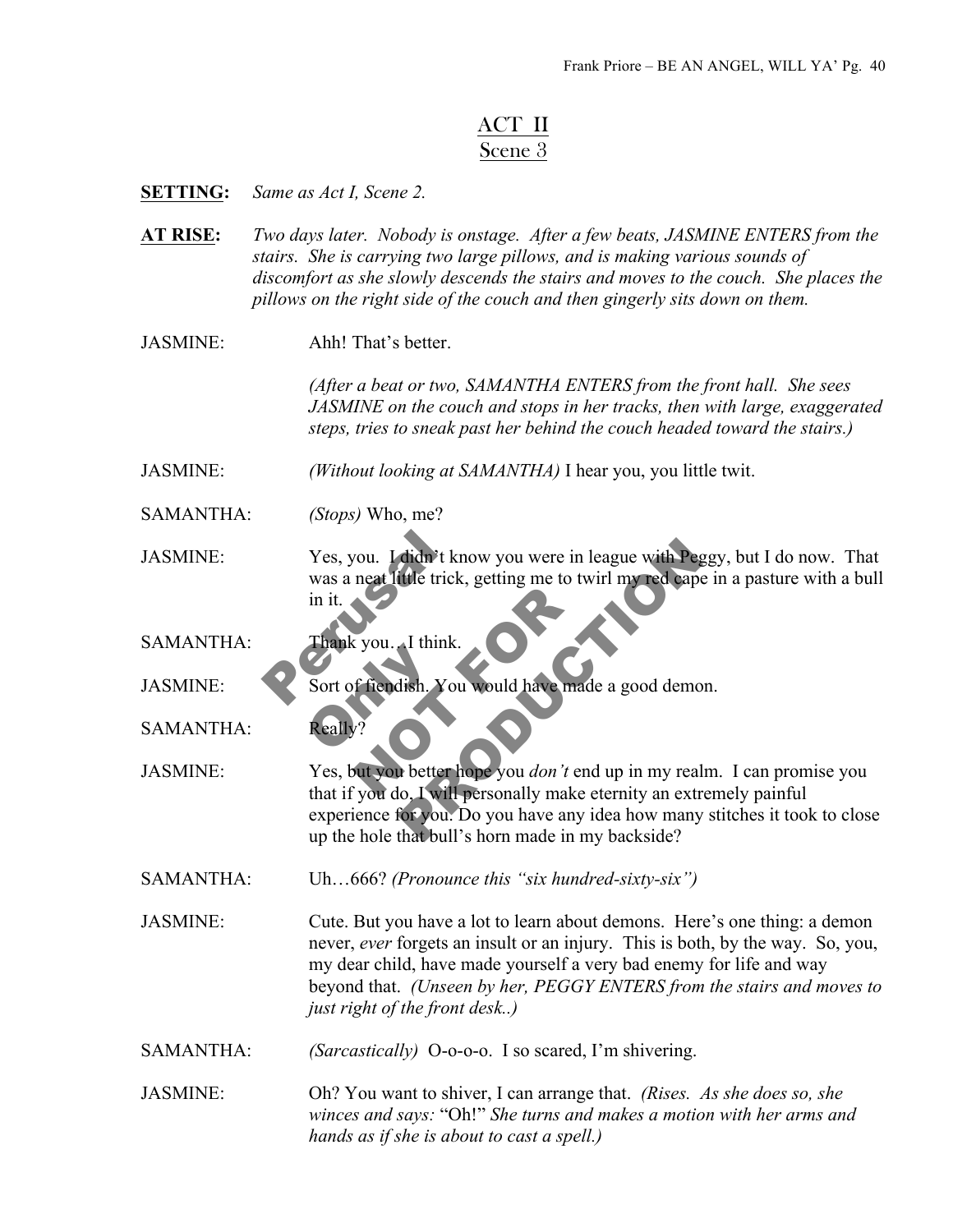## PEGGY: Knock it off, Jasmine.

JASMINE: *(Finally seeing PEGGY)* Oh, please, Peggy. You know you can't use angel magic to stop me. I can do whatever I want without worrying about intervention by you.

PEGGY: I wasn't speaking about knocking off your *spell,* Jasmine*.* I was talking about your head. *(Reaches behind the front desk and pulls out a baseball bat.)* And what would occur if it should happen to collide with the business end of this baseball bat. *(JASMINE grunts, turns back away from them and folds her arms in anger.)(To SAMANTHA)* Just out of curiosity, Samantha. What is a baseball bat doing behind the desk?

- SAMANTHA: My grandmother keeps it there to discourage travelling salesmen, and couples who arrive in the middle of the day without luggage.*(This raises PEGGY's eyebrows)* She runs a tight ship here.
- PEGGY: I would say. *(They laugh. Unseen by all, CONSTANCE ENTERS from the stairs. She stops on the small landing at the top stair.)*
- JASMINE: I hope you two are enjoying yourselves. You do realize there will be payback for this, don't you?
- I hope you two are enj<br>payback for this, don't<br>(As she slowly comes a<br>whom, and for what?<br>(Surprises) Er, Jasmine Re slowly comes down the stairs.)<br>
(a), and for what?<br>
(a) For a significancy of the fora .<br>
(a) INTHA, who giggles) a pillow I pillow I pillow I pillow I pillow I pillow I pillow I pillow I pillow is the two me and I go w wo are enjoying yourselves. You do realize there<br>this, don't you?<br>y comes down the stairs.) Exactly who will be p<br>for what?<br>Et, Jasmine owes me for a ...a...(with a quick with<br>4, who giggles) a pillow I picked up for her i CONSTANCE: *(As she slowly comes down the stairs.)* Exactly who will be paying back whom, and for what?

(Surprises) Et, Jasm<br>SAMANTHA, who go<br>Cowly and deliberation PEGGY: *(Surprises)* Er, Jasmine owes me for a …a…*(with a quick wink and nod at SAMANTHA, who giggles)* a pillow I picked up for her in the village.

- CONSTANCE: *(Slowly and deliberately)* So….the two of you know each other.
- PEGGY: Jasmine and I go way back.
- JASMINE: *(Sotto voce)* Several millenia.
- CONSTANCE: *(To JASMINE)* Pardon?
- JASMINE: *(Not caring if CONSTANCE heard her or not)* Just clearing my throat.

CONSTANCE: (*Staring at the back of her head.[After a beat])* Um hum. *(Turning slowly to SAMANTHA)* And you are involved with these two *how*?

- SAMANTHA: Er,...I was just making polite conversation with the guests.
- CONSTANCE: *(After a beat)* Are you finished conversing?
- SAMANTHA: Oh...absolutely.
- CONSTANCE: Good. I assume there are chores and homework that require doing?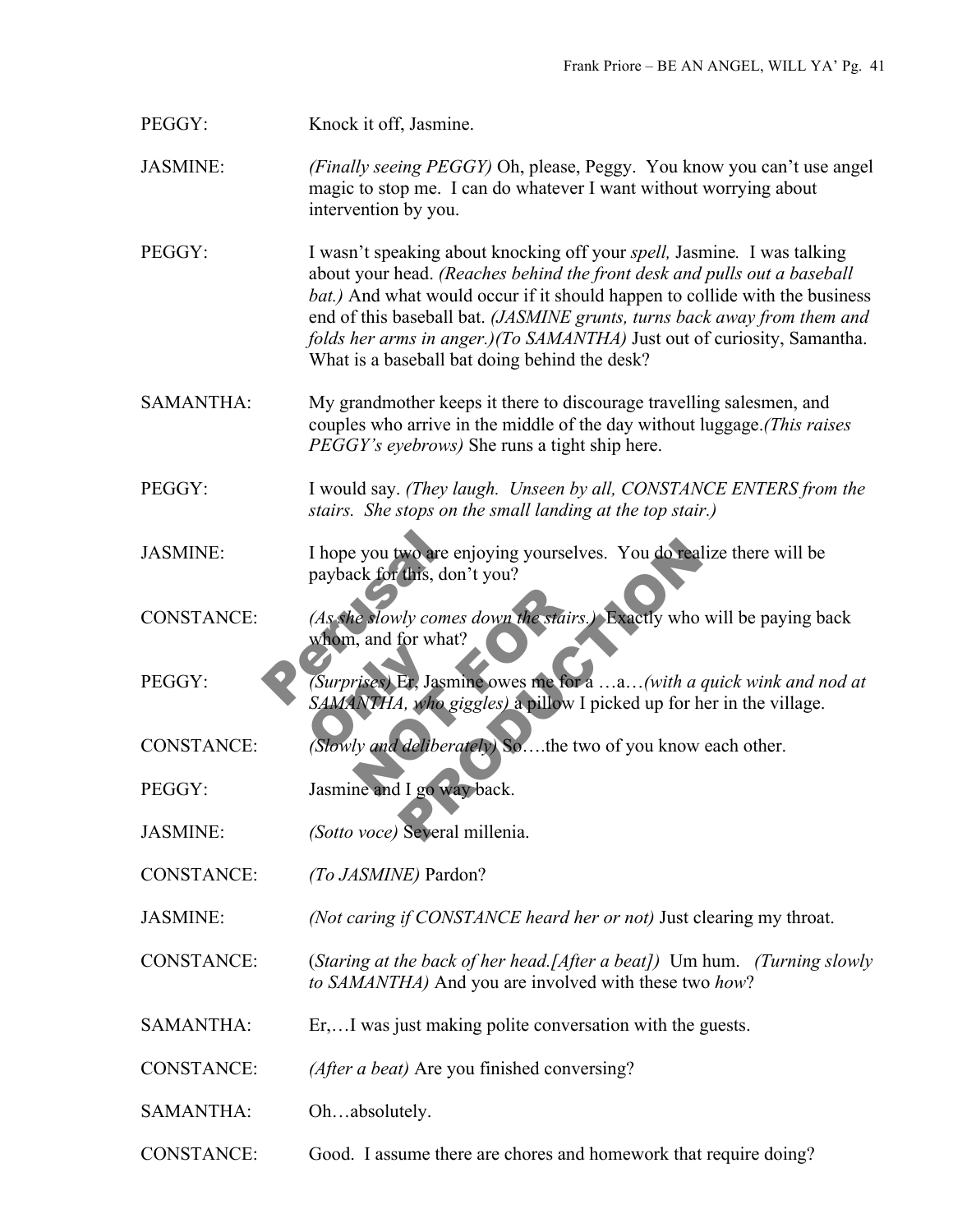SAMANTHA: On it, Grandma! *(She quickly EXITS up the stairs.)*

CONSTANCE: *(Turning to PEGGY and staring at her.)* Are there any further financial arrangements you need to conclude with this young lady?

PEGGY: Not at the moment. *(CONSTANCE continues to stare unmoving until PEGGY gets the message.)* I'll er,…just head on up to my room. *(She hastily moves to stairs and EXITS. CONSTANCE turns and silently watches her go, then after she has exited, she turns back slowly and stares at the back of Jasmine's head. She moves around the left side of the couch, sits on the left side of the couch and turns to JASMINE.)*

CONSTANCE: She purchased a pillow for you.

JASMINE: Yes.

CONSTANCE: And I understand you have requested several extra pillows for your room.

JASMINE: Right again.

Kight again.<br>
I assume this has to do<br>
bull.<br>
More like an encounte<br>
(A beat) Explain. Ike an encounter with your grand<br>at) Explain.<br>icked me into entering that pastur<br>pe around. That animal... Shas to do with your unfortunate encounter with<br>
n encounter with your granddaughter's bull.<br>
plain.<br>
That animal...<br>
I's bull<br>
Our husband's bull took that as a challenge and c CONSTANCE: I assume this has to do with your unfortunate encounter with my husband's bull.

JASMINE: More like an encounter with your granddaughter's *bull*.

red cape around. That *animal…*

(*A beat*) Explain<br>She tricked me into<br>red cape around. The CONSTANCE: *(A beat)* Explain.

JASMINE: She tricked me into entering that pasture behind the house and twirling my

CONSTANCE: My husband's bull.

JASMINE: Precisely. Your husband's bull took that as a challenge and charged at me. Actually, I'm a pretty good sprinter. I almost made it out of the pasture in time. I was half way over the fence, when the bull, er…shall we say…*(She unconsciously rubs her hip)…. helped* me over it*.*

CONSTANCE: And you say Samantha tricked you into entering the pasture with a red cape when she knew the bull was there. Why would she do that?

JASMINE: I don't know. Ask Peggy. Those two are out to get me.

CONSTANCE: Peggy is the young lady who was just here? One of the three sisters in 3A?

JASMINE: Yes, but they're not sisters. They're ang…er, …just three *friends.*

CONSTANCE: You started to say something else: "ang…" I believe it was. *(She looks up over JASMINE's head, as she thinks.)* Let's see…"ang….," "ang…" ang…"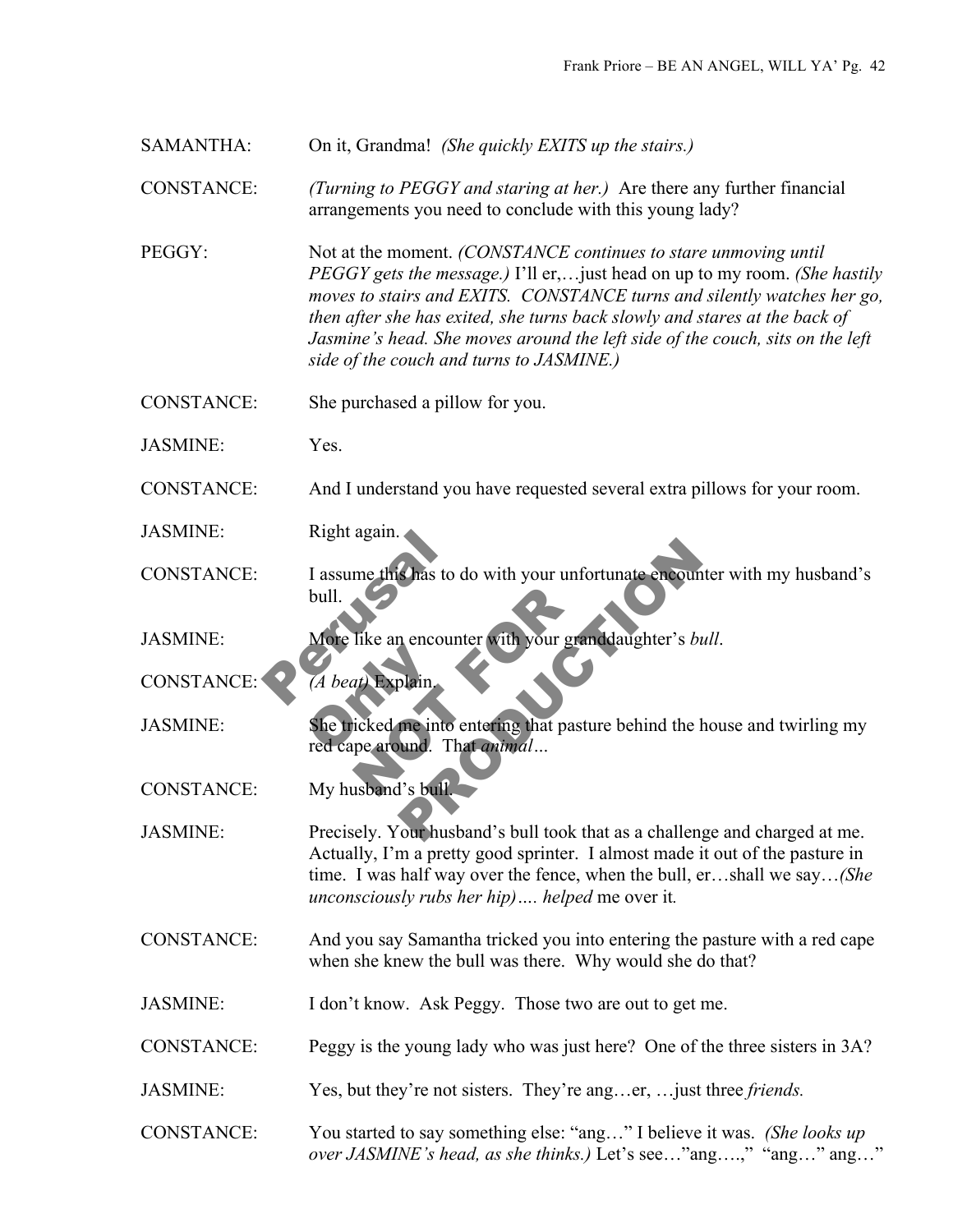*(Looks back at JASMINE)* The only word that that seems to be the beginning of is: "angel." *(They stare at each other silently for a few beats, then…)*

CONSTANCE: Really. Unless, of course, you were in the act of mispronouncing "engineer" or "English teacher."

JASMINE: Or "engraver." *(PEGGY sticks her head out from behind the downstage wall at the head of the stairs, attempting to eavesdrop. Without looking at PEGGY, CONSTANCE lifts her head and addresses her.)*

CONSTANCE: Ah. 3A. You've returned, I see. *(Throughout the following dialog, she does not turn to look at PEGGY.)*

PEGGY: You do? How? You weren't looking this way. What do you have – mirrors or something?

- CONSTANCE: Or something. And you've reappeared why?
- PEGGY: I, er…I left my glasses down here somewhere.
- CONSTANCE: Unless I am mistaken, you don't wear glasses.

I, er...I left my glasses<br>Unless Lam mistaken,<br>Ri-ight! So I guess I<br>CONSTANCE with a s PEGGY: Ri--ight! So I guess I didn't leave them here after all. *(She turns to exit, CONSTANCE with a sharp voice stops her.)*

CONSTANCE with a<br>
(An order) Stop! (P<br>
the left of the couch.<br>
order) (CONSTANC S Lam mistaken, you don't wear g<br>ht! So I guess I didn't leave then<br>STANCE with a sharp voice stops<br>vder) Stop! (PEGGY does) Please<br>ft of the couch. When PEGGY arr<br>(CONSTANCE paces two steps to<br>ere thinking. She then pivot my glasses down here somewhere.<br>
Inistaken, you don't wear glasses.<br>
D. I guess I didn't leave then here after all. (She tu<br>
X with a sharp voice stops her.)<br>
Stop! (PEGGY does) Please come down here. (She couch. When PEGG CONSTANCE: *(An order)* Stop! *(PEGGY does)* Please come down here. *(She rises, steps to the left of the couch. When PEGGY arrives at the couch)* Sit. *(Another order)( CONSTANCE indicates that she should sit next to JASMINE. She does. CONSTANCE paces two steps to her left, her hand on her chin as if she were thinking. She then pivots sharply toward the others.)* Something is going on here. It involves the two of you and those "sisters" of yours *(Indicating PEGGY)(CONSTANCE slowly moves back until she is essentially standing over them over the following dialog.)* Up to now, this has not been any of my business, so I have chosen to ignore it. However, you have somehow involved my granddaughter, so it has now become very much my business, and I cannot ignore it. If all of you intend to remain at my inn, you will immediately *disinvolve* Samantha from whatever it is you are up to. Is that quite clear, ladies?

JASMINE: Yes.

PEGGY: *(Making a little cross over her heart ["cross my heart and hope to die] and holding her hand up, palm up, as if she was taking an oath.)* Absolutely.

CONSTANCE: Excellent. *(With a steel-edged smile)* I'm so glad we had this little chat. *(She begins to cross to the stairs, but when she is slightly past Center, the TELEGRAM BOY suddenly ENTERS.)*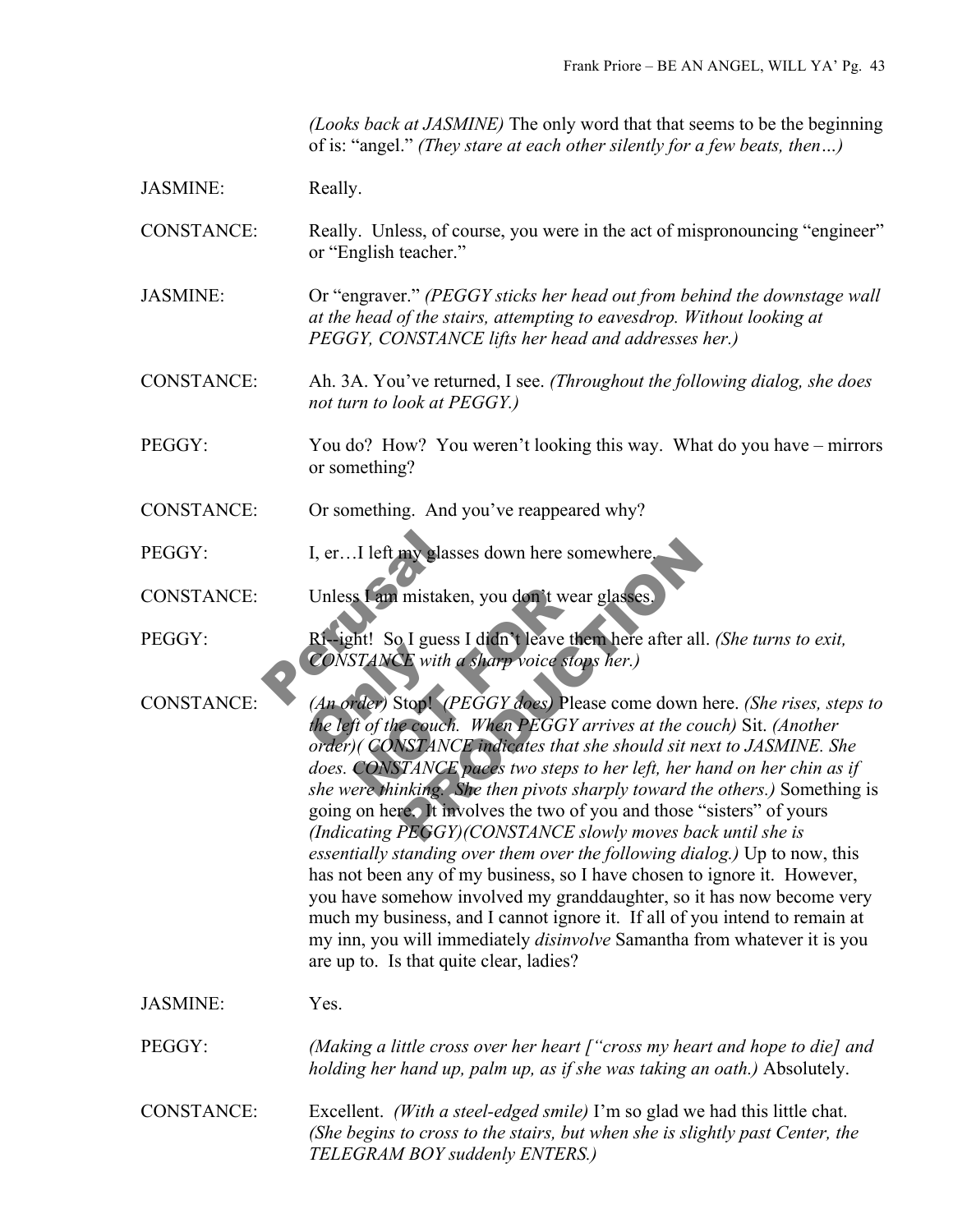| TELEGRAM BOY:     | (Holding up two telegrams.) Telegrams! (CONSTANCE quickly moves to<br>him, takes the telegrams, looks at the addresses as TELEGRAM BOY stands<br>there with his hand out, again waiting for a tip. CONSTANCE stops looking<br>at the telegrams and stares directly at him for several beat, fire in her eyes.<br>Finally, withering under her stare, he withdraws his hand and sheepishly<br>EXITS out the front hall exit.) |
|-------------------|------------------------------------------------------------------------------------------------------------------------------------------------------------------------------------------------------------------------------------------------------------------------------------------------------------------------------------------------------------------------------------------------------------------------------|
| <b>CONSTANCE:</b> | (To JASMINE) One of these is for you, 4A. (JASMINE holds her hand out<br>behind her to receive the telegram. CONSTANCE walks over to the back of<br>the couch and ignoring JASMINE's outstretched hand, drops it in her lap.<br>She then turns and EXITS out the Up Right Exit still holding the other<br>telegram in her hand.)                                                                                             |
|                   | (JASMINE picks up the telegram, casually rises and moves a few steps<br>Down Left as she opens it, scans it, and suddenly loses her air of<br>confidence.)                                                                                                                                                                                                                                                                   |
| <b>JASMINE:</b>   | Damn!                                                                                                                                                                                                                                                                                                                                                                                                                        |
| PEGGY:            | (Rises)(Sarcastic) What's the matter, Jasmine? (Moves to her, tries to look<br>over her shoulder at the telegram) Doctor's bill?                                                                                                                                                                                                                                                                                             |
| <b>JASMINE:</b>   | (Quickly closes the telegram before PEGGY can read it, and she tucks it into<br>her bodice.) Very funny. Oust a fan letter.                                                                                                                                                                                                                                                                                                  |
| PEGGY:            | Mustn't be too much of a fan. You said: "damn."                                                                                                                                                                                                                                                                                                                                                                              |
| <b>JASMINE:</b>   | Don't you have a harp to play or something?                                                                                                                                                                                                                                                                                                                                                                                  |
| PEGGY:            | Actually, I'm going to go outside to Maximilian's pasture and have a look at<br>that magnificent animal. He's a prize winning bull, you know. Of course,<br>I'll be sensible enough to stay on the <i>outside</i> of the fence. (Laughs, as she<br>moves to front hall and EXITS.)                                                                                                                                           |
| <b>JASMINE:</b>   | (After PEGGY has exited, she takes out the telegram, opens it and scans it<br>again. SAMANTHA appears at the top of the stairs, unseen by JASMINE.<br>She pauses and listens to JASMINE.)                                                                                                                                                                                                                                    |
|                   | Damn and double damn! (Reads telegram out loud) "Your mission has<br>failed. Stop. The radio show is no longer relevant. Stop. Cease all<br>operations immediately. Stop. Stop! Stop. Damien                                                                                                                                                                                                                                 |
| <b>SAMANTHA:</b>  | Who's Damien?                                                                                                                                                                                                                                                                                                                                                                                                                |
| <b>JASMINE:</b>   | What? (Turns suddenly toward SAMANTHA.) Oh, it's you again. Why don't<br>you go peddle your papers or something?                                                                                                                                                                                                                                                                                                             |
| <b>SAMANTHA:</b>  | Huh?                                                                                                                                                                                                                                                                                                                                                                                                                         |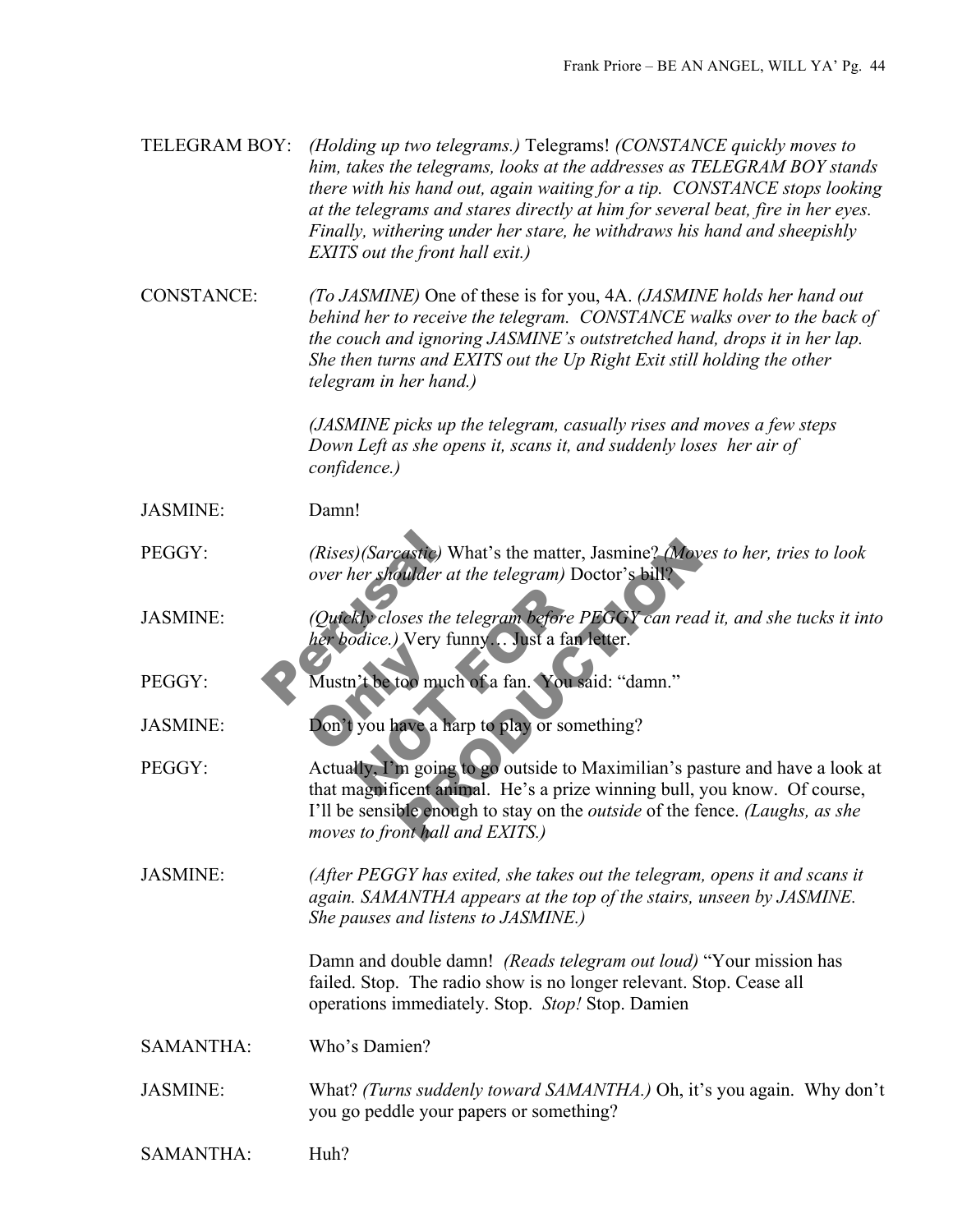| <b>JASMINE:</b>  | Oh? Is that reference too archaic for you? (SAMANTHA shrugs her<br>shoulders as she descends the stairs.) (Angrily) Do you know why I know<br>what that means and you do not? (SAMANTHA again shrugs her shoulders,<br>but stops in her tracks, sensing JASMINE's anger and suddenly becoming<br><i>very afraid of her.</i> ) Because I am old enough to be familiar with every<br>idiom every expression, every proverb, adage, maxim, truism or aphorism<br>ever uttered by your useless race of beings! From when Adam said: "Hmm, I<br>guess an apple a day doesn't keep the doctor away after all" to when all<br>those baseball players said: "Oh, you mean <i>those</i> steroids." And you are<br>merely a little punk teenager who wouldn't know an idiom if it jumped up<br>and bit you on the back of your hip-hugger jeans! What I meant to say is<br>scram! Get out of here! Get lost, you little brat! |
|------------------|---------------------------------------------------------------------------------------------------------------------------------------------------------------------------------------------------------------------------------------------------------------------------------------------------------------------------------------------------------------------------------------------------------------------------------------------------------------------------------------------------------------------------------------------------------------------------------------------------------------------------------------------------------------------------------------------------------------------------------------------------------------------------------------------------------------------------------------------------------------------------------------------------------------------|
| <b>SAMANTHA:</b> | (Getting a bit of her courage back) You get lost! I live here. You're just a<br>guest.                                                                                                                                                                                                                                                                                                                                                                                                                                                                                                                                                                                                                                                                                                                                                                                                                              |
| <b>JASMINE:</b>  | But a very dangerous guest, don't you ever forget that.                                                                                                                                                                                                                                                                                                                                                                                                                                                                                                                                                                                                                                                                                                                                                                                                                                                             |
| SAMANTHA:        | Okay, I'll give you that. But you still haven't told me who Damien is.                                                                                                                                                                                                                                                                                                                                                                                                                                                                                                                                                                                                                                                                                                                                                                                                                                              |
| <b>JASMINE:</b>  | (Furious, she slowly advances toward SAMANTHA, who takes a few steps<br>backward) Oh, you want to know who Damien is, do you?<br>(DAMIEN suddenly ENTERS from the front hall. He appears to be a                                                                                                                                                                                                                                                                                                                                                                                                                                                                                                                                                                                                                                                                                                                    |
| <b>DAMIEN:</b>   | middle-aged businessman; however, his suit and shirt are completely black,<br>and his tie is bright red. He wears glasses and carries a small attaché case,<br>also black.)<br>Yes, she does. <i>(Seeing him, JASMINE stops in her tracks and quickly</i><br>retreats to extreme Down Left, where she stares out at the audience.)                                                                                                                                                                                                                                                                                                                                                                                                                                                                                                                                                                                  |
|                  | (To SAMANTHA) I am Damien, my dear. (Points to JASMINE with a smile)<br>She works for me.                                                                                                                                                                                                                                                                                                                                                                                                                                                                                                                                                                                                                                                                                                                                                                                                                           |
| <b>SAMANTHA:</b> | Oh, my You said your name was Damien? (He nods) And she works for<br>you?                                                                                                                                                                                                                                                                                                                                                                                                                                                                                                                                                                                                                                                                                                                                                                                                                                           |
| DAMIEN:          | Right again.                                                                                                                                                                                                                                                                                                                                                                                                                                                                                                                                                                                                                                                                                                                                                                                                                                                                                                        |
| <b>SAMANTHA:</b> | (Without leaving the spot she is standing, she leans a bit toward him, looking<br>him over.) But wouldn't that make you?                                                                                                                                                                                                                                                                                                                                                                                                                                                                                                                                                                                                                                                                                                                                                                                            |
| <b>DAMIEN:</b>   | (Smiles again) Him? No. I'm just middle management. And she and I have<br>a little business to discuss. Dull stuff, really. Trust me, it wouldn't interest<br>you at all. So if you would be so kind as to  (Still smiling, he waves his<br>hand as to indicate she should leave. She just stands there staring at him.<br>Finally, after a few beats of this, his smile disappears, and his expression<br>becomes menacing.) (Sternly, with a breathy, devilish voice ala "The<br>Exorcist") Leave us! (Smiles again, in a normal voice) Please. (She starts                                                                                                                                                                                                                                                                                                                                                       |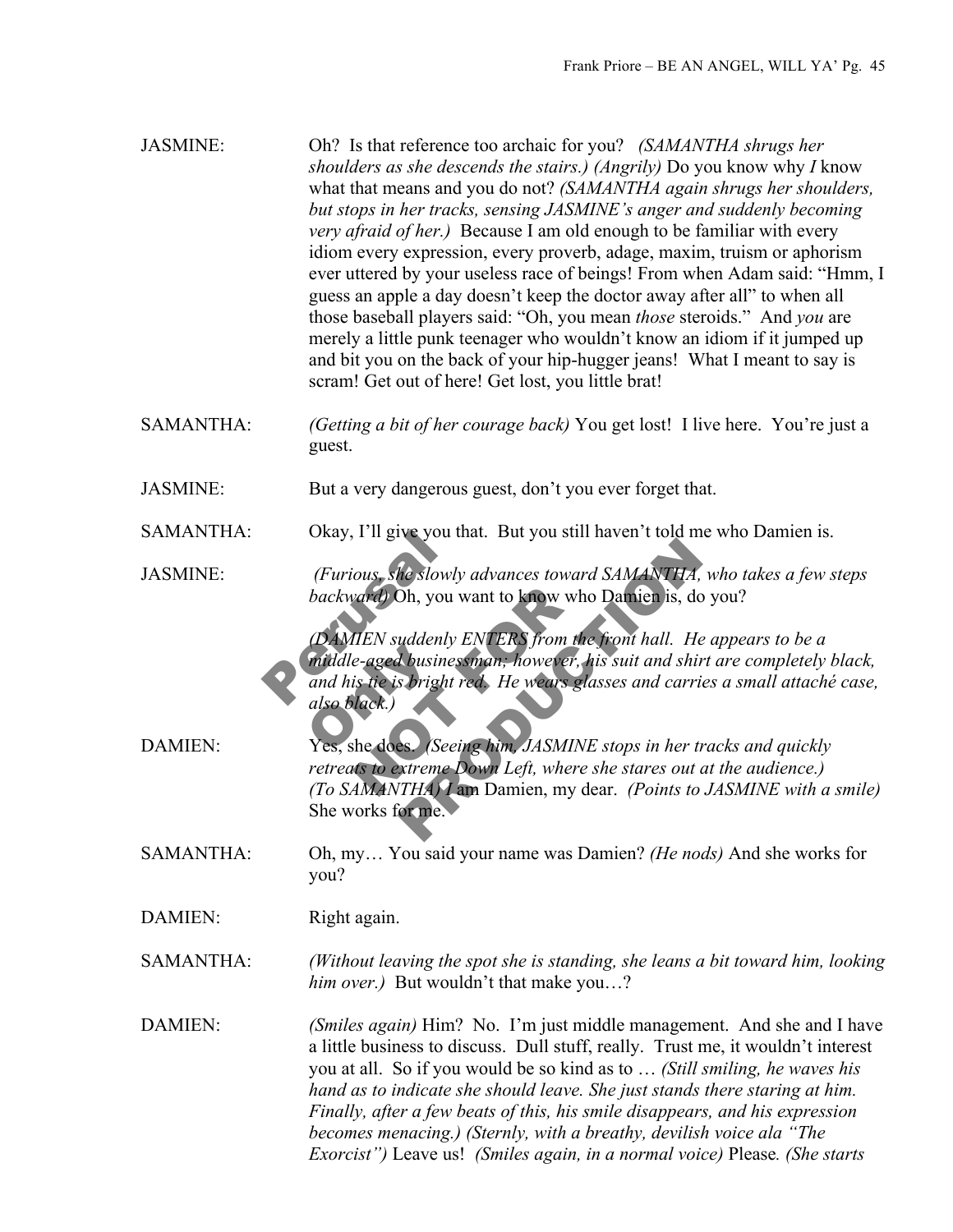*for the front hall exit, crossing above him. When she has almost exited, he speaks again.)* Incidentally, I understand that you're quite the little photographer.

SAMANTHA: I am?

DAMIEN: Oh, yes. That video you made of Jasmine's encounter with the bull is priceless. Good stuff. Top notch. Really.

SAMANTHA: Er, yeah. Th-thanks. *(She quickly EXITS through the front door exit.)*

JASMINE: *(Turning to DAMIEN)* She made a *video*?

DAMIEN: *(As he moves to the coffee table in front of the couch, places his attaché case on it and opens the case.)*Yes. Just as you …how did you put it?… *almost* made it over the fence. *(He pulls an 8 x 10 photo out of the case and hands it to her. NOTE: he must hand the photo to her and she must view it without ever turning the picture side to the audience.)* Here's a still from it, taken at the, shall we say "critical" moment.

JASMINE: (*Looks at picture)* That little…! I'll turn her into a…

(*Looks at picture*) Tha<br>
Tut, tut. Water under the<br>
crusade, she posted that<br>
gone viral, I'm afraid.<br>
effectively lost any cre<br>
your face and another,<br>
circulated worldwide effectively lost any of<br>your face and another<br>circulated worldwidthe least. ut. Water under the bridge. Unforce the she posted that video on the in<br>viral, I'm afraid. Over 300 million<br>ively lost any credibility you had<br>ace and another, umm....*promines*<br>ated worldwide, your usefulness that. France) That little...! I'll turn her into a<br>stater under the bridge. Unfortunately for you and<br>posted that video on the internet. (*JASMINE loo*.<br>2m afraid. Over 300 million views to date. My cost any credibility you had DAMIEN: Tut, tut. Water under the bridge. Unfortunately for you and your little crusade, she posted that video on the internet. *(JASMINE looks shocked)* It's gone viral, I'm afraid. Over 300 million views to date. My dear, you have effectively lost any credibility you had with the people up here. And, as your face and another, umm…*prominent* feature of your anatomy have been circulated worldwide, your usefulness to us has diminished greatly, to say the least.

JASMINE: What does that mean?

DAMIEN: I'm afraid I've had to demote you to… *(He takes a folded sheet of paper from his case, opens it, looks it over)*…second class fire stoker. *(He holds it out to her. She reluctantly reaches for it. He suddenly pulls it away from her at the last moment.*) However….

JASMINE: There's a however?

DAMIEN: There's always a however. You should know that. Some of our very best soul-snatching schemes with these humans have depended on a "however" in the fine print.

JASMINE: So…?

*(DAMIEN smiles at her, calmly closes the case, and sits on the left side of the couch. After a beat, he looks around the room.)*

DAMIEN: Lovely décor, don't you think?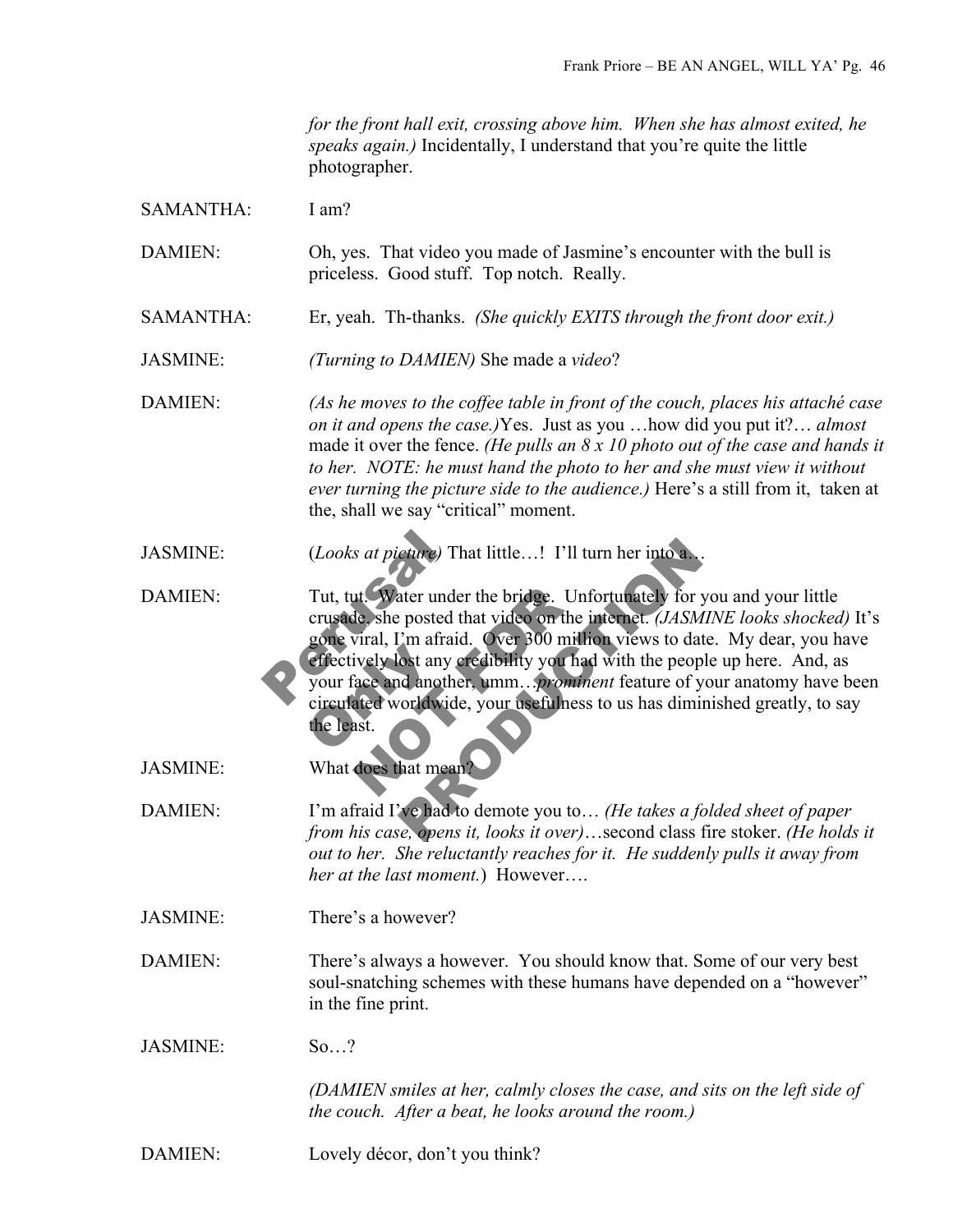| <b>JASMINE:</b> | Whatever.                                                                                                                                                                                                                                                                                                                                                                                                                                                                                                                                                                                                                                                                                                                                                                                                                                                                                                                                                                                                                                                                                                                                                                                                                                                                                                                                                                                                                                                                                                                                |
|-----------------|------------------------------------------------------------------------------------------------------------------------------------------------------------------------------------------------------------------------------------------------------------------------------------------------------------------------------------------------------------------------------------------------------------------------------------------------------------------------------------------------------------------------------------------------------------------------------------------------------------------------------------------------------------------------------------------------------------------------------------------------------------------------------------------------------------------------------------------------------------------------------------------------------------------------------------------------------------------------------------------------------------------------------------------------------------------------------------------------------------------------------------------------------------------------------------------------------------------------------------------------------------------------------------------------------------------------------------------------------------------------------------------------------------------------------------------------------------------------------------------------------------------------------------------|
| DAMIEN:         | You know, I concluded the bargain for my first soul in America in an Inn<br>just like this. (Stares ahead with a smile as he recalls) A General, I believe,<br>during their Revolutionary WarArnold something.                                                                                                                                                                                                                                                                                                                                                                                                                                                                                                                                                                                                                                                                                                                                                                                                                                                                                                                                                                                                                                                                                                                                                                                                                                                                                                                           |
| <b>JASMINE:</b> | (Matter-of-factly) Benedict Arnold.                                                                                                                                                                                                                                                                                                                                                                                                                                                                                                                                                                                                                                                                                                                                                                                                                                                                                                                                                                                                                                                                                                                                                                                                                                                                                                                                                                                                                                                                                                      |
| <b>DAMIEN:</b>  | Oh? You know him?                                                                                                                                                                                                                                                                                                                                                                                                                                                                                                                                                                                                                                                                                                                                                                                                                                                                                                                                                                                                                                                                                                                                                                                                                                                                                                                                                                                                                                                                                                                        |
| <b>JASMINE:</b> | I was in charge of red-hot pokers and pincers in dungeon 93B at the time.<br>Oh, yes, General Arnold and I know each other quite well. (She smiles,<br>almost a laugh.) He was one of yours, was he?                                                                                                                                                                                                                                                                                                                                                                                                                                                                                                                                                                                                                                                                                                                                                                                                                                                                                                                                                                                                                                                                                                                                                                                                                                                                                                                                     |
| DAMIEN:         | Yes indeed. Even signed the contract in blood. Not his own, of course.<br>Generals never shed their own blood. (Smiles, looks up musing on the past.)                                                                                                                                                                                                                                                                                                                                                                                                                                                                                                                                                                                                                                                                                                                                                                                                                                                                                                                                                                                                                                                                                                                                                                                                                                                                                                                                                                                    |
| <b>JASMINE:</b> | (After a beat or two) So, you were saying: "However"                                                                                                                                                                                                                                                                                                                                                                                                                                                                                                                                                                                                                                                                                                                                                                                                                                                                                                                                                                                                                                                                                                                                                                                                                                                                                                                                                                                                                                                                                     |
| <b>DAMIEN:</b>  | (As he speaks, he takes an eyeglass cleaning cloth from a jacket pocket,<br>takes off his glasses, wipes them and puts them back on.) Jasmine, you have<br>always been one of my favorite underlings. Your work has a particular<br>nastiness about it that's quite lovely, actually. You're mean spirited,<br>vicious, and absolutely ruthless I like that in a demon. Consequently, I've<br>decided to give you a chance to <i>redeem</i> yourself, if you'll pardon the<br>expression. If you can bring me a nice fresh soul; and by that, I mean a<br>young one. No senior citizens, mind you. They're much too easy. You can<br>get them to sell their souls to you for a ten dollar winning scratch-off ticket<br>and a can of Metamucil. If you can get me that nice young soul, I will<br>restore to you active status as a demon, first class. (A beat) Well, (He rises)<br>so nice to see you again, Jasmine. (Closes, latches and picks up his attaché<br>case.) Good hunting! (He EXITS through front hall exit.)<br>(JASMINE moves to Down Center, looks at the audience and breathes a<br>deep sigh of relief. She then proceeds to the chair Down Right, starts to sit<br>in, and then remembers. She moves to the couch. Before she arrives, a loud<br>"Moo!" is heard She turns toward the audience and scowls, then continues<br>moving to the couch, picks up one of the pillows, brings it to the chair and<br>places it on it. She then plops herself into the chair. She leans her head<br>back, closes her eyes.) |
| <b>JASMINE:</b> | (Contented) Ahhh!                                                                                                                                                                                                                                                                                                                                                                                                                                                                                                                                                                                                                                                                                                                                                                                                                                                                                                                                                                                                                                                                                                                                                                                                                                                                                                                                                                                                                                                                                                                        |
|                 | (The front door is heard closing, and shortly after, BILLY ENTERS. He is<br>carrying his backpack in his left hand. He takes a few steps toward<br>CENTER, and spots JASMINE in the chair.)                                                                                                                                                                                                                                                                                                                                                                                                                                                                                                                                                                                                                                                                                                                                                                                                                                                                                                                                                                                                                                                                                                                                                                                                                                                                                                                                              |
| <b>BILLY:</b>   | (Trying to get attention.) Er, excuse me.                                                                                                                                                                                                                                                                                                                                                                                                                                                                                                                                                                                                                                                                                                                                                                                                                                                                                                                                                                                                                                                                                                                                                                                                                                                                                                                                                                                                                                                                                                |